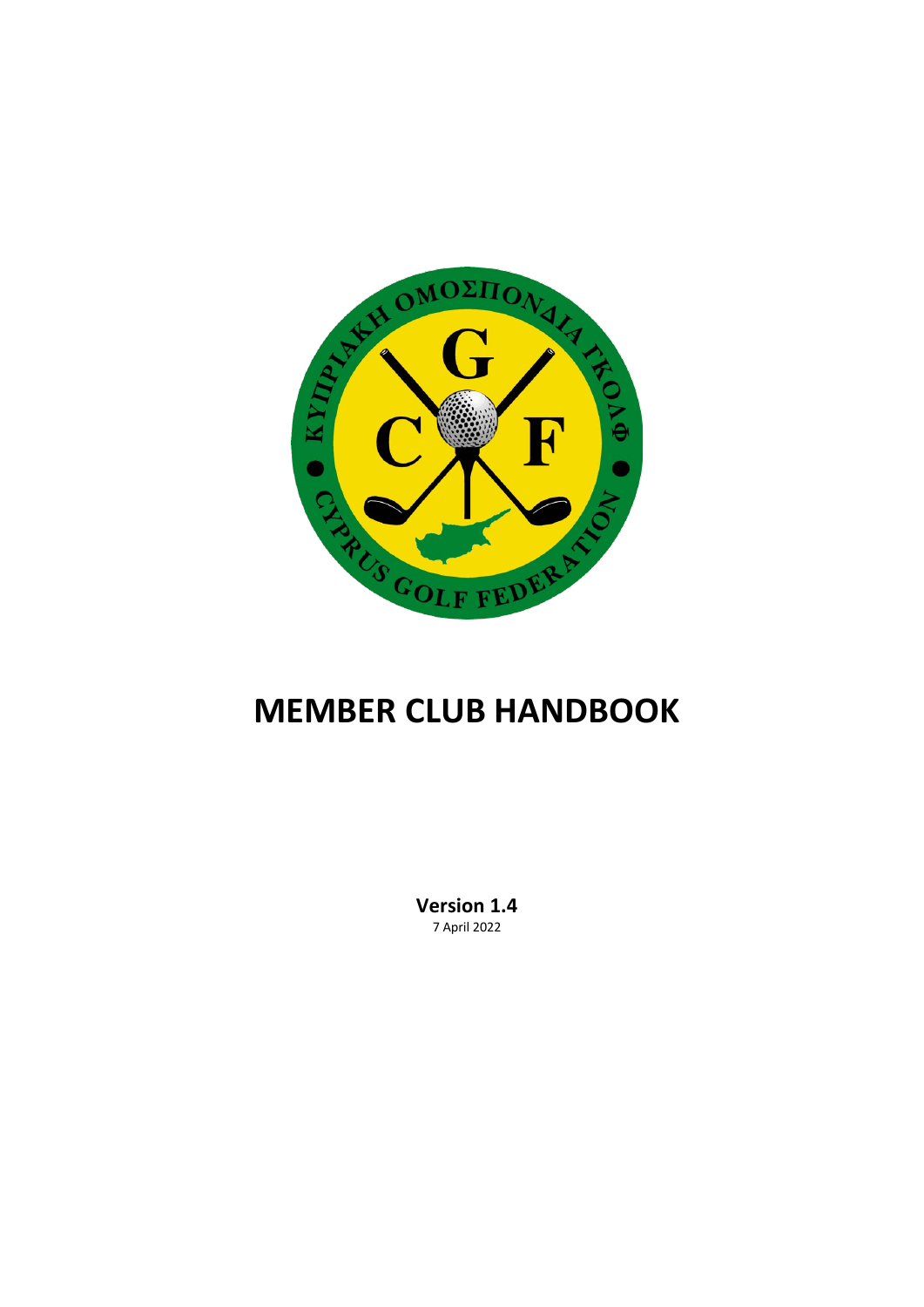## **Introduction**

The concept of this handbook is to provide CGF clubs with a single source that deals with key aspects of the Federation, its Policies and Bye Laws.

The CGF acknowledges that the content within this handbook is not the exclusive property of the CGF and has been derived from a number of sources and we gratefully acknowledge their work.

## **Table of Contents**

| <b>SECTION</b> | <b>SUBJECT</b>                              | Amended          | <b>SOURCE</b> |
|----------------|---------------------------------------------|------------------|---------------|
| 1              | Mission Statement & History                 |                  | CGF           |
| 2              | <b>CGF Constitution</b>                     |                  | <b>CGF</b>    |
| 3              | Joining Policy                              |                  | <b>CGF</b>    |
| 4              | Code of Conduct                             |                  | <b>EGA</b>    |
| 5              | <b>Disciplinary Procedures</b>              |                  | R&A and EGA   |
| 6              | <b>Grievance Procedures</b>                 |                  | <b>CGF</b>    |
| 7              | Code of Ethics                              |                  | MGA           |
| 8              | Local Rules & Terms of Competition          | 23 February 2021 | EGA           |
| 9              | Home Club Transfer Request                  |                  | <b>CGF</b>    |
| 10             | <b>Course Rating</b>                        | 7 April 2022     | <b>CGF</b>    |
| 11             | <b>Permanent Distance Markers</b>           | 23 February 2021 | <b>CGF</b>    |
| 12             | <b>Artificial Grass Surfaces and Mats</b>   |                  | <b>CGF</b>    |
| 13             | <b>Clarifications of the Rules of Golf</b>  | 7 April 2022     | R&A and USGA  |
| 14             | Clarifications of the Rules of Handicapping | 1 April 2021     | R&A and USGA  |
| 15             | <b>Frequently Asked Questions</b>           |                  | <b>CGF</b>    |

The official version of this document will always be available for download from the CGF website. Amendments will be released as and when required for clubs to update their master copy.

#### **Rules and Regulations**

This handbook does not attempt to duplicate The Rules of Golf or The Rules of Handicapping but refers to them where necessary as they are the foundation for the game of Golf.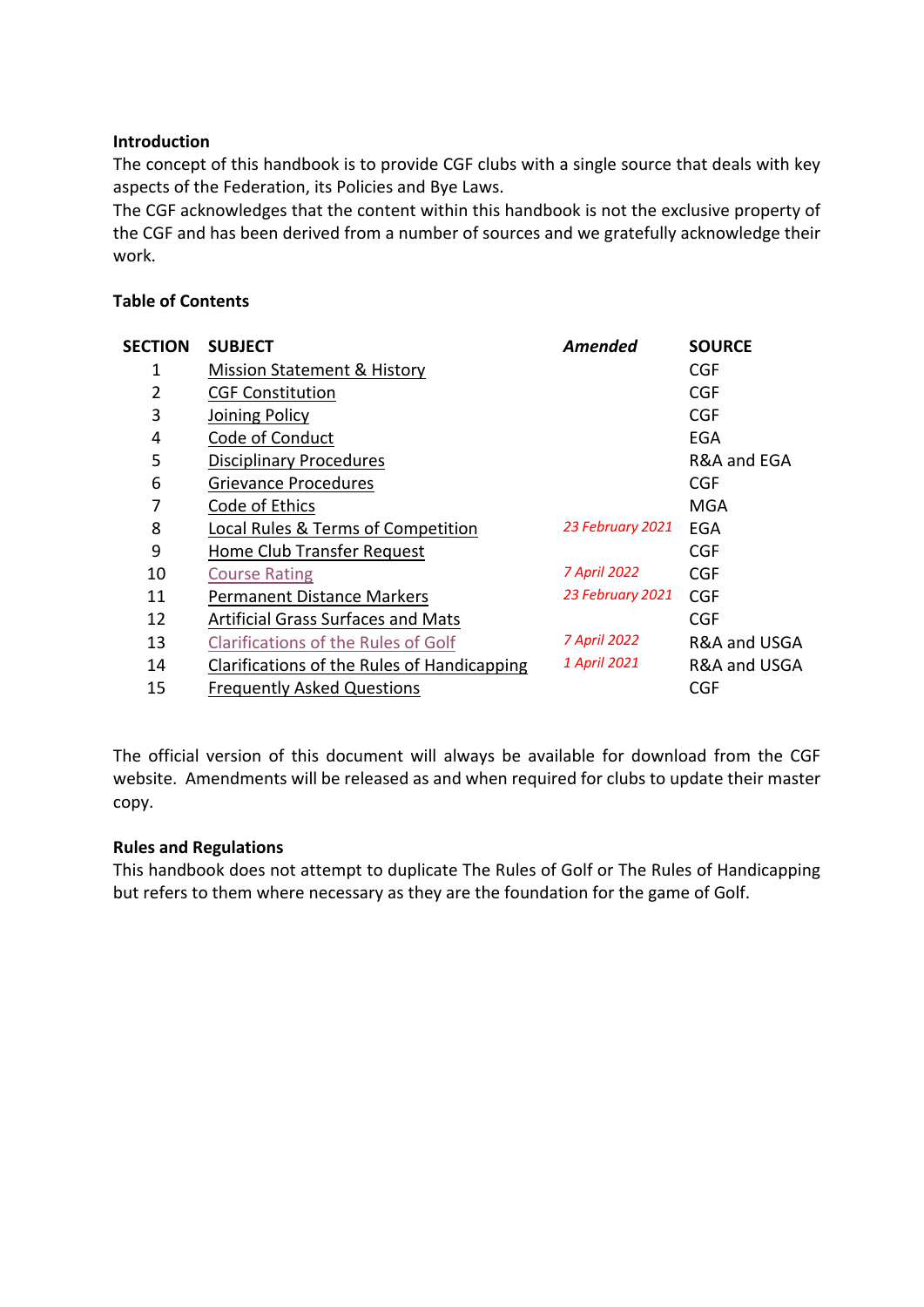## **MISSION STATEMENT**

The CGF Mission Statement is derived from our Constitution:

The primary objectives of the CGF are to promote, administer and encourage amateur golf in Cyprus.

In support of these objectives CGF responsibilities are to:

- Co-operate with the International Golf Federation (IGF), The Royal and Ancient Club of St. Andrews (R&A), the European Golf Association (EGA), and other national golfing unions and federations.
- Liaise with the Cyprus Sports Organisation (KOA), the Cyprus Olympic Committee (COC) and other government bodies.
- Under the auspices of the World Handicap Authority (WHA) implement and maintain the World Handicap System (WHS) Rules of Handicapping as applicable to Cyprus.
- Organise, promote and run the Cyprus Amateur Open Golf Championships, international matches and other events.
- Liaise with the member clubs and courses to deconflict the annual schedule of Open golf events and tournaments.
- Actively seek formal government and/or commercial sponsorship for the federation's golf activities within Cyprus and internationally.
- Develop and oversee activities that promote golf within Cyprus, including education and coaching of junior golfers.
- Manage the affairs of the CGF to the best advantage of the federation, its members and the sport of golf in Cyprus.

## **HISTORY OF THE CYPRUS GOLF FEDERATION**

Golf is not a new sport in Cyprus, having been played on island since the early part of the 20th century.

CGF as the official governing body for golf in Cyprus was formerly established in 2000. Cyprus operated under the CONGU Handicap system until 2006 when the EGA Handicap system was adopted.

CGF is recognised by the EGA, and subsequently by the WHA, as the body formally responsible for the implementation and ongoing management of the WHS, which includes the Rules of Handicapping (RoH) and the Course Rating System (CR), in the Republic of Cyprus.

CGF is registered with the KOA and the COC, is a member of the IGF, the EGA and is associated with The R&A.

*Table of Contents*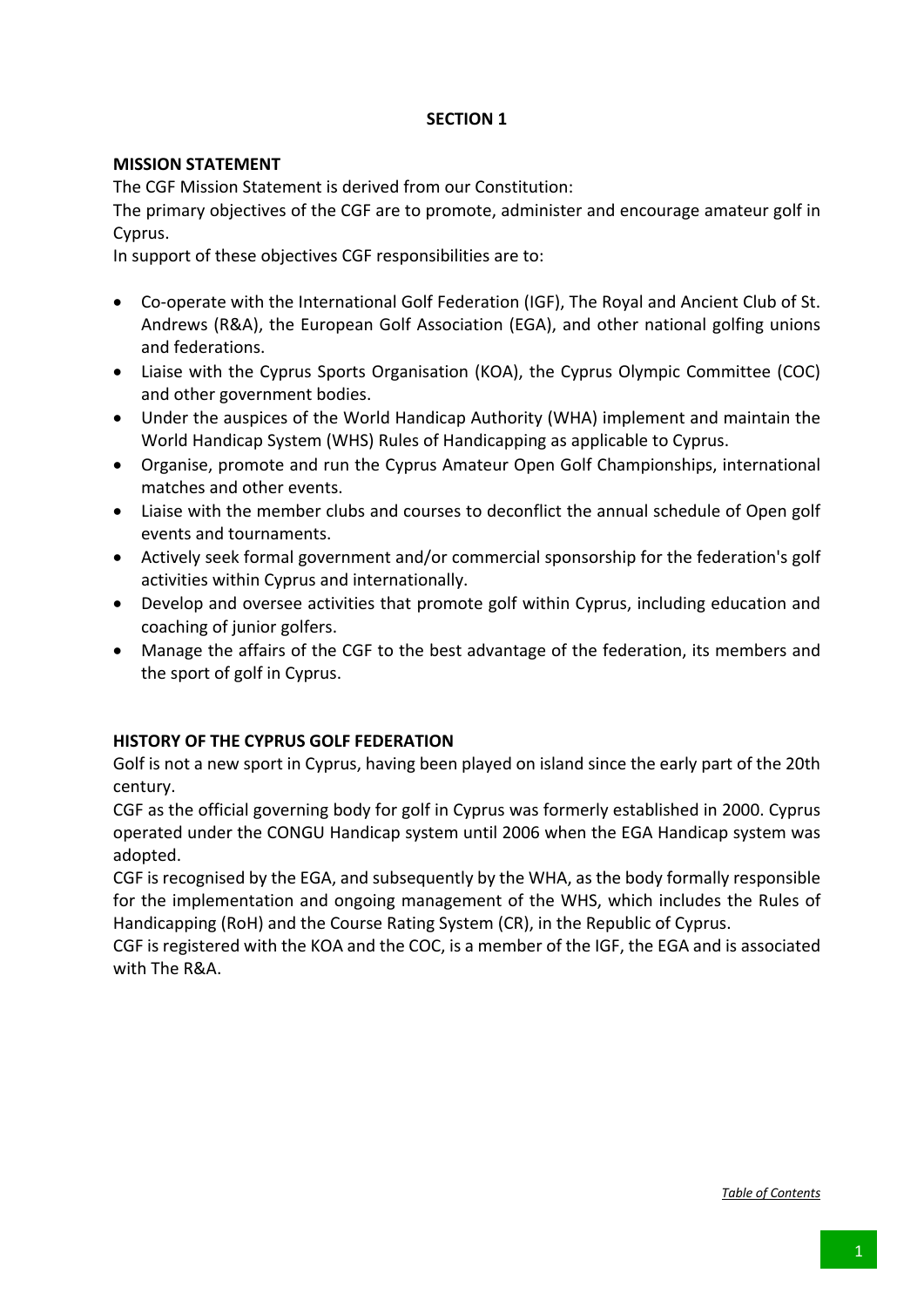## **THE CONSTITUTION OF THE CYPRUS GOLF FEDERATION**

## **ARTICLE 1**

## **A. NAME**

The establishing clubs and associations

- 1. Tsada Golf Association (also known as Tsada Golf Club),
- 2. Palepaphos Golf Association (also known as Secret Valley Golf Club),
- 3. Nicosia Golf Association (also known as Nicosia Golf Club),

established the Cyprus Golf Federation. The registered headquarters are in Nicosia. The name of the Federation shall be translated into English as the "CYPRUS GOLF FEDERATION".

## **B. HEADQUARTERS**

The registered headquarters of Cyprus Golf Federation shall be in Nicosia.

## **C. MEMBER OF INTERNATIONAL ORGANISATIONS**

The Federation shall represent the sport internationally, pursuant to the current regulations of the local international federation and the International Olympic Committee (IOC). The Federation is a member of the European Golf Federation. Following a decision by the General Meeting, the federation may apply to join other International Federations with similar objectives, be registered or resign from same.

## **D. RELATIONSHIP BETWEEN FEDERATION AND MEMBERS**

It is expressly forbidden for the federation to interfere, in any way, with the administrative and economic autonomy of its member-clubs or to assign any of its rights in favour of any other club, provided that in respect of administrative matters member clubs adhere to the Federation's and the European Golf Association's interests as well as to their rules and regulations. It will not be considered as interference if the Federation demands of a club to adhere to the aforementioned.

## **ARTICLE 2**

## **CONSTITUTION**

- a. The Constitution is written in the Greek language but is also translated into English. For interpretation purposes, the Greek text shall be considered as the official document.
- b. The Board of the Federation is the only authority competent to interpret this Constitution and any decisions of the Board concerning the interpretation of the Constitution shall be final and binding on all members unless otherwise decided in a General Meeting.

## **ARTICLE 3**

#### **PURPOSES**

The purposes for which the Cyprus Golf Federation is established are as follows:

- a. To coordinate all Cypriot Golf Clubs, Societies and Associations promoting the sport of golf.
- b. To organise, manage, direct, promote and develop the sport of golf.
- c. To approve and supervise international and other golf events taking place in Cyprus.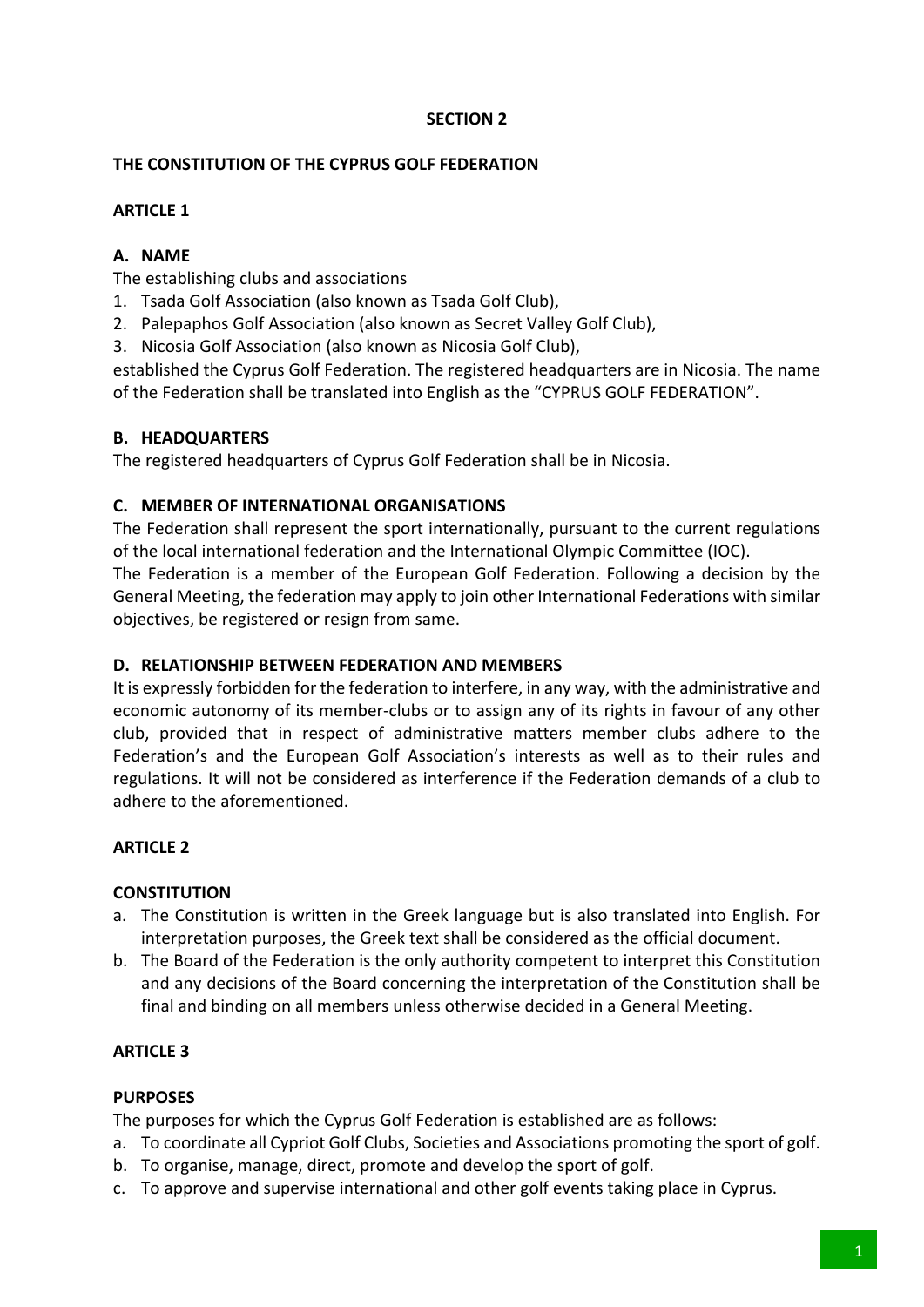- d. To represent Cyprus abroad and participate in international golf competitions and conferences.
- e. To select representatives to participate in international events and overseas championships.
- f. To support a national team or any other team at official international golf tournaments.
- g. To organise for its members' championships, competitions and other activities and events relating to golf.
- h. To ensure that golf is played in accordance with the "Rules of Golf" as laid down by the Royal and Ancient Golf Club of St Andrews (R&A) and to administer the Rules of Amateur Status as laid down by the R&A.
- i. To organise conferences, training seminars and educational lectures and lessons relating to golf, and to invite experts from abroad for this purpose. To promote the activities of the Federation at international conferences, training seminars and educational lectures and lessons relating to golf organised by the R&A or any other international body promoting golf.
- j. To acquire and own sports facilities that enables the exercise of the sport according to international standards and pursuant to the regulations of the R&A.
- k. To cooperate with official athletic organisations in Cyprus and any other legal bodies in Cyprus or abroad in order to help achieve these obligations.
- l. The federation shall have as its object to develop the spirit of sportsmanship and fair play, to attract youth to sport, and in general to bring about the social and political education of young people through and to develop friendship and comradeship among peoples with the aim of establishing World Peace. It shall promote and take steps to combat and ostracise violence from sports and the taking of stimulants by athletes or the use of any means of stimulation of the body or the nervous system, which may artificially alter the physical ability of the athletes.
- m. The federation shall act with the aim of promoting extra-curricular school sport in Cyprus. Sport shall be the object of the federation.
- n. For these purposes it shall co-operate with the competent authorities and in particular with the Ministry competent in matters of sport, the Ministry of Education and Culture, the Cyprus Sports Organisation, the Cyprus Olympic Committee, and others.
- o. The federation shall submit to the competent authorities' suggestions, conclusions, comments and proposals for the development, dissemination and cultivation of golf, considering as its duty to contribute positively and substantively to sports planning in Cyprus.

## **FEDERATION RESOURCES**

A. The Federation is a non-profit making organisation whose financial resources will be derived from:

- a) The annual subscription fees of its members.
- b) Subsidies from the Cyprus Sports Organisation (KOA).
- c) Extraordinary contributions or subsidies from persons, organisations, trading firms and other organised bodies or other legal sources at home or abroad.
- d) Events organised by the Federation.
- e) Donations from members or persons unrelated to the Federation or other organised bodies.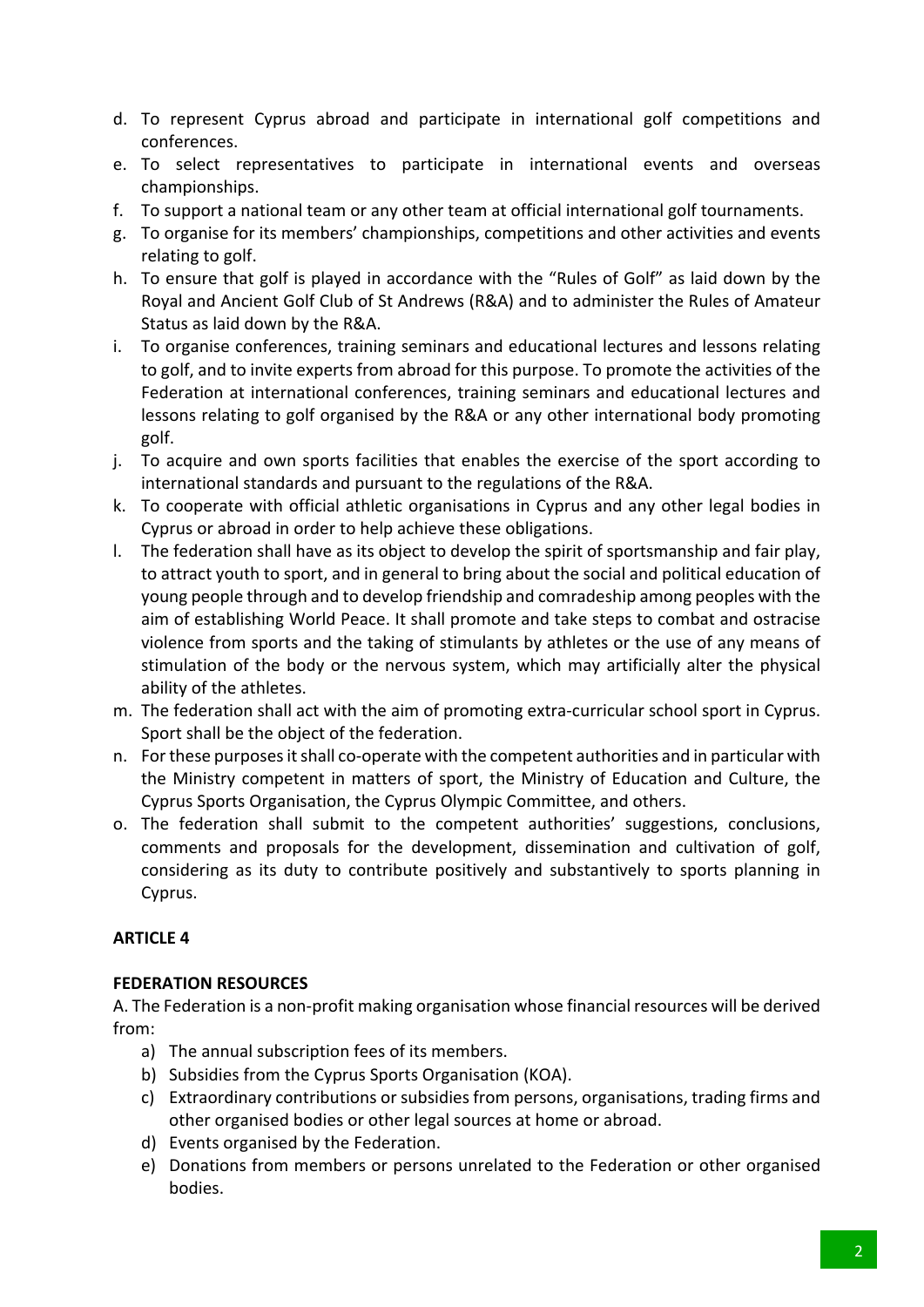- f) Participation fees from events organised by the Federation.
- Β. Financial and technical assistance from the CSO
	- a) The federation shall draw up and submit annually to the CSO its approved Budget as well as a report of the sporting activities of its various sections and departments and any other information that may be reasonably required, so that this can be examined and the appropriate subsidy from the CSO can be determined.
	- b) The federation shall dispose of the financial and technical assistance from the CSO exclusively for the purpose for which it was granted. It shall be forbidden to dispose of the financial and technical assistance from the CSO for any other purpose.
	- c) The federation shall acknowledge the powers of the CSO to audit and monitor the financial and technical assistance granted to it and shall provide to the CSO any information required by it for an actual and full audit.
	- d)
		- I. The federation shall submit to the CSO a report regarding the amounts granted to it by way of subsidy.
		- II. For any project or activity which was subsidised by the CSO, it shall submit, upon completion of the project, a full report.
		- III. At the end of each financial year, the federation shall prepare a balance sheet and profit and loss account and if so required shall submit this to the CSO duly audited.

## **MEMBERS**

The Federation shall be made up of Full Members, and Associate Members.

Full Members with a voting right shall be the Cypriot Golf Clubs, which have been set up in the Republic pursuant to the Associations and Foundations Law and are recognised by the Cyprus Sports Organisation (KOA).

Associate Members without a right to vote and to representation shall be bodies or organisations, either in Cyprus or abroad whose objects include the promotion of golf in Cyprus.

## **ARTICLE 6**

## **TERMS OF ACCEPTANCE OF NEW MEMBERS**

Applications from candidates for full membership sent to the Cypriot Golf Federation shall be accepted provided:

- a. The candidate is recognised as a Sports Club, Society or Association by the Cyprus Sports Organisation (KOA) and, where appropriate, it is registered in the records of the Registrar of Companies at the Ministry of Interior.
- b. The candidate organises at least two competitive events a year.
- c. The candidate pays subscription fees that may from time to time be levied by the Federation.

Applications from candidates for Associate membership sent to the Cyprus Golf Federation shall be accepted provided: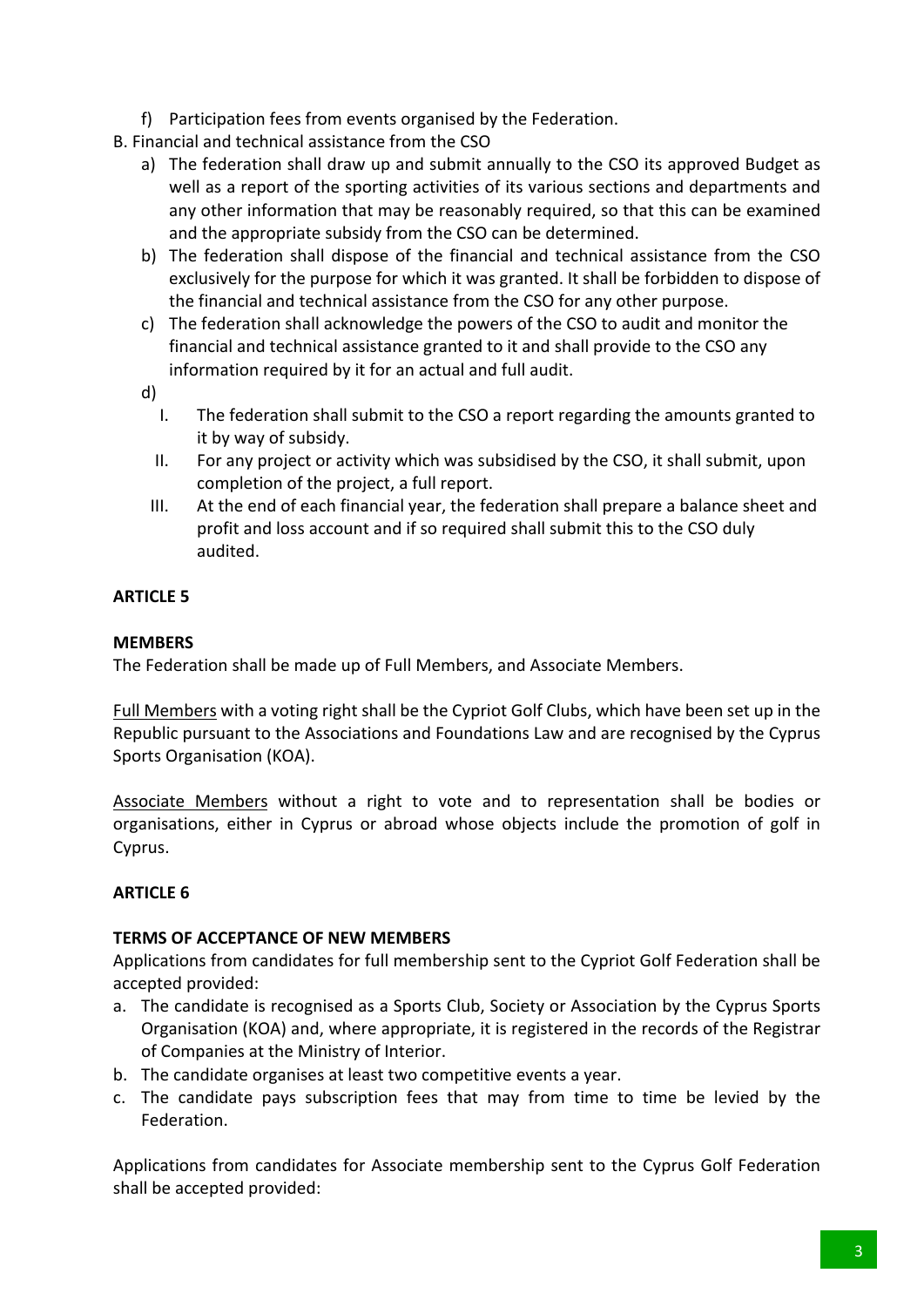- a. The candidate organises at least two competitive events a year.
- b. The candidate pays subscription fees that may from time to time be levied by the Federation.

### **REGISTRATION OF MEMBERS**

Written applications for full membership from interested Clubs, Societies or Associations must be accompanied by the following:

- a. A certificate proving it is legally recognised.
- b. A copy of its Constitution and By-laws
- c. A solemn declaration that it maintains a register of the names, addresses and contact numbers of its members.

For acceptance of an Associate member a written application is required from the Club in question, accompanied by:

- a. Where appropriate, an official copy of its Articles of Association or its Constitution
- b. A copy of its Articles of Association, Constitution and /or its By-laws.
- c. A solemn declaration that it maintains a register of the names and addresses and contact numbers of its members.

The registration of new members must be approved by a 2/3 majority of the members of the Board of the Federation.

## **ARTICLE 8**

#### **RIGHTS OF MEMBERS**

Each full member of the Federation shall have the following rights:

- a. To participate on the Board of the Federation, subject to the provisions of this Constitution.
- b. To address the Board.
- c. To represent the Federation at the international level at events in Cyprus or abroad by participating in the National Team, with members who are citizens of EU member states, provided that all the conditions laid down by the Board in relevant rules are met.
- d. To register items for discussion on the agenda of the annual or extraordinary general meetings of the Federation subject to the provisions of this Constitution.
- e. To cease to be a member of the Federation, following a decision by a majority of 2/3 of the General Meeting of the members, provided that all its financial obligations to the Federation have been fulfilled.
- f. To request and receive financial aid from the Federation based on a specific budget submitted to the Federation and provided the Federation has the financial means to provide such aid.

Each Associate member of the Federation shall have the following rights:

- a. To address the Board.
- b. To represent the Federation at the international level at events in Cyprus or abroad by participating in the National Team, with members who are citizens of EU member states, provided that all the conditions laid down by the Board in relevant rules are met.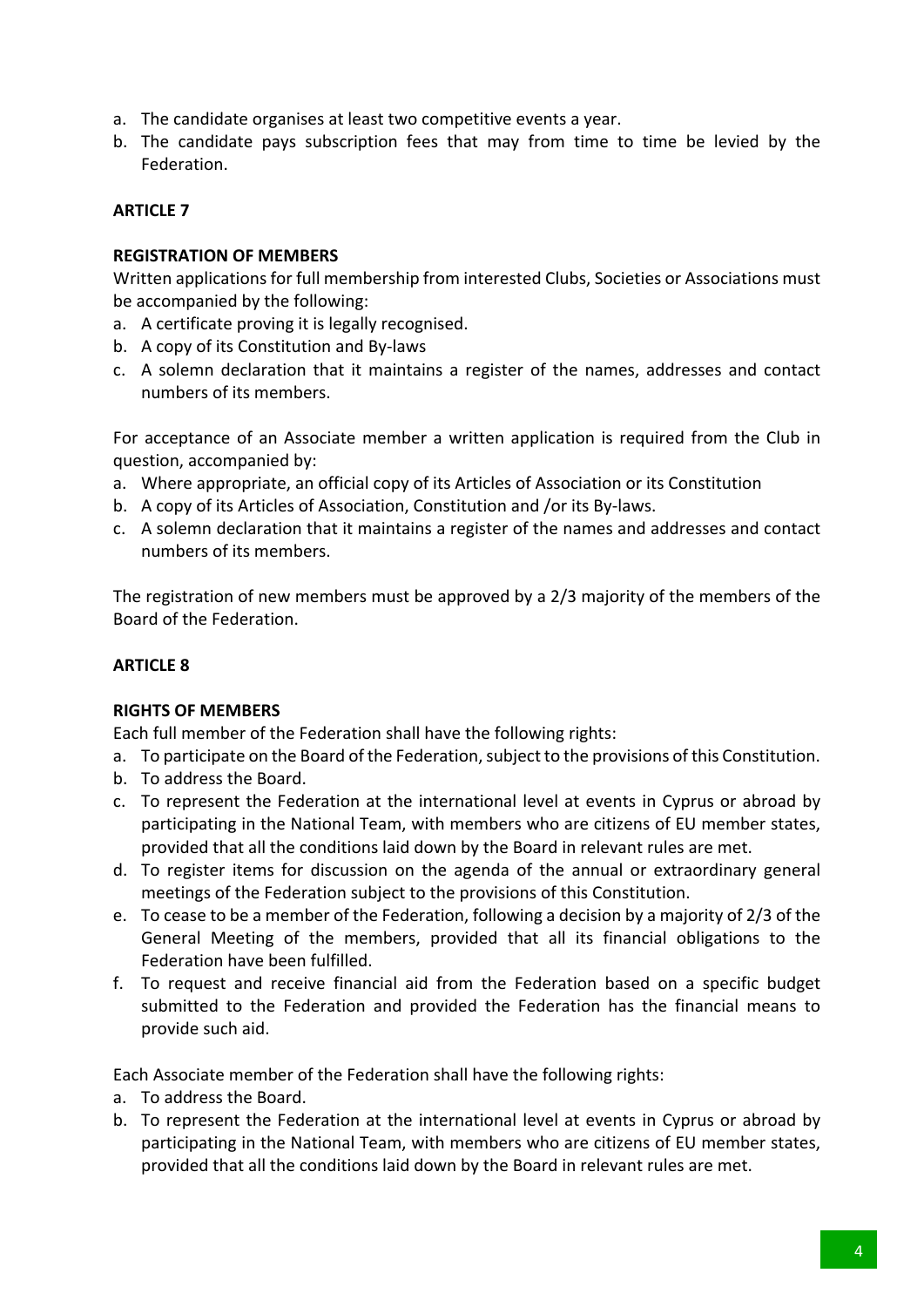- c. To register items for discussion on the agenda of the annual or extraordinary general meetings of the Federation subject to the provisions of this Constitution.
- d. To cease to be a member of the Federation, following a decision by a majority of 2/3 of the General Meeting of the members, provided that all its financial obligations to the Federation have been fulfilled.
- e. To request and receive financial aid from the Federation based on a specific budget submitted to the Federation and provided the Federation has the financial means to provide such aid.

## **OBLIGATIONS OF MEMBERS**

Each full member of the Federation shall have the following obligations:

- a. To abide by the Constitution of the Federation, relevant laws, and the Rules and Regulations of the R & A.
- b. To promote golf and co-operate with the Board of the Federation.
- c. To comply with the rules established by and the decisions made by the Board of the Federation.
- d. To organise championships and other special events.
- e. To participate in the Cyprus Championship and other competitions organised by the Federation and other Pan Cyprian events organised by the Federation or under the auspices of the Federation.
- f. To maintain a register of names, addresses, email addresses and current handicap of all of its members.
- g. To submit to the Board of the Federation the schedule of events (programme) of their Club, Society or Association for the following year, for approval and inclusion in the general schedule (programme) of the Federation.
- h. To submit to the Board of the Federation a report on all the member 's activities in the previous year for inclusion in the Federation's own report for that year.
- i. To carry out its activities within the framework and guidelines fixed by the General Meetings and the Board of the Federation, with the aim of promoting the sport.
- j. To pay to the Federation subscription fees as determined from time to time by the Board of the Federation (see Article 13).
- k. To formulate a Constitution governing its operation in a way that does not contradict the spirit of this Constitution.
- l. To submit a copy of its Constitution to the Board of the Federation at the time of submitting its membership application to the Federation and provided these have previously been approved by a General Meeting of the applicant Club, Society or Association.
- m. To submit for acceptance by the Board of the Federation any amendment to the Constitution of the Member Club, Society or Association, approved by the General Meeting of the Club, Society or Association.

Each Associate member of the Federation shall have the following obligations:

- a. To abide by the Constitution of the Federation, relevant laws, and the Rules and Regulations of the R & A.
- b. To promote golf and cooperate with the Board of the Federation.
- c. To comply with the rules established by and the decisions made by the Board of the Federation.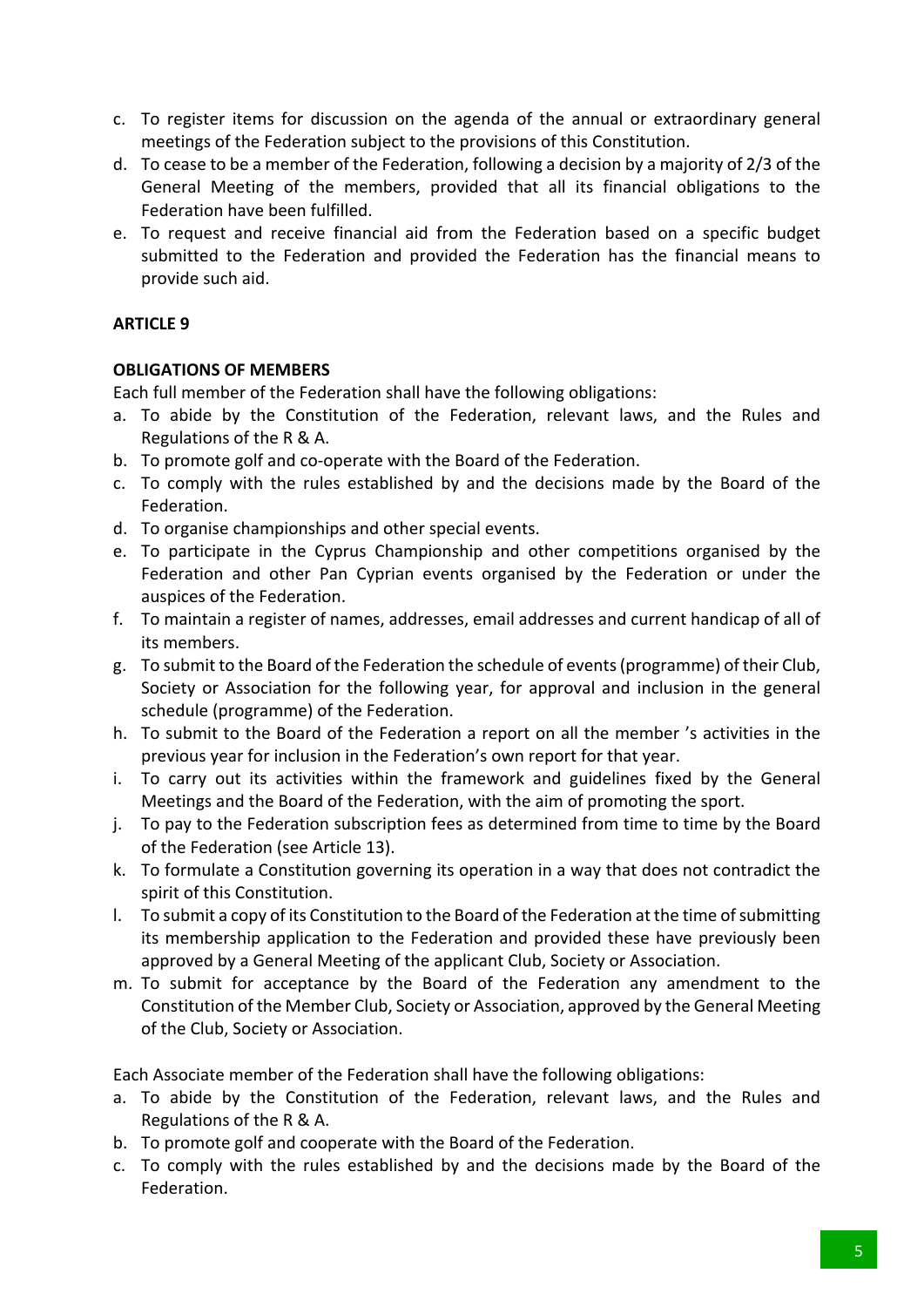- d. To participate in the Cyprus Championship and other competitions organised by the Federation and other Pan Cyprian events organised by the Federation or under the auspices of the Federation.
- e. To maintain a register of names, addresses, email addresses and current handicap of all of its members.
- f. To submit to the Board of the Federation the schedule of events (programme) of their Club, Society or Association for the following year, for approval and inclusion in the general schedule (programme) of the Federation and to ensure to the extent possible, that the dates of their major events do not conflict with the dates of other major events organised by the Federation and other member clubs, societies or associations.
- g. To submit to the Board of the Federation a report on all the member 's activities in the previous year for inclusion in the Federation's own report for that year.
- h. To carry out its activities within the framework and guidelines fixed by the General Meetings and the Board of the Federation, with the aim of promoting the sport.
- i. To pay to the Federation subscription fees as determined from time to time by the Board of the Federation (see Article 13).
- j. To formulate a Constitution governing its operation in a way that does not contradict the spirit of this Constitution.
- k. To submit a copy of its Constitution to the Board of the Federation at the time of submitting its membership application to the Federation and provided these have previously been approved by a General Meeting of the applicant Club, Society or Association.
- l. To submit for acceptability by the Board of the Federation any amendment to the Constitution of the Member Club, Society or Association, approved by the General Meeting of the Club, Society or Association.

## **RESIGNATION OF A MEMBER**

Each Member has the right to resign from being a Member of the Federation following a decision by the General Meeting of the Member Club, Society or Association and a relevant written notification of this decision to the Secretary of the Federation.

## **ARTICLE 11**

## **DISQUALIFICATION OF MEMBERS**

- A. Member is disqualified when:
- a. It does not fulfil its financial obligations to the Federation and has not paid its dues six (6) months after the dispatch of a relevant notice.
- b. It does not abide by the provisions of this Constitution and does not comply with the decisions and regulations of the Cyprus Golf Federation.
- c. It has members whose behaviour does not correspond to the purpose, profile and good name of the Federation and the sport.

NOTE: A Member may appeal against the disqualification decision to the General Meeting of the Federation within 14 days from such notification, failing which the disqualification shall be final. The General Meeting shall be convened within one month from the date of submission of an appeal to make a final decision concerning the appeal.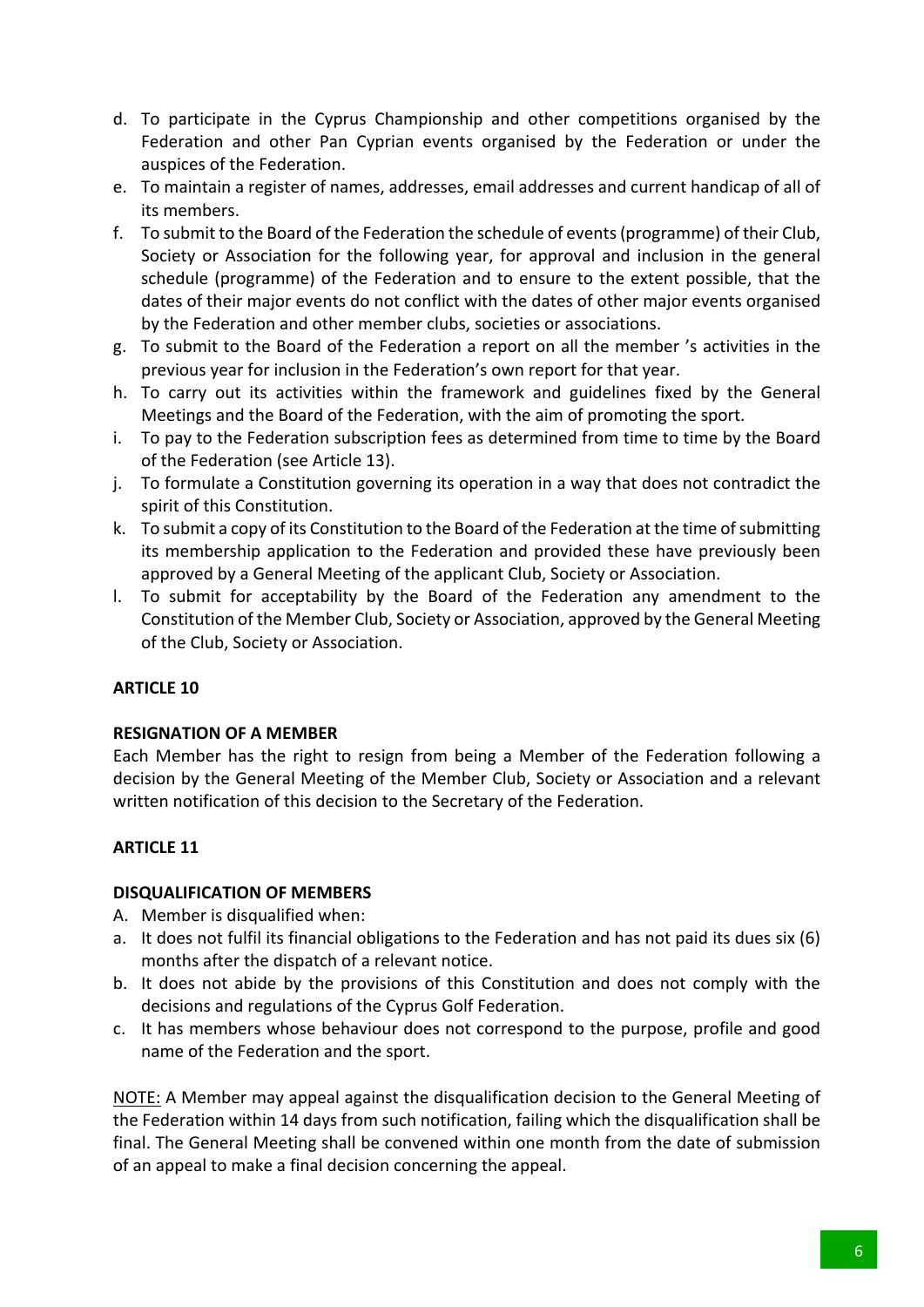#### **CONSEQUENCES OF CESSATION OF MEMBERSHIP**

Federation Members shall lose all their rights and privileges derived from their membership on the date of cessation of membership.

#### **ARTICLE 13**

#### **SUBSCRIPTION FEES**

The annual subscription fee for Full Members, and Associate Members of the Federation shall be set by the Board of the Federation and shall be altered upwards or downwards from time to time according to the needs of the Federation. The annual subscription fee for the members of the Federation shall be determined in advance in the month of October for the following year and shall be notified in good time to the Members.

#### **ARTICLE 14**

#### **DECISION-MAKING BODIES OF THE FEDERATION**

The decision-making bodies of the Federation are the Board and the General Meeting.

#### **ARTICLE 15**

#### **THE BOARD**

The management and administration of the Cyprus Golf Federation shall be assigned exclusively to the Board, which shall comprise of the following members: President, Vice President, Secretary, Treasurer and three (3) members, plus two (2) nominees from each full member club.

- a. If a member of the Board should absent himself for more than three (3) successive meetings without good cause, the Board shall have power to dismiss him and cause him to be replaced without further notice. More over the Board has the power to cease any member by a two thirds (2/3) majority vote of the full Board.
- b. Membership of the federation's Board of Directors is honorary and without remuneration.
- c. It is forbidden to the Board to enter into contracts of work, independent services, projects, supplies or any other agreements with financial benefit with members of the Board, their spouse, offspring, parents or siblings, or with legal persons in which the aforementioned persons participate. An infringement of this provision shall mean that the members of the Board who made the relevant decision shall be ousted from office. Excluded from this provision are member(s) of the Board, who are asked by the Board, to assume an executive role or a temporary assignment and that this is duly recorded in the Minutes of the Meeting, making this decision. Also excluded are contracts which have been awarded following an open bid and entered into by the Federation for the provision of sponsorship moneys to the benefit of the Federation, and bids made by clubs represented on the Board for the hosting of CGF sponsored competitions on their course.
- d. Temporary credit facilities shall be permitted from members of the Board to the federation, with a view to tackling urgent needs.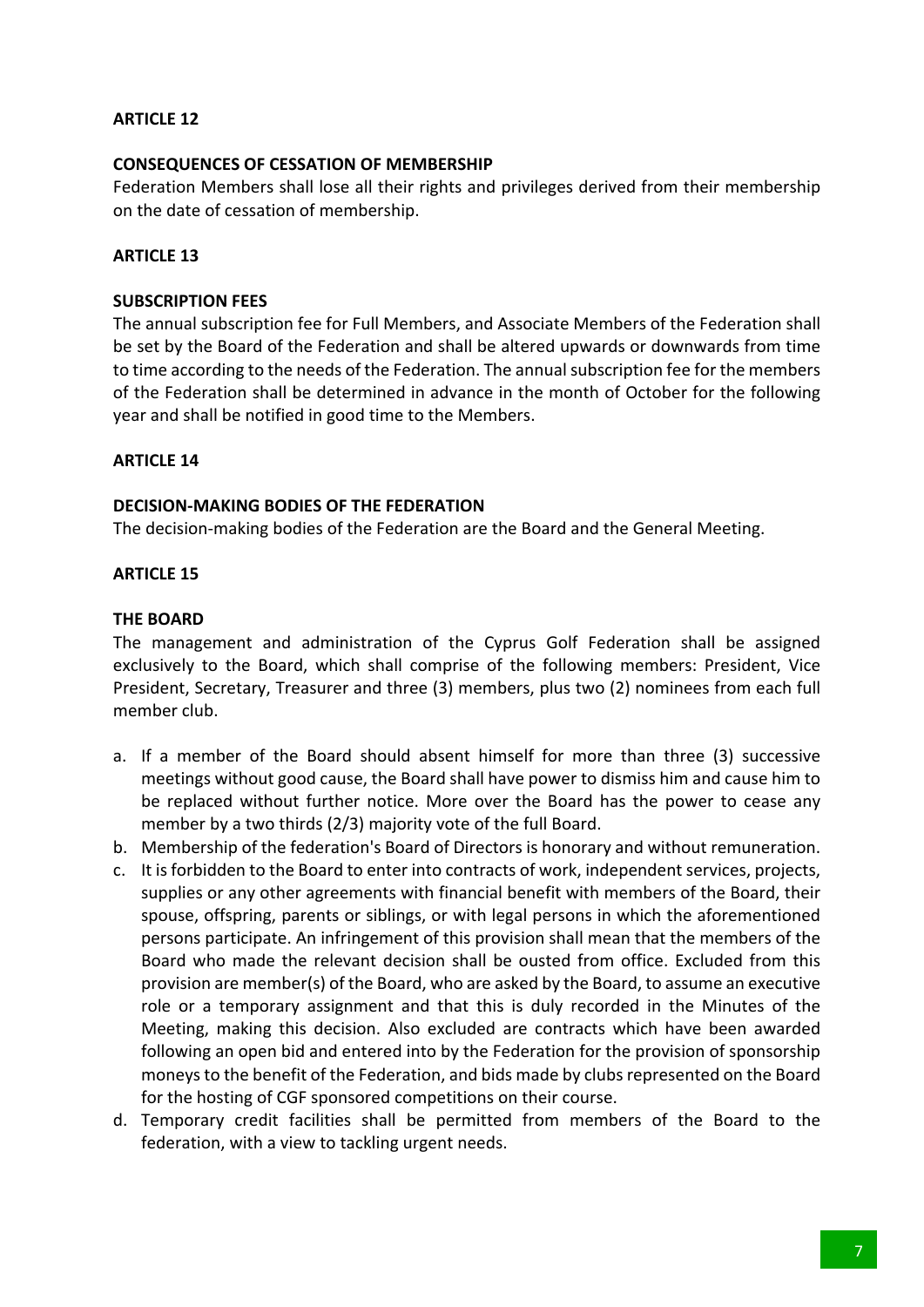- e. It shall be permitted to members of the Board, when they travel outside their place of residence in order to provide any services to the federation, to receive travel, accommodation and board expenses.
- f. The Board of the federation shall have an exclusive right to enter into communication with foreign federations.
- g. No sporting meeting shall be permitted between the members of the federation and other clubs or federations without the written permission of the federation.

## **TERM OF OFFICE OF THE BOARD**

The term of office of the Board of Directors Board shall be three years.

## **ARTICLE 17**

## **DUTIES OF THE BOARD**

- a. The Board shall determine the policy of the Cyprus Golf Federation on various matters that fall within the competences of the Federation and pursuant to the provisions of the Constitution.
- b. It is responsible for upholding the provisions of this Constitution.
- c. It is responsible for the management of the property assets of the Federation.
- d. It is responsible for the approval or dismissal of a member 's application for membership to the Federation.
- e. The Board shall meet regularly and extraordinarily whenever it is deemed necessary following an invitation by the Chairman or a written request of four members of the Board.
- f. The Board shall form a quorum when at least four members are present.
- g. The decisions of the Board are taken by majority vote. In cases of tied votes, the President or the Chairman of the meeting shall have a second or casting vote.
- h. Voting shall take place on a show of hands. Secret polls shall take place only in cases of personal issues or at the request of the majority.
- i. The Board may appoint Special Committees through which the objectives of the Federation may be promoted and attained in the best possible way. The Board shall decide by resolution the terms of the Special Committees and their term of office. Should the Board appoint such a committee, the committee shall be bound to report to the Board (plenary) at least twice (2) a year or whenever deemed necessary. Moreover, the Board shall be empowered to select a person or persons who are not among its members and employ their services for any special purpose.
- j. The Board may appoint Special Committees, Sub-Committees or Working Groups through which to promote and realise in the best possible way the purposes of the Federation. The Board shall determine the terms governing the operation of Special Committees, Sub-Committees or Working Groups and the length of their term in office.
- k. The Board has the power to establish by-laws for the smooth operation of the Federation.
- l. The Board is the competent authority for establishing the Disciplinary Rules of the Federation.
- m. The Board is the competent authority for establishing the rules of championships, special events and other competitions organised by the Federation.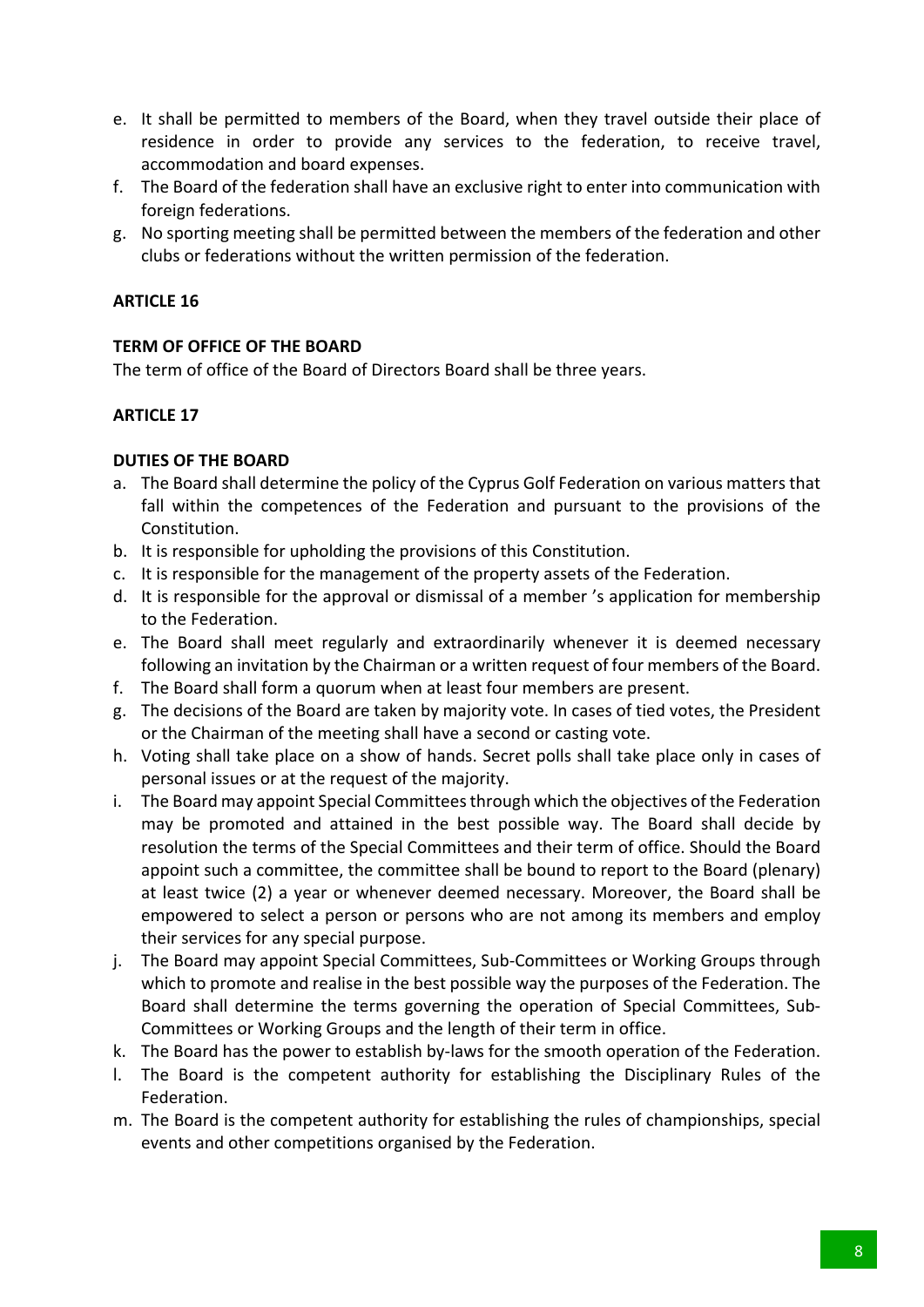## **1. DUTIES OF THE PRESIDENT**

- a. The President of the Board of the Federation shall be the official representative of the Board and the Federation.
- b. The President shall preside at all meetings of the Board or any Sub Committees of the Federation, or shall nominate another Board Member to preside in his absence. If circumstances preclude the President from so acting, the Vice President shall act on his behalf.
- c. He shall arrange the meetings of the Board, which he convenes via the Secretary of the Federation.
- d. He determines the agenda of all meetings of the Board, which he notifies to the Board members via the Secretary.
- e. At the request of four members of the Board, he shall convene via the Secretary an extraordinary meeting of the Board within a time limit not exceeding seven (7) days.
- f. He shall submit to the Board for their approval the basic guidelines of the Federation's action plan.
- g. He shall co-sign with the Secretary all official documents of the Federation addressed to authorities, organised bodies or individuals.
- h. He shall co-sign with the Secretary the minutes of the meetings of the Board.
- i. He shall authorise the Treasurer to make payments approved by the Board.
- j. He shall be answerable to the Annual General Meeting or Extraordinary General Meeting of the Federation.
- k. He shall have the casting vote in cases of a tied vote at meetings of the Board.
- l. He shall preside at the annual general and extraordinary meetings of the Federation.
- m. He shall have the right to negotiate any agreements with third parties on matters concerning the Federation, provided he shall inform the Board accordingly and that he shall seek the approval of the Board prior to the signing of any agreement.

## **2. DUTIES OF THE VICE PRESIDENT**

- a. The Vice President shall assist the President in the exercise of his duties, as mentioned in this Constitution, and shall replace him during his absence.
- b. He shall carry out special missions assigned to him by the President or the Board.

## **3. DUTIES OF THE SECRETARY**

- a. The Secretary is responsible for the keeping of the book of minutes of the meetings of the Board, the registration certificate of the Federation and generally all Federation records.
- b. He shall take the minutes at meetings of the Board, which he shall co- sign with the President of the Federation.
- c. He shall take the minutes at the annual and extraordinary general meetings of the Federation, which he shall co-sign with the President.
- d. He shall maintain a file of announcements, which shall include all the announcements issued by the Federation.
- e. He shall maintain records of all correspondence.
- f. He shall see to the safe and quick communication of all circulars and announcements by the Federation.
- g. He shall receive and process all the Federation's correspondence.
- h. He shall convene the meetings of the Board upon the instructions of the President of the Federation.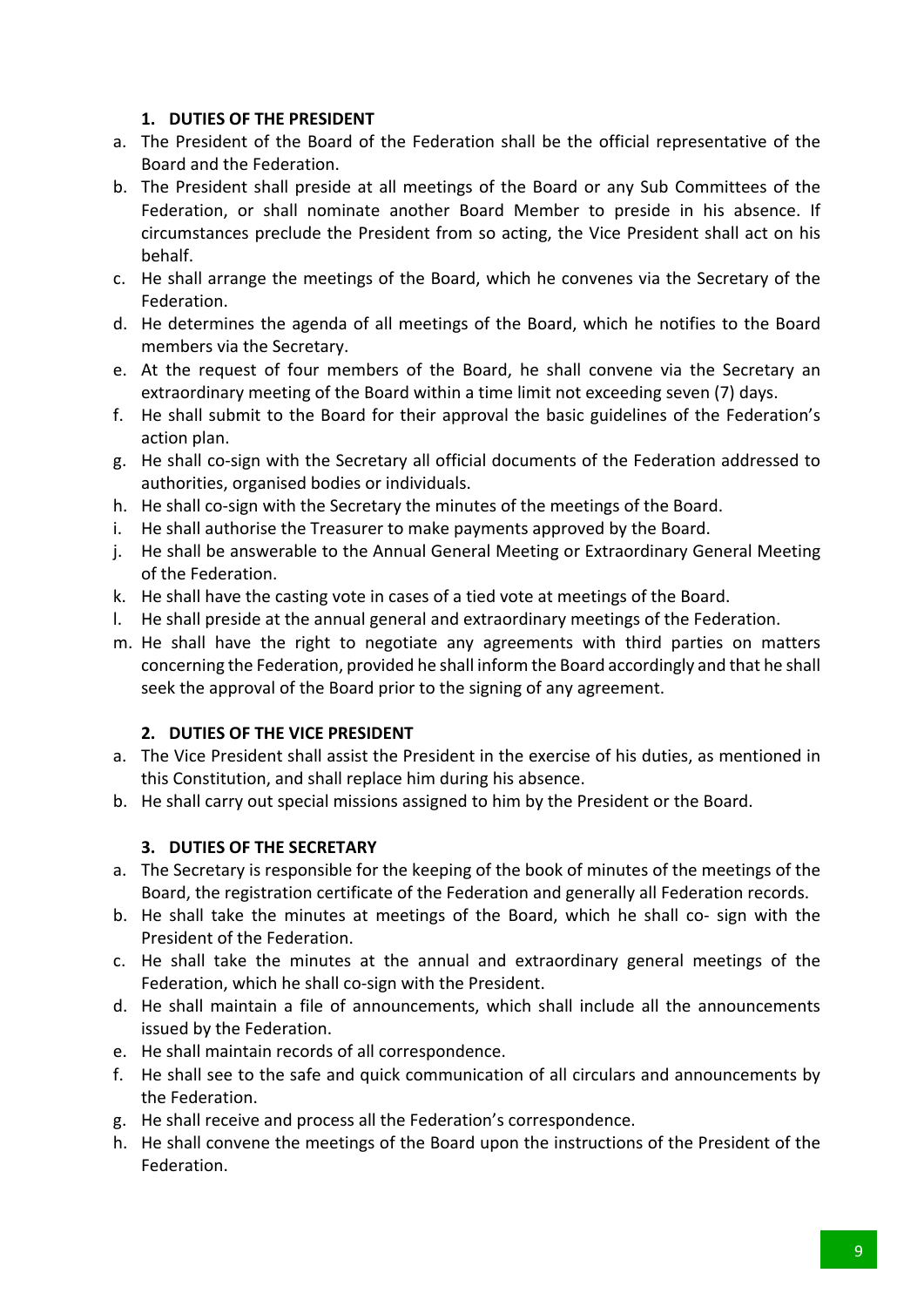i. He shall communicate to the members of the Board the agenda of the meetings of the Board upon the instructions of the President of the Federation.

## **4. DUTIES OF THE TREASURER**

- a. He shall maintain the accounts of the Federation.
- b. He shall carry out all payments approved by the Board and for which he has received authorisation by the President, and shall maintain receipts of all payments in a file.
- c. He is responsible for managing the funds of the Federation.
- d. Following a decision by the Board, he shall open an account in the name of the Federation at banks and/or other credit institutions and shall co-sign, with the President or the other signatories as designated by the Board, the cheques issued for payments and/or other acts concerning the Federation, against a relevant receipt.
- e. He shall be obliged to deposit at a bank and/or other credit institutions within one week any sum over fifty (50) pounds that is in his possession.
- f. He shall collect all money due to the Federation and all cash contributions and donations made to the Federation and shall issue appropriate receipts.
- g. He shall cooperate with the President to prepare the ordinary and extraordinary budgets of the Federation, which he shall submit to the Board for approval.
- h. He shall submit to the Board a six-monthly report on the finances of the Federation or at any other time which the Board may decide.
- i. He shall provide to the Board information concerning the financial situation of the Federation whenever he is requested to do so or at the time of his resignation. He shall give a precise account of all receipts and payments issued by or made to him, all remaining account balances and any other assets of the Federation, which were entrusted to him on the day of his appointment.
- j. He shall be answerable to the General Meeting in matters concerning the finances of the Federation.
- k. He shall prepare in conjunction with the President the annual budget submission to KOA
- l. He shall assist the Competition's Board Member in the preparation of all events organised by the Federation.
- m. He shall maintain a separate accounting record for any donation given for a specific activity.

## **5. DUTIES OF OTHER BOARD MEMBERS**

They shall assist the aforementioned members in the execution of their duties and shall undertake any other duties assigned to them by the Board.

## **ARTICLE 18**

## **MEMBERS OF THE BOARD**

The first Board emerged by the establishing Clubs and Associations listed at Article 1. Thereafter:

- a. The General Meeting of the Federation shall elect the members of the Board, who shall be seven (7). Each candidate shall submit his/her candidacy in writing to the Secretary at least seven (7) days prior to the General Meeting. A list of all the candidates shall be displayed at the seat of the Federation three days before the election.
- b. The election takes place by secret poll. Each full member may vote for up to, but no more than, seven candidates.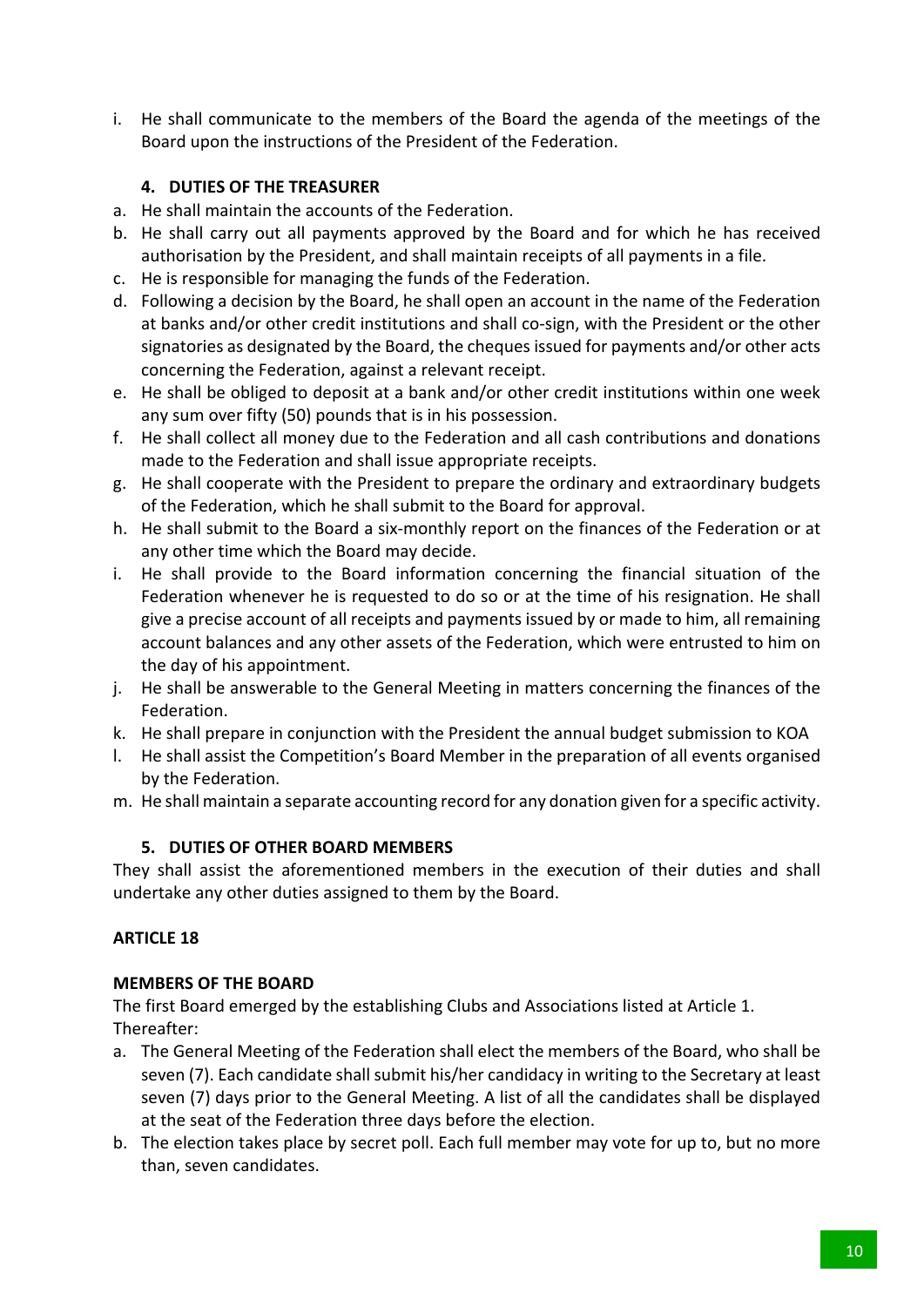- c. The ballot paper must include all the names of the candidates for the Board in separate rows with the surname appearing first, followed by the first name of the candidate.
- d. A ballot is valid if:
	- 1. It includes the names of all the candidates.
	- 2. It is stamped and initialled by the Chairman of the Election Committee (see Article 23).
	- 3. It has the symbol 'x' in the box to the right of the name of at least one of the named candidates.
- e. A ballot shall be invalid:
	- 1. If more than seven (7) candidates are voted for.
	- 2. If it includes information revealing the identity of the voter.
	- 3. If it includes elements that make it hard to interpret the wishes of the voter.
	- 4. If it includes symbols other than 'x' in the box to the right of the name of the candidate.
	- f. The seven (7) candidates who receive most of the valid votes shall be considered as the elected members of the Board.
- g. In cases where it is not possible to determine the seven (7) elected members because two or more candidates have collected the same number of votes, the election shall be repeated with only the persons who collected the same number of votes in the first election as candidates. The Chairman of the first election shall also preside at the second election. The same procedure shall be repeated until the final election of the seven (7) persons who will constitute the Board of the Federation.
- h. In the case of a tied vote between two or more candidates and provided that one or more candidate/s decide/s to withdraw his/their candidacy following the announcement of the results, and does so in a written statement to the Chairman of the election, the person who shall not withdrawn his/her candidacy shall be considered as elected.
- i. In the case where there are only seven candidates for the Board, all the candidates are automatically elected to the Board without a poll.
- j. The remaining Board shall be made up of persons belonging to the Federation's full member clubs, societies or Associations. Each full member club, society or association shall nominate up to two of its members in addition to the seven elected members as members of the Board of the Federation for a three-year term of office.
- k. The Board shall be established as a body following the completion of business at the General Meeting that has elected the Board. At its first meeting which will be convened immediately following the General meeting, the Board shall elect the officers of the Board, i.e. President, Vice President, Secretary and Treasurer.

## **VACANCY ON THE BOARD**

- a. Vacancies on the Board caused by the death, resignation or disqualification of a member of the Board shall be filled by the legally elected runners-up for Board membership, or where there are no such runners-up, by decision of the Board of the Federation.
- b. The term of office of the members expires at the same time as the term of office of the Board.
- c. In cases where the number of elected members of the Board is less than four (4), elections for a new Board will be called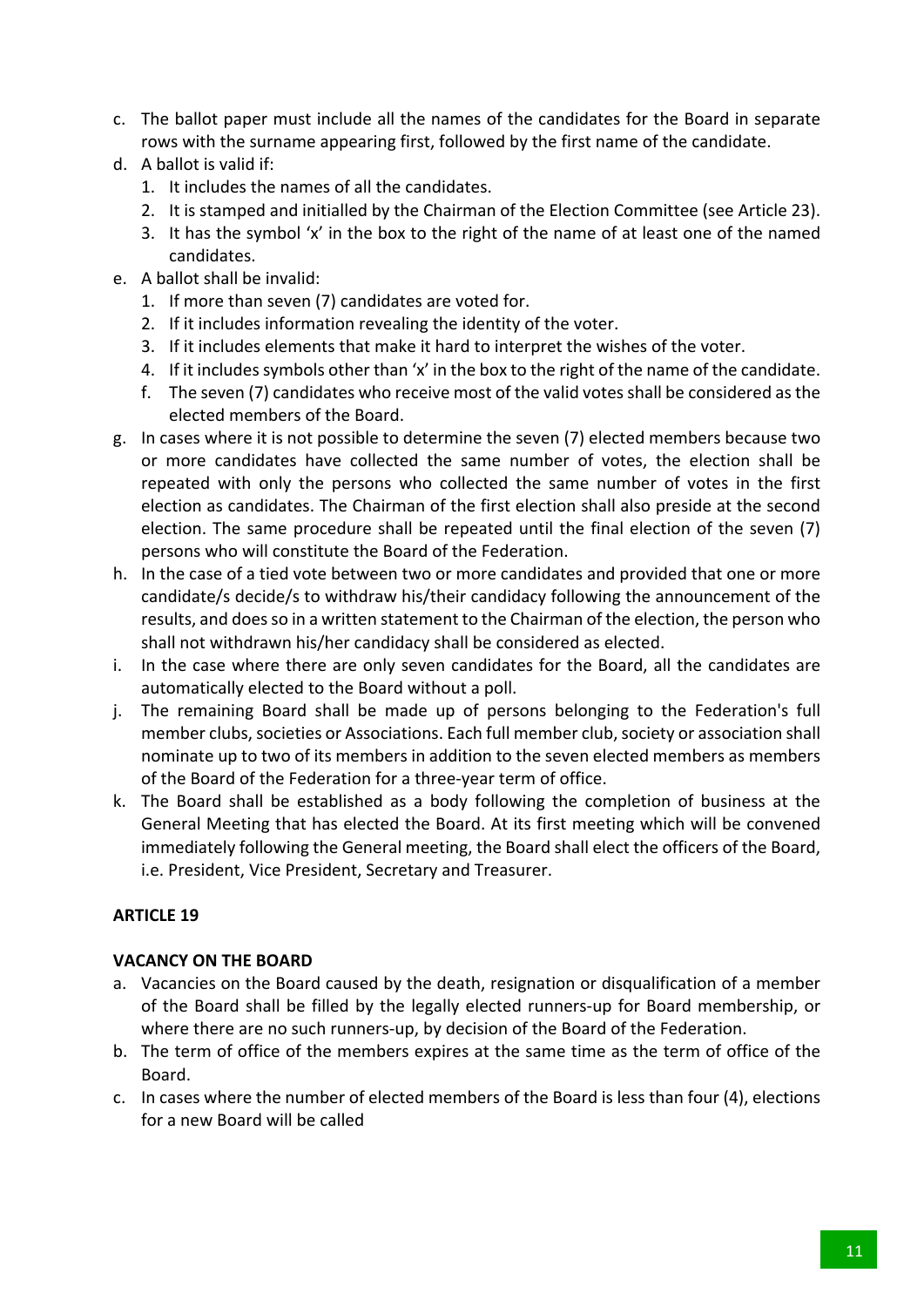## **GENERAL MEETING**

The members of the General Meeting shall be:

- a. All the members of the Board of the Federation at the time.
- b. Representatives of the Member Clubs, Societies or Associations of the Federation that have fulfilled all their financial obligations towards the Federation. Member Clubs, Societies or Associations are represented at the General Meeting by only one representative each. The representative is selected by the Member 's own Board and is entitled to one vote at the General Meeting. If the Board of a Club, Society or Association decides to appoint a substitute representative, they may do so. Each representative represents only one Member Club, Society or Association.
- c. The annual General Meeting of the Federation shall be convened by the Board, within six (6) months from the beginning of each year, by a notice posted on the announcement board of the Federation and on the announcement boards of all member clubs at least three weeks prior to the date of the meeting.
- d. The agenda of the Annual General Meeting shall include the following:
	- 1. The report of the President of the Federation.
	- 2. The report by the Treasurer concerning the finances of the Federation
	- 3. The submission of the auditor 's report.
	- 4. Discussion and approval of the content of the President's report and the Treasurer 's and auditor 's report.
	- 5. Appointment of auditors and approval of their compensation for the years until the next elections of the Board.
	- 6. Discussion of any other items which can appropriately be discussed at an Annual general Meeting.
- e. All General Meetings, with the exception of the Annual General Meeting, shall be deemed as Extraordinary General Meetings. These meetings shall be convened whenever it is deemed necessary by the Board of the Federation or following a written request to the Board by at least 1/3 of the members of the Federation, following the same procedure as in the case of annual general meetings, and within two weeks.
- f. A quorum shall be deemed to be present at General Meetings when 50% plus one members of the General Meeting are present.
- g. If a quorum is not present, the Meeting shall be adjourned for half an hour and if a quorum is not present at the adjourned meeting, the members present shall constitute a quorum.
- h. If a member wishes to include an item on the agenda of the General Meeting, it must submit its request in writing to the Secretary of the Federation at least seven days prior to the General Meetings.
- i. Voting shall be overt and by simple majority. The President of the Board of the Federation has the deciding vote in case of a tied vote.

## **ARTICLE 21**

## **ELECTION COMMITTEE– DUTIES**

- a. The Election Committee shall have three members.
- b. The Election Committee shall be elected by acclamation following a relevant proposal by a member of the General Meeting.
- c. It supervises the election of the Board.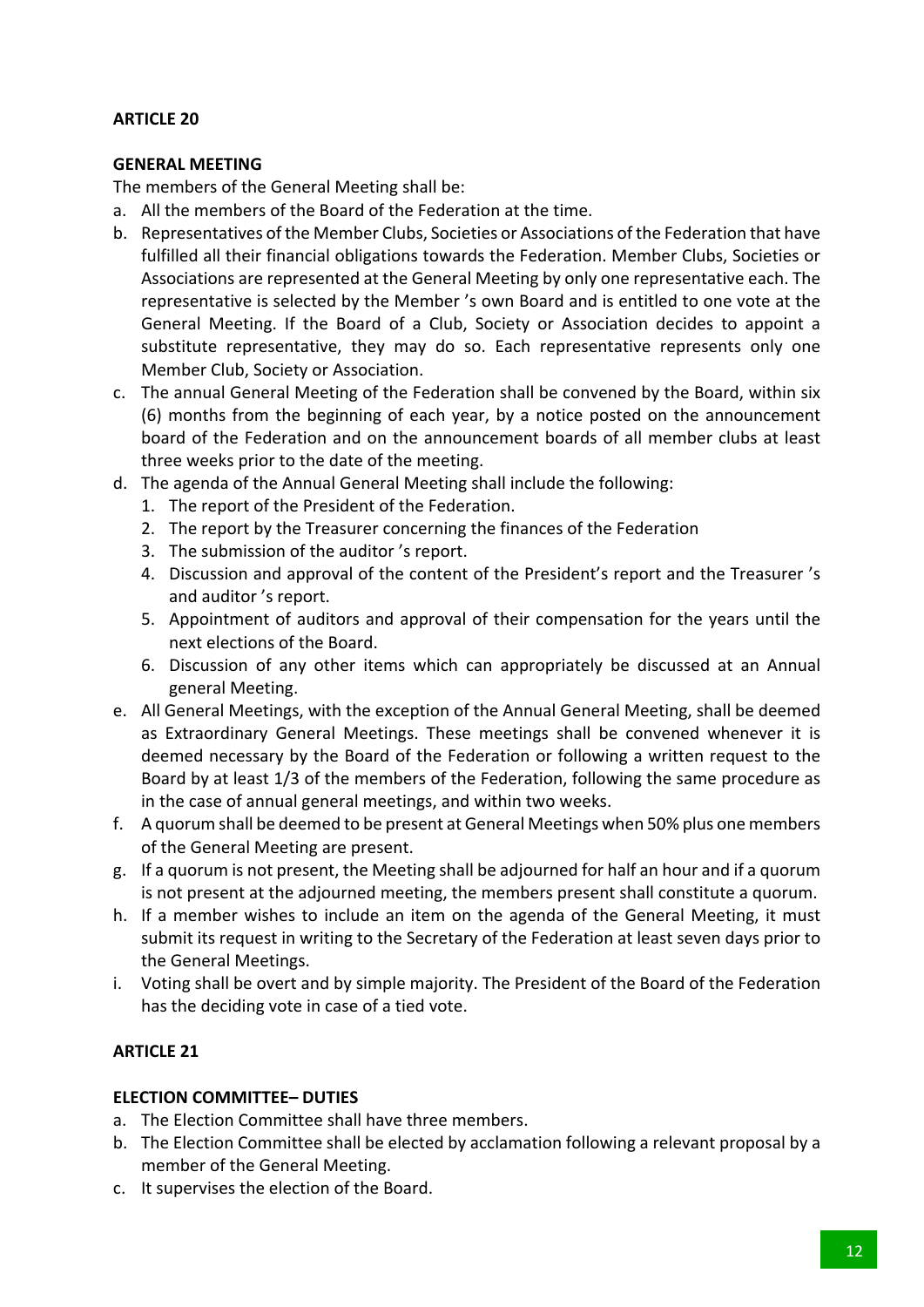- d. The Chairman of the Election Committee, who shall be chosen from among the members of the Election Committee, prepares and signs the stamped ballot papers before these are distributed to the voters.
- e. The duties of the Election Committee commence at the time of its election and end following the announcement of the election results and the declaration of the new Board of the Federation.
- f. It is responsible for the smooth and unobstructed conduct of the elections and the counting of the votes.
- g. Following the vote count, it prepares a record of the number of those who voted, the number of valid, invalid and blank ballots, and the number of votes received by each candidate. This record is signed by all the members of the Election Committee and filed with the minutes of the General Meeting.

## **FINANCIAL YEAR**

The financial year of the Federation starts on January 1 and ends on December 31 of the same year.

## **ARTICLE 23**

#### **AMENDMENTS TO THE CONSTITUTION**

- a. A Statutory General Meeting, i.e. a Meeting that decides on amendments to the Constitution of the Federation, is convened by the Board following a decision for amendments by the absolute majority of all the members of the Board.
- b. Amendments to any of the articles of this Constitution may proceed only with a 2/3 majority vote of the members of the General Meeting who are present.
- c. In cases where the Statutory General Meeting coincides with the Annual General Meeting of the Federation, the Meeting is chaired by the same person as the Annual General Meeting.
- d. With respect to a change in the purpose of the Federation, the provisions of the relevant article in the Associations and Foundations Law of 1972 shall apply.
- e. Any amendments to this Constitution shall become effective following the close of the Meeting.

## **ARTICLE 24**

#### **REPRESENTATION OF THE FEDERATION**

The President or an authorised representative of the President represents the Federation at a court of law and/or before judiciary, administrative and other government or other authorities. In all such cases, the Board may appoint in writing one or more of its members to represent the Federation. In special cases, where the presence of experts may be required, the Board may appoint for this purpose any of its members and/or any third parties who are not members of the Board.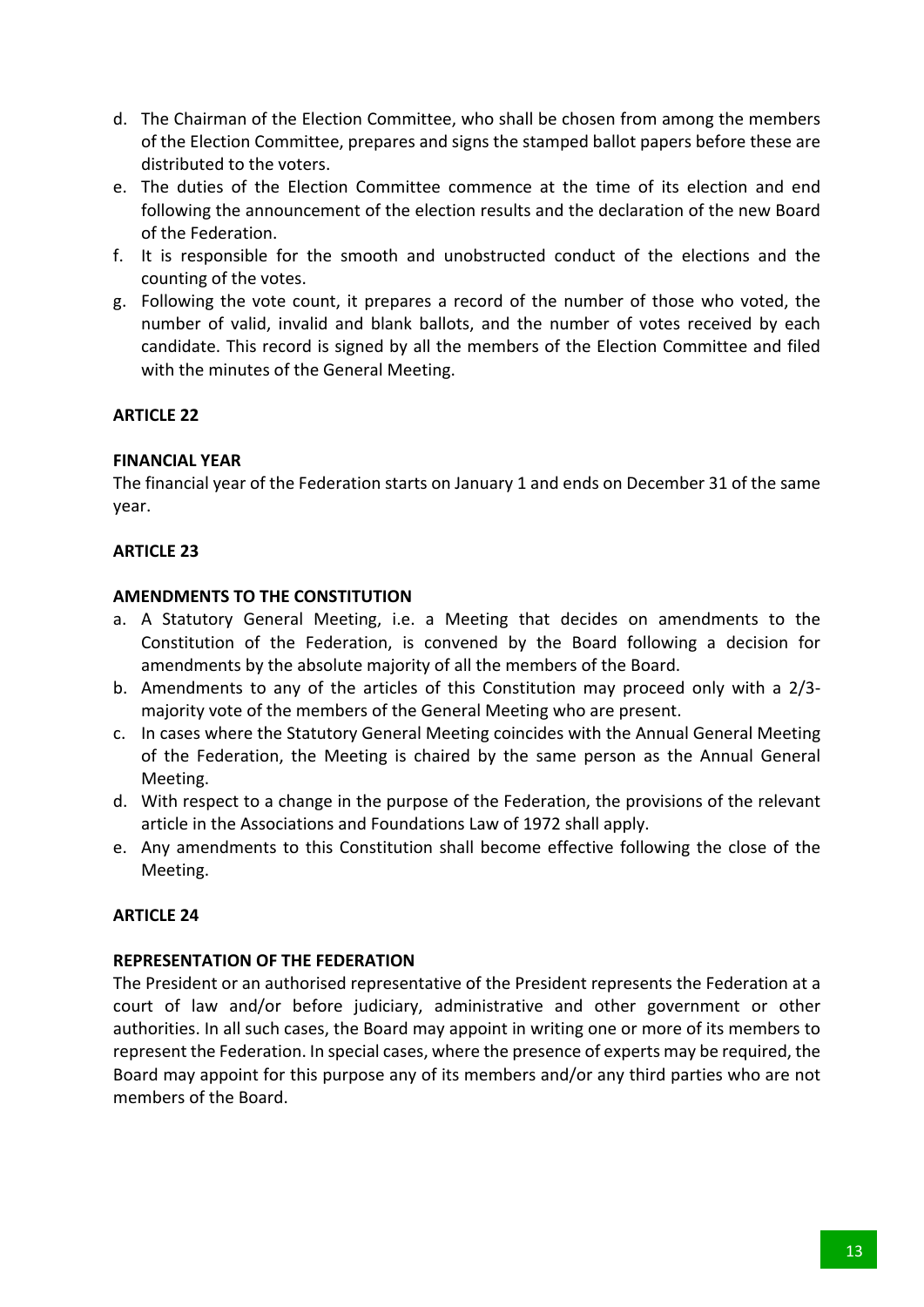#### **DISSOLUTION OF THE FEDERATION**

The Federation shall be dissolved following a decision by the plenum of the General Meeting. Following the fulfilment of all the Federation's financial obligations, all, if any, sums remaining in the Fund of the Federation shall be given to the Cyprus Olympic Committee.

#### **ARTICLE 26**

#### **VALIDITY OF THE CONSTITUTION**

This Constitution shall come into effect immediately following its approval by the first Board.

#### **ARTICLE 27**

#### **REGISTRATION OF THE FEDERATION**

The Board of the Federation is authorised to register the Federation as an Association and take all the necessary steps to ensure that the Federation is recognised as a sports association by the Cyprus Sports Organisation (KOA).

#### **ARTICLE 28**

The provisions of the Associations and Foundations Law of 1972, and any statutory modification thereof, shall complete the provisions of this Constitution.

#### **ARTICLE 29**

#### **HONORARY MEMBERS OF THE FEDERATION**

A.

- 1) Honorary members can be natural persons who have offered outstanding services which promote the objects of the federation and golf in general, and shall be proclaimed by a resolution of the General Meeting taken by a majority of two thirds (2/3) of members present with a voting right, following a previous proposal a) by the Board, or b) of one third (1/3) of the members of the federation with a voting right.
	- a. The number of honorary members cannot exceed one third (1/3) of elected members.
	- b. Honorary members shall not have the right to elect or be elected, nor shall they be obliged to register and pay a subscription fee.

B.

- 1) A person shall cease to be Honorary Chairman of the federation by a decision taken by the General Meeting by a majority as prescribed in par. 1 of this article, following his irrevocable conviction for a misdemeanour or felony, in regard to which current sports legislation forbids membership of a sports club, or in general if he should lose his capacity as a sporting person. In case of the death or resignation of the Honorary Chairman, the office shall cease ipso facto to exist.
- 2) Following a decision of the Board, the Honorary Chairman of the federation may participate in meetings of the Board, as well as at General Meetings of the Federation, with the right to express his views, but without a voting right.

June 2012 *Table of Contents*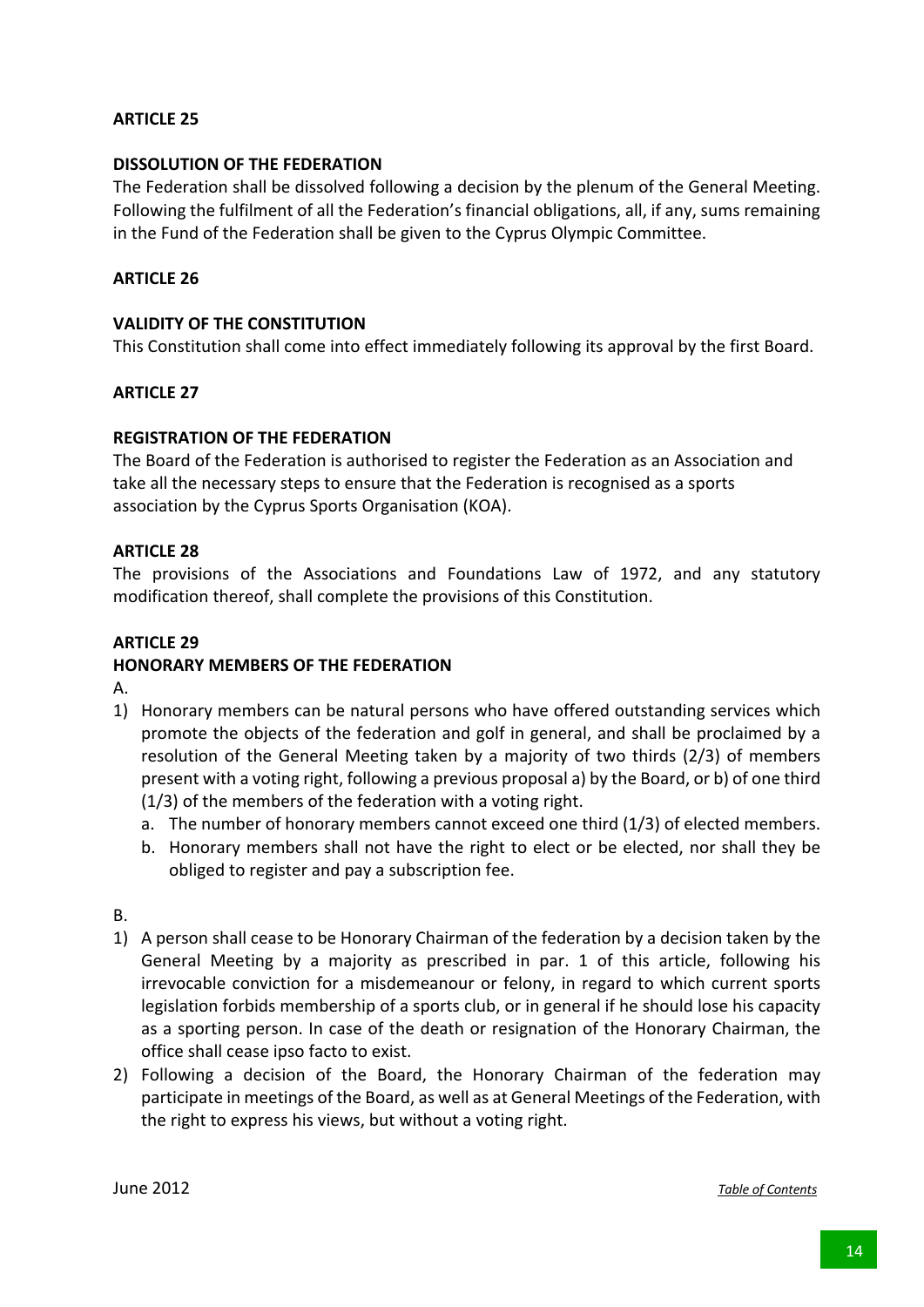## **JOINING POLICY & FEES – COURSES AND CLUBS**

## **General**

This document covers the requirements for new golf courses or golf clubs (see definition at para 12 below) in Cyprus, the world handicap bodies hierarchy and confirms details for existing CGF courses and clubs. The CGF operates within world golf bodies and/or authorities and is a Licensed user.

## **1. World Handicap System (WHS)**

The WHS includes the WHS Rules of Handicapping (ROH) and the WHS Course Rating System (CRS). Its purpose is to make the game of golf enjoyable and to enable as many golfers as possible the opportunity to:

- a. Obtain and maintain a Handicap Index.
- b. Use their Handicap Index on any golf course around the world.
- c. Compete, or play a casual round, with anyone else on a fair and equal basis.

## **2. Governing Authorities**

The WHS is governed by the joint governing authorities, the USGA and The R&A under the auspice of the World Handicap Authority (WHA).

- a. The WHA authorises Handicapping Bodies and National Associations to administer and manage their golf membership.
- b. The European Golf Association (EGA) is the Multi-National Association responsible for administering golf within Europe.
- c. The EGA authorises the CGF to administer and maintain golf in Cyprus.
- d. The CGF is a signatory to the WHS Licence Agreement.
- e. The CGF is the sole National Authority on the island.
- f. The CGF may delegate some of its responsibilities to the member clubs.
- g. Cyprus based golf clubs that wish to award a handicap index must be authorised to do so by the CGF.

## **3. Rules of Handicapping**

- a. The Rules of Handicapping authorised and issued by the EGA under license from the WHS require a high level of understanding of both The Rules of Golf and The Rules of Handicapping.
- b. The complexity of the Rules of Handicapping necessitates the use of 3rd party handicap management software systems which permit interaction between user clubs, players and the system central server.
- c. CGF member clubs will be required to adopt the CGF preferred Handicap Software System, which is currently DataGolf.

## **4. Course Rating**

For details of the CGF Course Rating policy and associated fees see Section 10.

## **5. Guidance and support**

The CGF is available to support new and existing courses and clubs with all aspects of the Rules of Handicapping and the Course Rating System.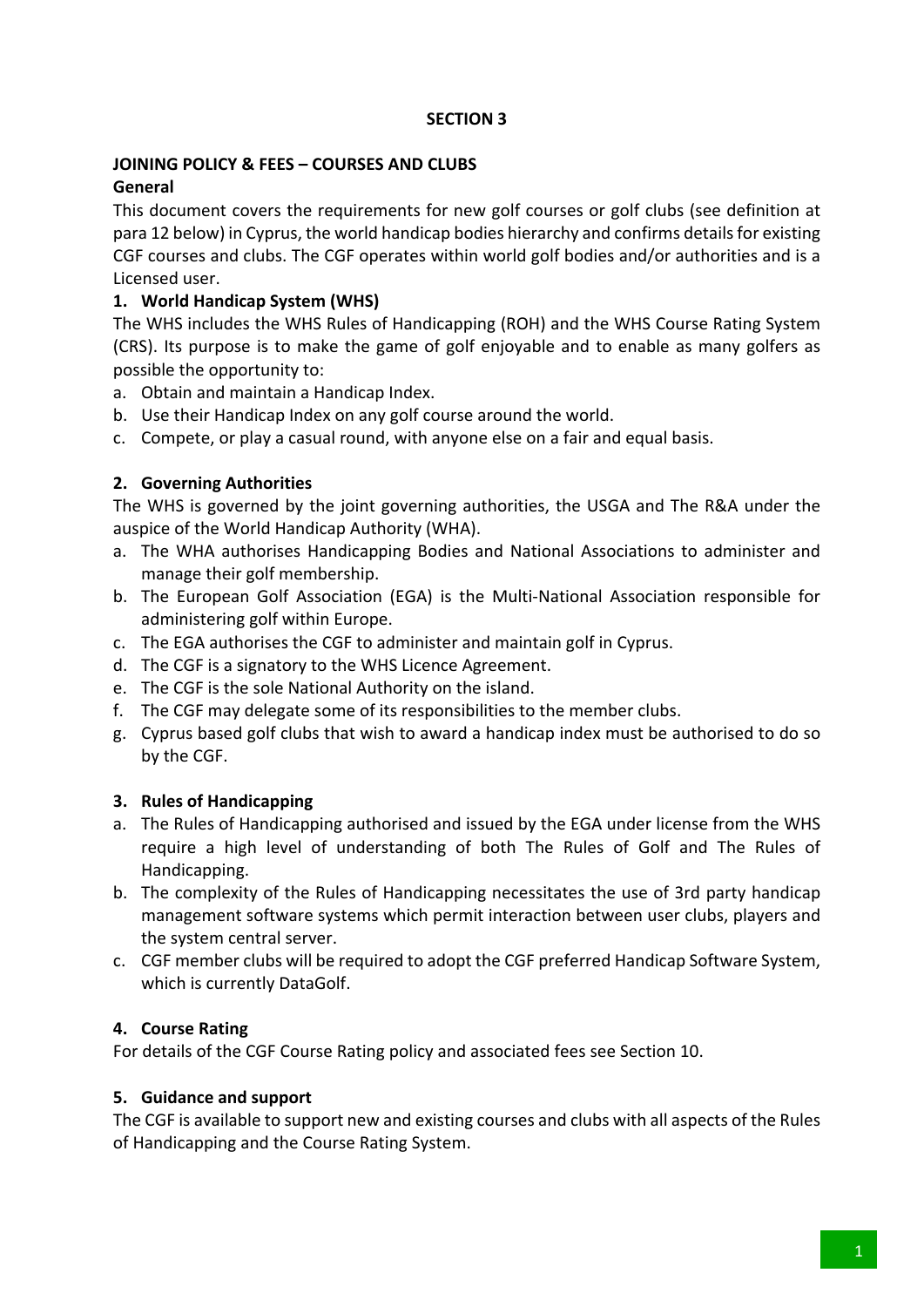## **6. New Courses**

During the design and build stage of any new course project the developers must consult with the CGF. Early contact between the developer and CGF is mandatory, to ensure CGF requirements are adhered to. Key to the playing of the game and the handicap system is the correct measurement of the course and the siting of permanent distance markers in accordance with the WHS Course Rating System (see Section 11).

Matters that will need attention from onset of the Project include:

- a. The developer will need to factor in sufficient lead time before course opening to enable the HR&CRC time to conduct a course rating and issue Course Certification.
- b. The course must be presented to the rating team in the condition it is expected to be in during its peak playing season.
- c. The HR&CRC will establish the playing length of the course and all its holes.
- d. The standard unit of measurement on all CGF courses is the Metric system.
- e. The HR&CRC are responsible for certifying all course measurements.
- f. The course will be asked to provide any GPS co-ordinates of tee pads and centre of putting greens which may assist the rating team.
- g. The HR&CRC will mark where permanent distance points are to be sited within the teeing pads.
- h. Sufficient space must be available for the correct siting of the permanent distance markers.
- i. Each permanent distance marker should be colour coded for the intended tee and in accord with Section 11 of this Manual.
- j. Measurements will be made in metres from the CGF positioned permanent distance marker to the centre of the putting greens.
- k. The HR&CRC course measurements will be used to produce the course and slope ratings under the approved rating software of the WHS course rating programme.
- l. Only when the CGF HR&CRC have finalised and published the rating certification should the Course produce score cards, publicity material and course furniture, which mention measured lengths.

## **7. New Course Registration Fee**

Registration with the federation is necessary in order to obtain WHS course rating certification, which is a requirement to run handicap qualifying tournaments. The fee for the new course on registering with the Federation is a one-time fixed charge of €20,000 which covers:

- a. CGF membership of the course's primary club for the first year.
- b. Full rights and privileges in accordance with those rights and privileges as at the time of registration.
- c. The first years DataGolf handicap management license fee for the primary club, its installation, training of system administrators and ongoing operational support.
- d. The course rating and measurement of a single golf course.
- e. As many tee sets that are required by the club to be in operation at course opening.
- f. For details of the placement of Permanent Distance markers see Section11.

## **8. CGF Annual Charges**

As at 1 Jan 2020 the following annual charges apply:

a. Full Member Clubs  $\epsilon$ 1500 b. Associate member Clubs  $\epsilon$ 820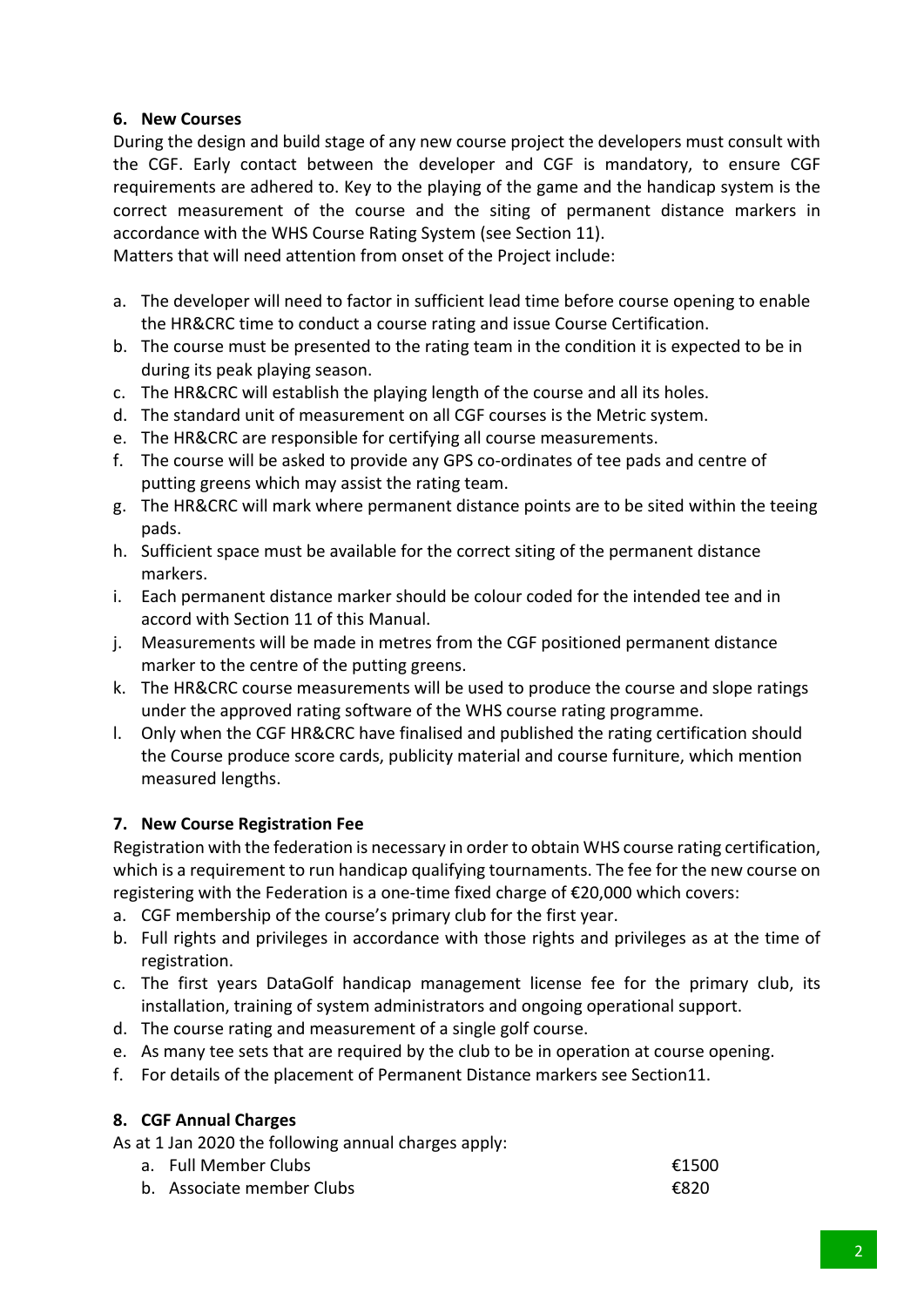## **9. CGF Federation Licence**

Players can obtain a CGF Federation Licence by joining a CGF Member club. The club then applies to the CGF who issue a Licence for the player. There is no individual membership category to the CGF.

The Federation Licence period is 1 January to 31 December, and the fee is €50 annually for adult members and €2.50 annually for juniors. CGF considers junior golfers to be individuals who have not reached their  $18<sup>th</sup>$  birthday on or before  $1<sup>st</sup>$  of January.

## **10. The Occupied areas**

The future integration of the existing courses at Pendayia and Korineum, located within the Turkish occupied areas of north Cyprus will be favourably received. Any new course opening within the occupied areas will be subject to the charges at paragraph 7 above. The players Federation Licence fee will be as per paragraph 9 above.

## **11. New Member Club or Golf Society**

A club or a golf society wishing to become a new affiliated member of the CGF must be able to comply with Articles 6 and 7 of the CGF Constitution.

## **12. Definitions**

The definition of a golf club or golf course may vary dependent upon the local culture and the custom and practice. The definitions from the WHS Rules of Handicapping are:

- *a. Golf Club - An organisation that is permitted, through affiliation to its Authorised Association, to administer and manage the Handicap Index of those players who have*  designated it as their home club, in accordance with the requirements of the Rules of *Handicapping. To qualify for affiliation, a golf club may be required to satisfy certain requirements as determined by its authorised association.*
- *b. Golf Course - An area of land where golf is played, made up of the following five areas as defined in the Rules of Golf:*

*The general area; The teeing area player must play from in starting the hole being played; All penalty areas; All bunkers, and the putting green of the hole being played. Each hole may have multiple teeing area's and, for handicap purposes, a golf course is made up of a designated set of tees on each hole. As such, each set of tees (or golf course) should have a separate Course Rating and Slope Rating, including one for each gender where appropriate.*

Clubs are strongly advised to seek Legal counsel to ensure requirements of Cypriot Law are met.

The concerned Law is: *Associations and Foundations and Other Related Matters Law of 2017 (Law N104 (1) / 2017) (as amended in 2018).*

*Table of Contents*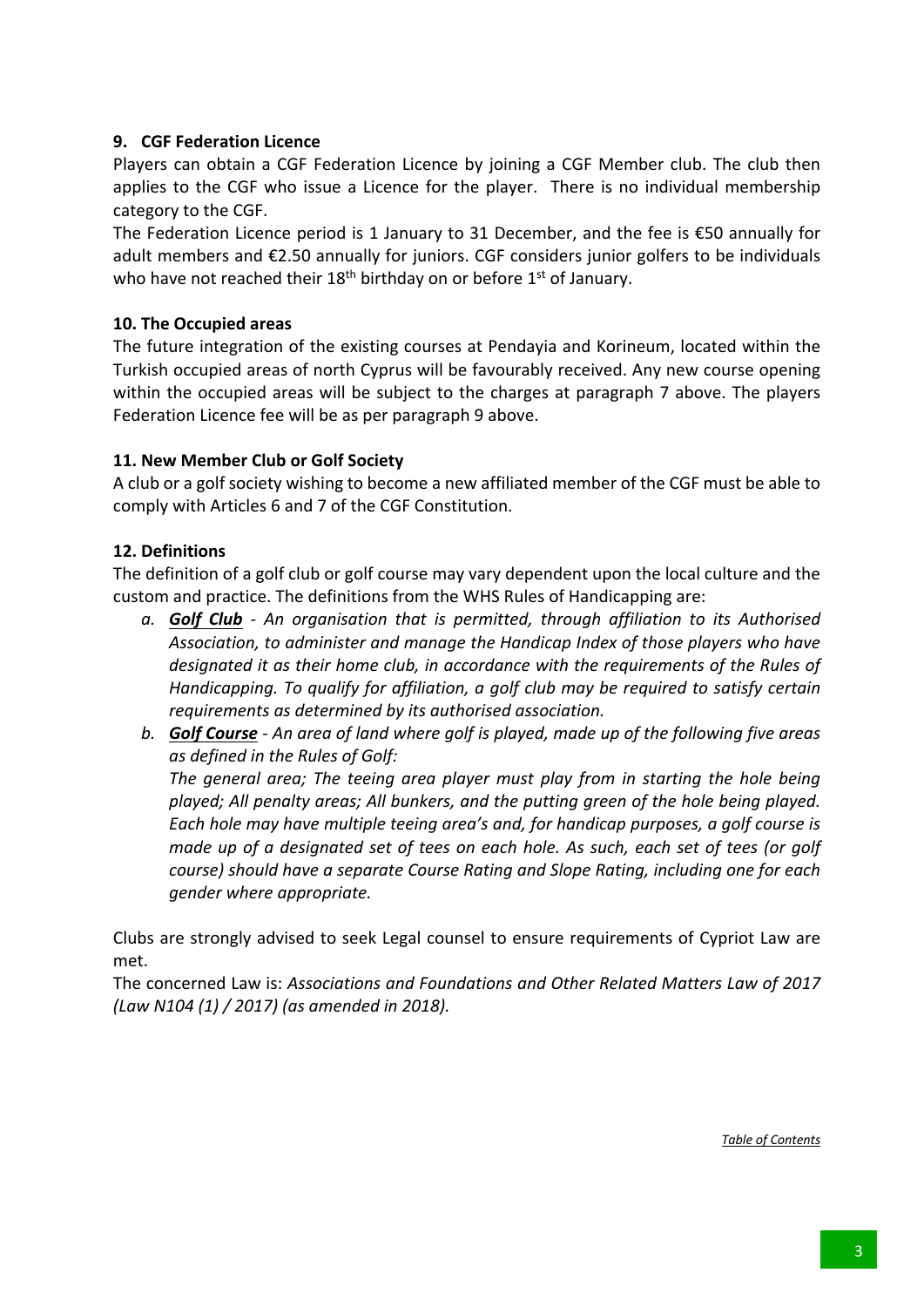## **CODE OF CONDUCT**

#### **1. Standards of Player Conduct and Courtesy**

- a. A player must exercise self-control, must not show excessive displays of anger or frustration and must have the strength to overcome the temptation to retaliate. The player must refrain from any behaviour or expression deemed unacceptable and adhere to the guidelines as provided under Rule 1 of the Rules of Golf.
- b. If a player consistently disregards these guidelines during a round or over a period to the detriment of others and is reported either by a member of the Committee or a referee or by multiple players, the Club Committee will take appropriate disciplinary action against the offending player. If the Committee considers that a competitor is guilty of a serious breach of conduct or etiquette, the competitor will be disqualified according to Rule 1.2.
- c. In foursomes and similar competitions, the side receives the applicable penalty including disqualification if any partner breaches the Standards.
- d. In fourball and similar competitions, the penalty is applicable to the player, but disqualification applies to the team.
- e. If a player 's caddie breaches the Code of Conduct, the penalty will be applicable to the caddie's player.

## **2. Examples of the penalty structures for a breach of the Code of Conduct**

#### Warning for a first offence:

- a. Demonstrates ill temper and abuses the use of golf clubs and equipment,
- b. Other than with the intentions of the game.
- c. Throws a club towards a golf bag which unintentionally then hits another person.
- d. Utters audible obscenities.
- e. Breaches Rule 1.2 of the Rules of Golf.

#### One-stroke penalty with/without Committee sanction:

a. Second offence to the above list during the same or subsequent competitions.

#### General penalty (two stroke/loss of hole) with/without Committee sanction:

a. Third offence to the above list during the same or subsequent competitions.

#### Disqualification with/without Committee sanction:

- a. Repetitive offence to the above lists.
- b. Deliberately causes serious damage to a putting green.
- c. Disagrees with the course setup and takes it on himself or herself to move markers or boundary stakes.
- d. Throws a club or other equipment towards another player, official or any person.
- e. Repeatedly uses vulgar, offensive, abusive or profane language towards another player, an official or any person.
- f. Physically attacks or abuses, in any way, another player, an official or any person.
- g. Verbally threatens another player, an official or any person.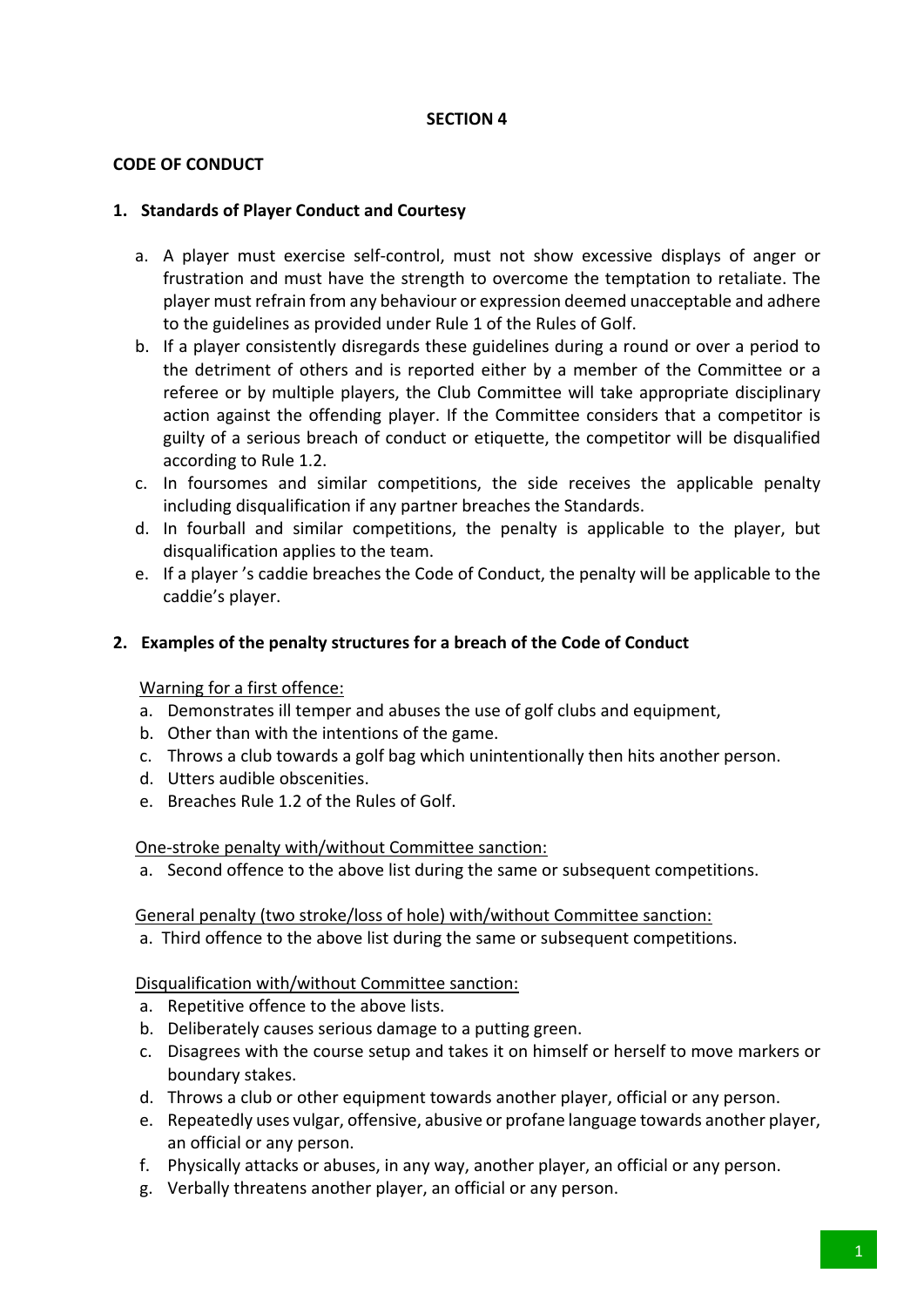- h. Racially or sexually vilifies another player, an official or any person.
- i. Deliberately damages the facilities, including the course and the clubhouse.
- j. Wrongfully removes or damages property belonging to another player, an official, any person or the golf club.
- k. Fails or refuses to co-operate with, or obstructs, any investigation of the player's conduct or the conduct of another player.
- l. Shows disrespect and fails to comply with directions or instructions by an official.
- m. Commits an act to deliberately disqualify another player from a competition.
- n. Deliberately distracts other players while they are making strokes.
- o. Removes loose impediments or movable obstructions to disadvantage another player after that other player has asked him or her to leave them in place.
- p. Repeatedly refuses to lift a ball at rest when it interferes with another player in stroke play.
- q. Deliberately plays away from the hole and then towards the hole to assist the player's partner (such as helping the player's partner learn the break on the putting green).
- r. Deliberately does not play in accordance with the Rules and potentially gaining a significant advantage by doing so, despite incurring a penalty for a breach of the relevant Rule.
- s. Uses a handicap that has been established for the purpose of providing an unfair advantage or using the round being played to establish such a handicap.
- t. Brings the game of golf into disrepute.

#### **3. Social Media**

- a. Outside of the playing of the game, players, family and/or their followers must be mindful of media comments that they may make, and consequences that derogatory or harmful comment might invoke.
- b. The CGF will not tolerate media comments which the federation may deem as offensive or inappropriate on its official Facebook or Twitter accounts. Moderators will remove such comments.

NB: The Cyprus Golf Federation has additionally published two other documents Disciplinary Procedures (Section 5) and Grievance Procedures (Section 6) which together with this Code of Conduct form the basis of an encompassing process for a breach in standards of conduct.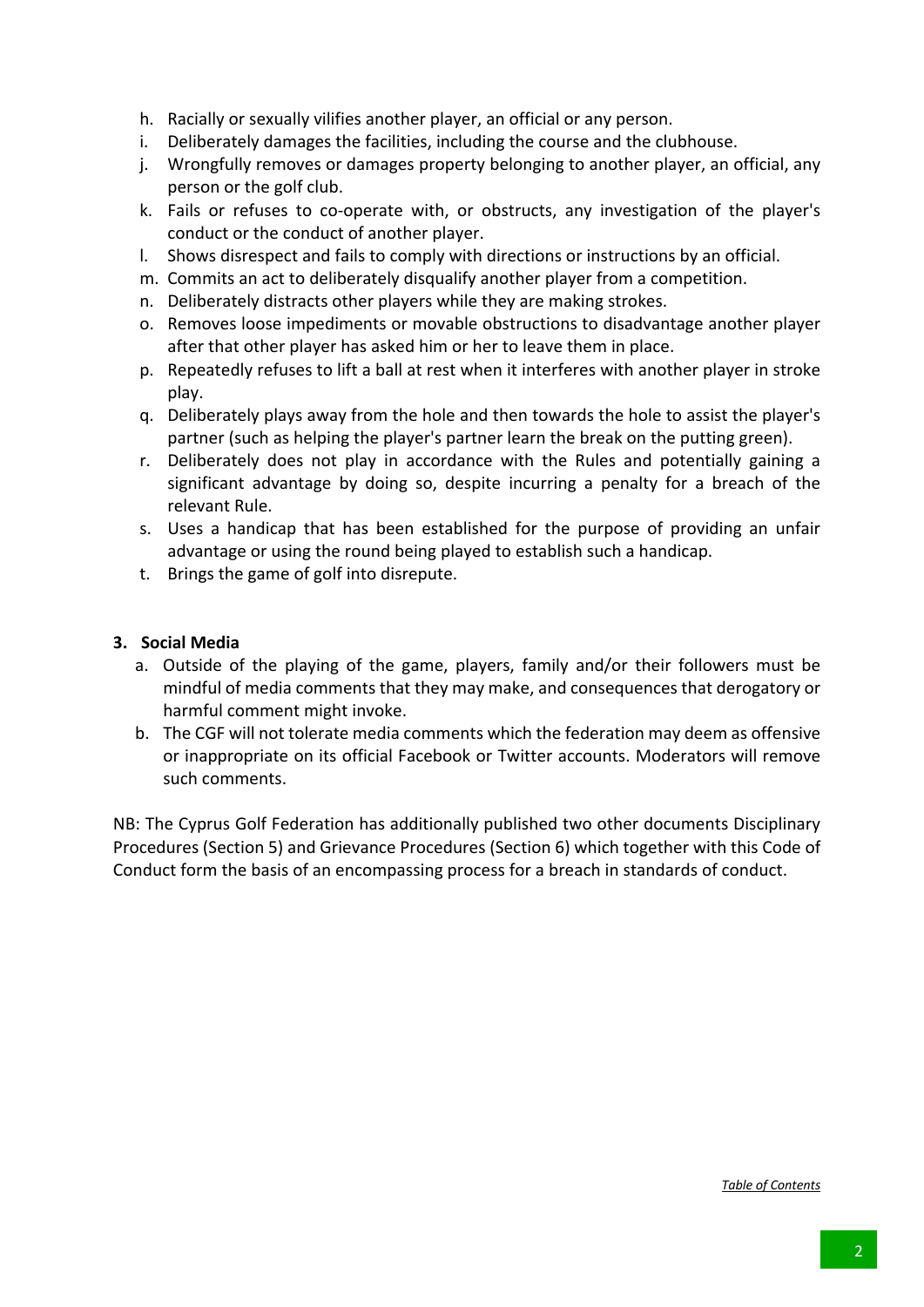#### **DISCIPLINARY PROCEDURES**

1. Introduction

The Cyprus Golf Federation has adopted the ensuing document to be able to administer matters of a disciplinary nature and as appropriate advice on dealing with Rules of Golf matters, it is recommended that clubs adopt these procedures.

- 2. Terms in italics shall bear the meanings given to them as follows:
	- a. *CGF* means the *Cyprus Golf Federation.*
	- b. *Club* means any club affiliated to *the CGF.*
	- c. *Member* means a member or player of a *Club* against whom the complaint has arisen.
	- d. *Amateur Rules* mean the Rules of Amateur Status as determined by The R&A Rules Limited and the United States Golf Association.
	- e. *Code of Ethics* means the Code of Ethics as published and adopted by the *CGF*
	- f. *Code of Conduct* means the Code of Conduct as published and adopted by the *CGF*

*3.* This process is intended to deal with matters resulting from a breach of *the CGFs Code of Ethics* (intended to be a guide as to the expected behaviour during representation of the CGF in an international tournament or event) or a breach of the *CGFs Code of Conduct* (intended to be a guide as to the expected behaviour during a national or "open" competition organised by the *CGF*). An example but not necessarily a complete list of categories of offences can be found in the *CGF's Code of Conduct.*

- a. If a *member* is charged with an offence pursuant to Anti-Doping or Child Protection Policies as adopted by the CGF, then the provisions of the relevant policy will apply.
- b. Any breach of the *Amateur Rules* shall be referred to the *CGF* and the provisions of the relevant policy will apply.
- 4. Rulings, Disputes and Breaches of the Rules of Golf
	- a. Where a breach of the Rules of Golf occurs during a club event the tournament committee of the organising club must deal with the matter.
	- b. A player has the right to appeal the decision of the club tournament committee.
	- c. Should the player not accept the decision of the club and the club's appeal process, they may refer the matter to the CGF Disciplinary Committee whose decision will be final.
	- d. The CGF Competitions Committee and/or CGF HR&CRC will where possible offer advice or guidance to the tournament committee based upon the facts presented.
	- e. It must be born in mind that the CGF does not operate a 24/7 helpline.

## 5. CGF Disciplinary Committee

The General Secretary will convene a Disciplinary Committee comprised of a minimum of three members, not limited to:

- a. The General Secretary.
- b. The Competitions Committee Chairman or nominated delegate.
- c. The Chairman HR&CRC or nominated delegate.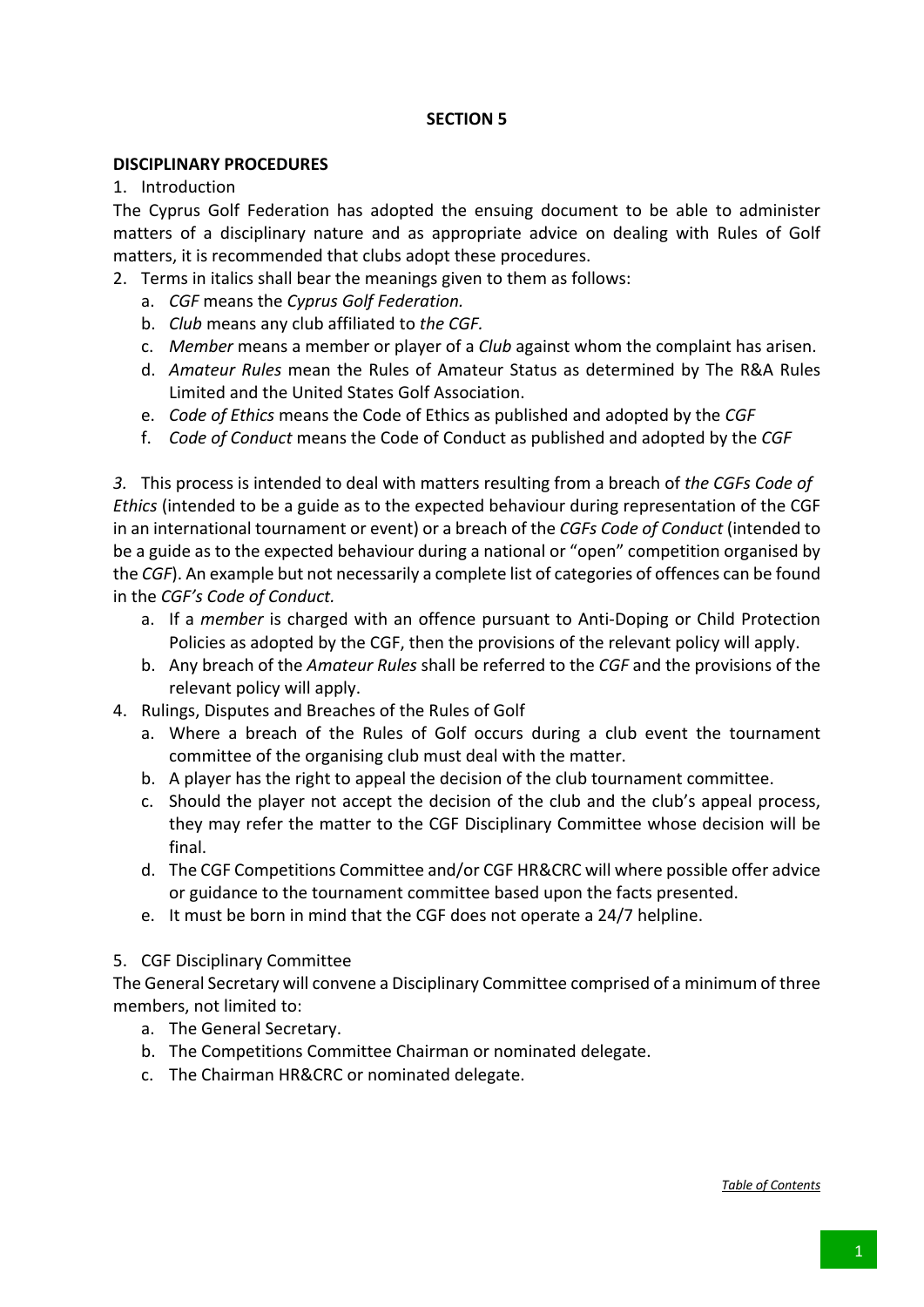#### **GRIEVANCE PROCEDURES**

#### **Introduction**

1. The CGF has adopted the ensuing document to be able to deal with grievance procedures.

Terms in italics shall bear the meanings given to them as follows:

- a. *CGF* means the Cyprus Golf Federation.
- b. *Club* means a club affiliated to the CGF.
- c. *Member* means a member or player of a *Club* irrespective of any membership category.
- d. *Handicap Committee* means the body appointed by a *Club* to administer the Rules of Handicapping within that Club.
- e. *Committee* means the tournament or competition or organising committee, in charge of a golf competition in Cyprus either at *Club*, National or International level.
- f. *WHS RoH* is the World Handicap System Rules of Handicapping.
- g. *Rules* means the Rules of Golf as determined by The R&A Rules Limited and the United States Golf Association supplemented by any Local Rules.
- h. *Amateur Rules* means the Rules of Amateur Status as determined by the R&A Rules Limited and the United States Golf Association.
- 2. As the governing body of golf in Cyprus, the CGF has the responsibility to ensure that the *Rules* and the *WHS RoH* are being properly administered.
- 3. Issues should be resolved at Club level and the role of the Federation should be on an advisory basis.
- 4. If a member is charged with an offence pursuant to the Anti-Doping or Child Protection Policies as adopted by the CGF, then the provisions of the relevant policy will apply
- 5. Any breach of the Amateur Rules shall be referred to the CGF and the provisions of the relevant policy will apply.
- 6. There is no right of recourse or appeal against:
	- a. The decision of a Committee regarding a breach of the Rules in any competition or match.
	- b. The decision of the Handicap Committee under the WHS RoH for example adjustment of handicap.
	- c. The decision of the CGF Disciplinary/Appeal Committee.
- 7. All complaints or grievances made to the CGF must be made in writing. The CGF will have the right to regulate its own procedure. The CGF may invite the parties concerned to attend a hearing to discuss the grievance. The member may be assisted at such hearing by a colleague or fellow CGF member.

Should the member decide not to attend the hearing, the CGF will make its decision in absentia of the member and the CGF decision shall be final. *Table of Contents*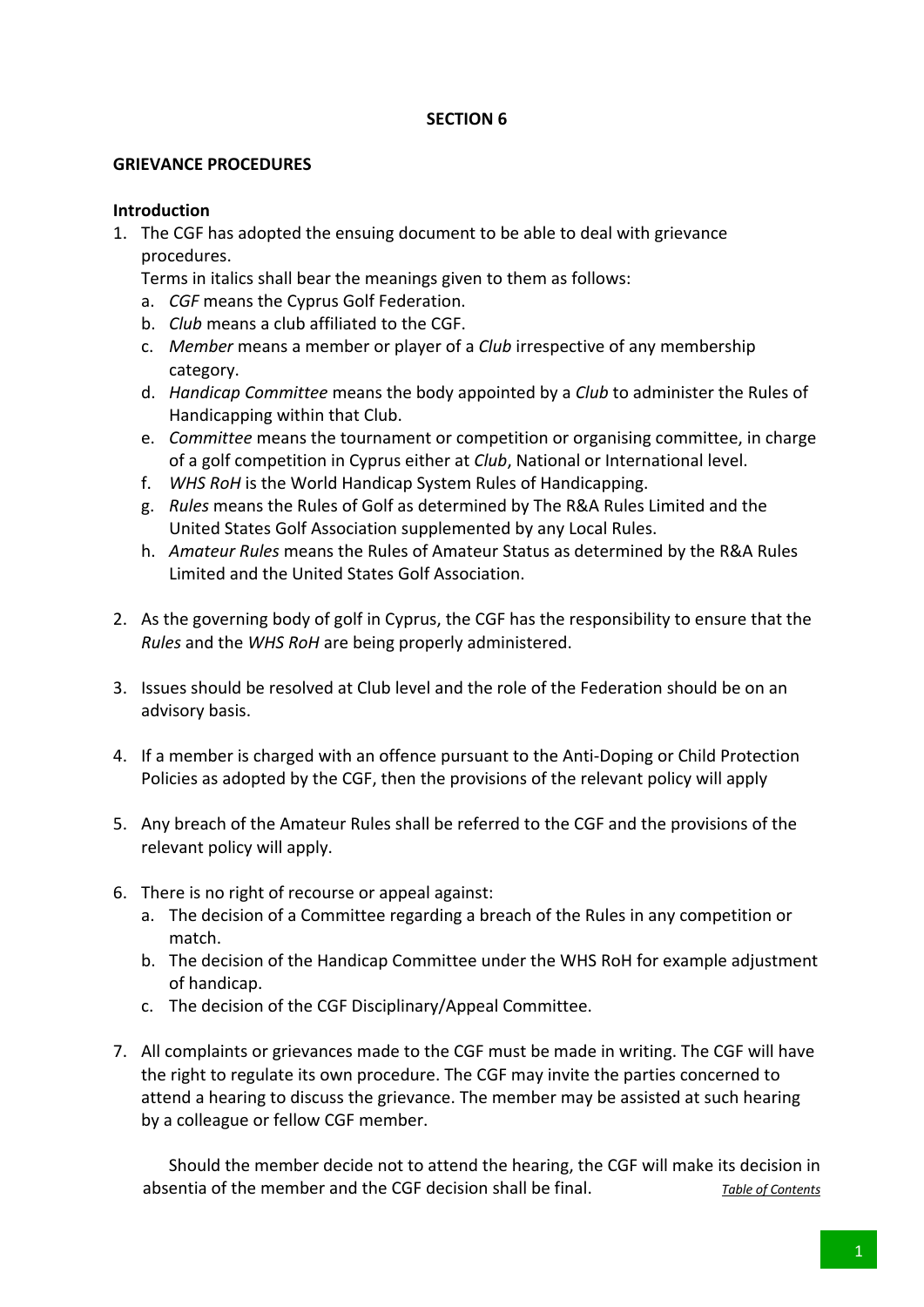## **CODE OF ETHICS**

This code is geared towards all officials, coaches, players, and volunteers involved in the game of golf under the auspices of the CGF, who should demonstrate high standards of sportsmanship and ethics, especially when representing Cyprus either at home or abroad. Suspension or termination of the privilege of representing Cyprus is within the sole discretion of the CGF.

The true potential of the sport is achieved when participants are committed to pursuing victory with honour according to six core principles: trustworthiness, respect, responsibility, fairness, caring and good citizenship.

## **1. Trustworthiness**

Be worthy of trust in all you do.

- a. Honour Live up to high ideals of ethics and sportsmanship, always pursue victory with honour, do what is right even when it is unpopular or personally costly.
- b. Honesty Live and compete honourably, do not cheat, lie, steal or engage in any other dishonest or unsportsmanlike conduct.
- c. Reliability Fulfil commitments, do what you say you will do, be on time to practice sessions and games.
- d. Loyalty Be loyal to your Federation and team, put the team above personal glory.

## **2. Respect**

Treat all people with respect all the time and require the same of other players.

- a. Class Live and play with class, be a good sport, be gracious in victory and accept defeat with dignity, give fallen opponents help, compliment extraordinary performance, show sincere respect in both pre and post-game formalities.
- b. Conduct Do not engage in disrespectful conduct of any sort including profanity, obscene gestures, offensive remarks of a sexual or racial nature, trash talking, taunting, boastful celebrations, or other actions that demean individuals or the game.
- c. Respect Treat tournament officials with respect, do not complain about or argue with official calls or decisions during or after a game.

## 3. **Responsibility**

Have a serious commitment to succeed and the character to represent your country and the Federation honourably.

- a. Role Remember that participation in sports is a privilege, not a right, represent your country, Federation, coach and teammates with honour, on and off the course, consistently exhibit good character and conduct yourself as a positive role model.
- b. Appearance Be neat, clean and dress in good taste.
- c. Self-Control Exercise self-control, observe personal and official curfew times, do not fight or show excessive displays of anger or frustration, have the strength to overcome the temptation to retaliate.
- d. Health Safeguard your health, do not use any illegal or unhealthy substances including alcohol, tobacco and drugs or engage in any unhealthy techniques to gain, lose or maintain weight. Observe any in-force anti-doping code and remember that the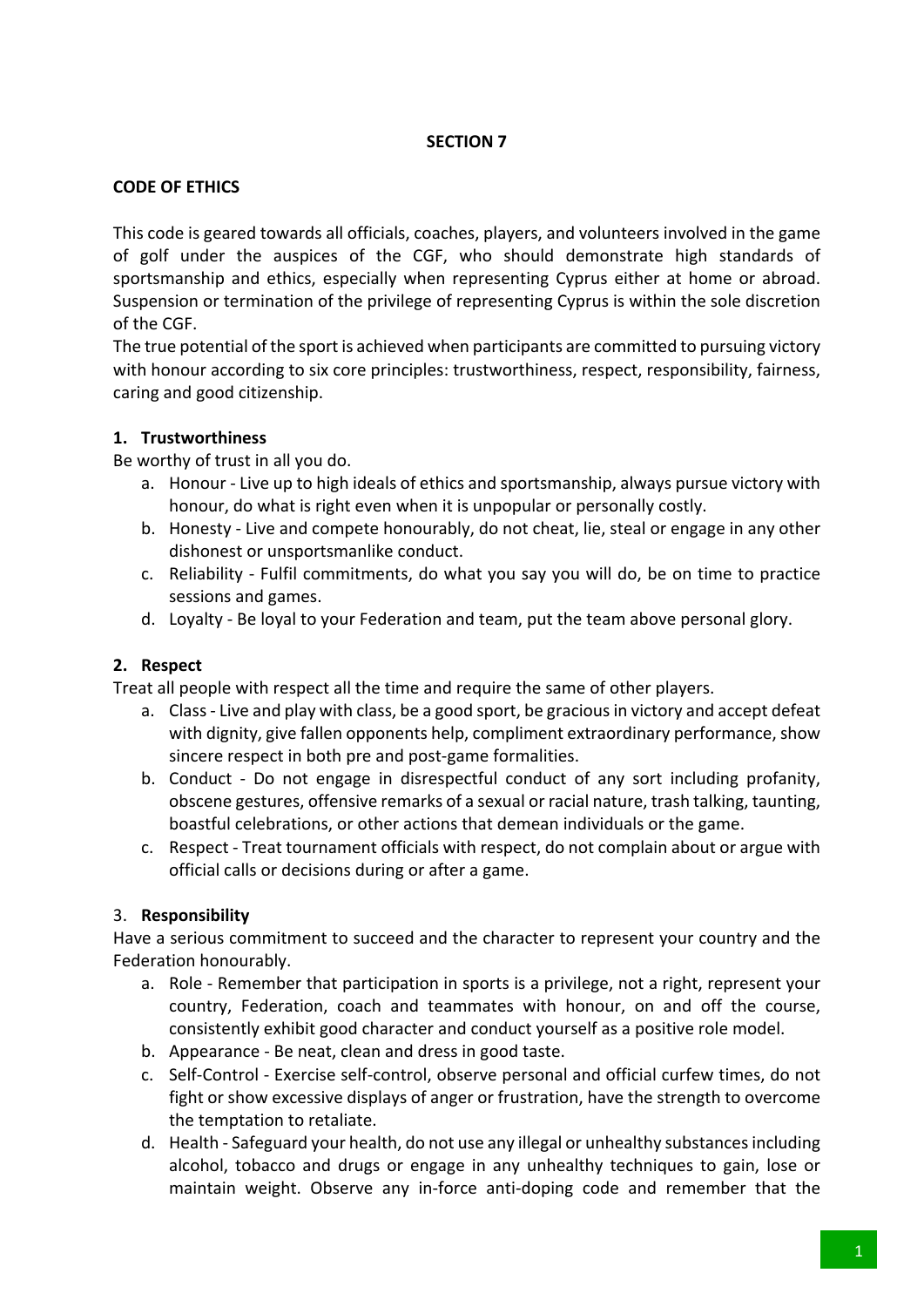Federation discourages the smoking of cigarettes during any of its national competitions and expects its athletes to also conform to this when playing competitions abroad.

- e. Alcohol The laws of Cyprus set the minimum age for drinking and purchasing alcohol to 18 years, officials and players who are older than 18 are prohibited from purchasing and selling alcohol to those under the minimum age, in addition those of legal age are expected to use good critical thinking skills in making decisions regarding alcohol consumption.
- f. Integrity Protect the integrity of the game, do not gamble on the outcome of a game.

## **4. Fairness**

a. Be Fair - Maintain high standards of fair play, be open-minded and be willing to listen and learn.

## **5. Caring**

- a. Concern Demonstrate concern for others, never intentionally injure any player or engage in reckless behaviour that might cause injury to yourself or others.
- b. Teammates Help promote the wellbeing of teammates by positive counselling and encouragement or by reporting any unhealthy or dangerous conduct to coaches or officials.

## **6. Citizenship**

- a. Rules Maintain a thorough knowledge of and abide by all applicable game and competition rules, continue your participation in the competition until the last putt of the last hole of the last round.
- b. Spirit Honour the spirit and the rules, avoid temptations to gain competitive advantage through improper gamesmanship techniques that violate the highest traditions of sportsmanship and the game of golf.
- c. Appreciation Where you may have been provided with the privilege of courtesy of the course please remember to acknowledge your thanks to the course or organisation.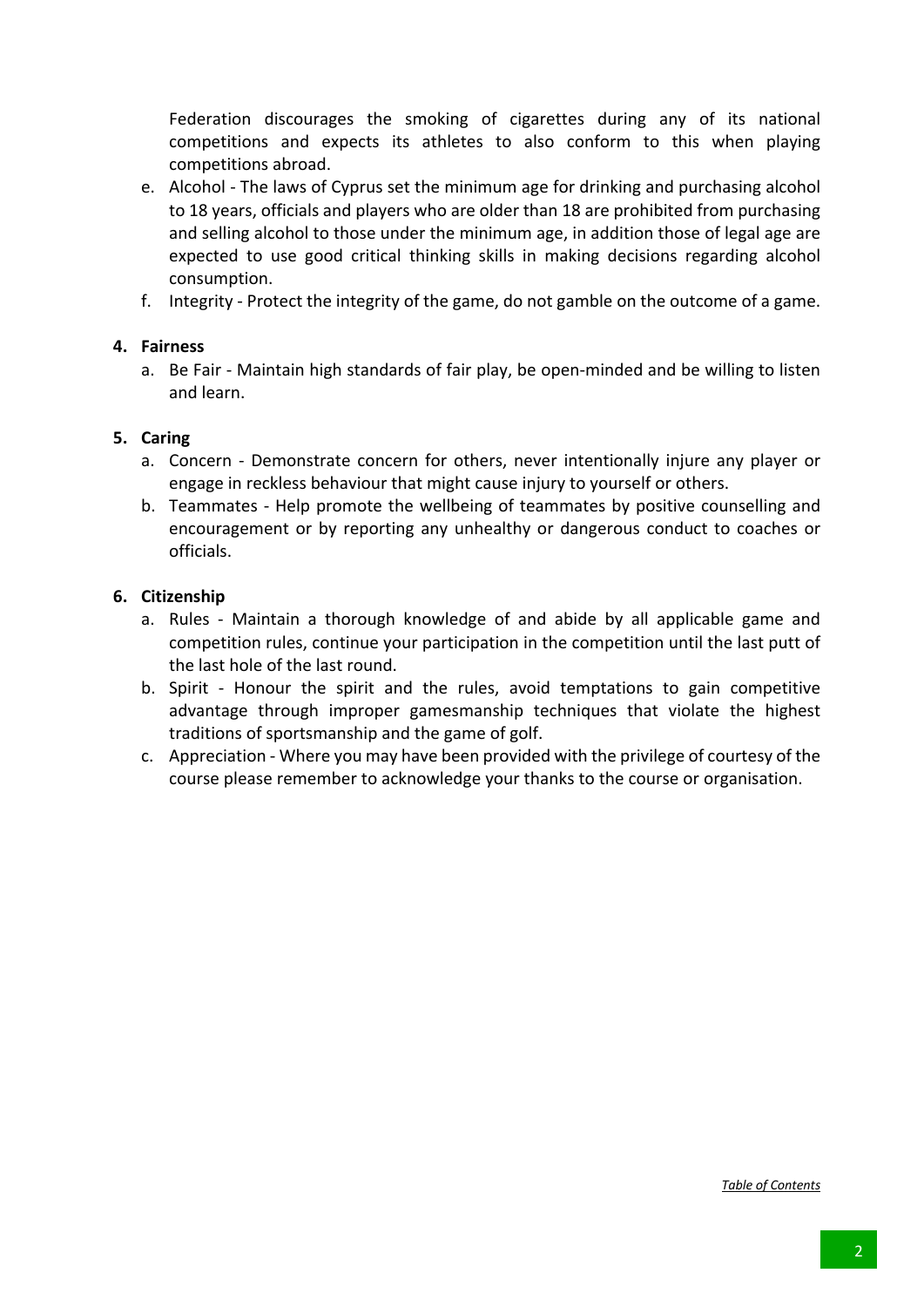## **LOCAL RULES & TERMS OF COMPETITION - "THE CGF HARD CARD"**

The following is an example of the EGA Local Rules and Terms of Competition commonly known as the Hard Card. CGF recommends the adoption of this document as a basis for use at club level.

## **1. Out of bounds (Rule 18-2 (2))**

- a. A ball is out of bounds when it is beyond any wall defining a boundary.
- **2. Penalty Areas (Rule 17)**
	- a. When a penalty area adjoins a boundary, the penalty area edge extends to and coincides with the boundary.
	- b. When a player's ball is found in or it is known or virtually certain to have come to rest in any penalty area where the ball last crossed the edge of the penalty area at a point that coincides with the boundary of the course, opposite side relief is available under MLR B-2-1.
	- c. Dropping Zones for Penalty Areas.
	- d. Where a dropping zone is marked for a penalty area, it is an additional option for relief under penalty of one stroke. The dropping zone is a relief area. A ball must be dropped in and come to rest in the relief area.

## **3. Abnormal Course Conditions (Rule 16)**

## **Ground Under Repair:**

- a. Any area bounded by a white line.
- b. Any area of damaged ground (e.g. caused by vehicle movement) that is considered by a referee to be abnormal.
- c. Seams of cut turf; Model Local Rule F-7 is in effect.
- d. Yardage painted lines or dots on the putting green or in a part of the general area cut to fairway height or less are to be treated as ground under repair from which free relief is available under Rule 16.1. Interference does not exist if yardage painted lines or dots only interfere with the player 's stance.

## **4. Immovable Obstructions:**

- a. White lined area and the immovable obstruction they tie into are treated as a single abnormal course condition.
- b. Landscaped garden areas and everything growing in them that are surrounded by an immovable obstruction are treated as a single abnormal course condition.
- c. Mats that are secured.
- d. Roads or paths surfaced with wood chip or mulch. Individual pieces of wood chip are loose impediments.
- e. Immovable Obstructions Close to Putting Greens. Model Local Rule F-5 is in effect. This Local Rule only applies when the ball and immovable obstruction lie in part of the general area cut to fairway height or less. In addition to Rule 16.1a, interference also exists if an immovable obstruction is on the player 's line of play, is within two club lengths of the putting green and is within two club lengths of the ball.
- f. Exception: there is no relief under this Local Rule if the player chooses a line of play that is clearly unreasonable.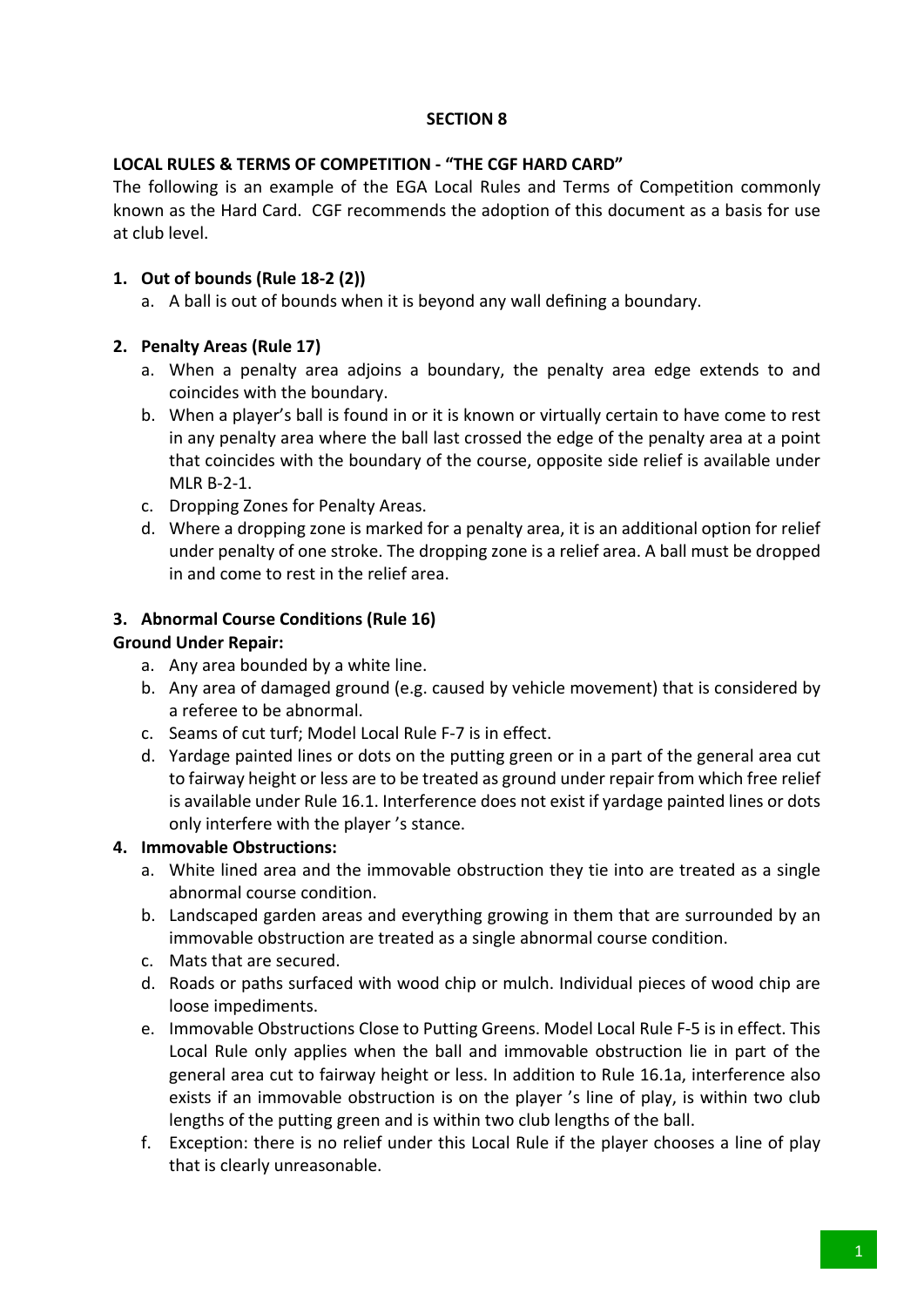## **5. Embedded Ball (Rule 16.3)**

Rule 16.3 is modified in this way: no free relief is allowed for a ball embedded in the stacked turf or soil faces above a bunker.

## **6. Integral Objects**

The following are integral objects from which free relief is not allowed:

- a. Bunker liners in their intended position;
- b. Artificial retaining walls and pilings when located in penalty areas.

## **7. Temporary Immovable Obstructions**

MLR F-23 with any additions or amendments in the additional Local Rules published by the Committee is in effect.

## **8. Clubs and Balls**

- a. List of Conforming Driver Heads: MLR G-1 is in effect. Penalty for making a stroke with a club in breach of Local Rule: disqualification.
- b. Groove and Punch Mark Specifications: MLR G-2 is in effect. Penalty for making a stroke with a club in breach of Local Rule: disqualification.
- c. List of Conforming Golf Balls: MLR G-3 is in effect.
- d. Note: an updated List of Conforming Clubs and Balls is available on www.randa.org

## **9. Pace of Play (Rule 5.6)**

## **a. Time Allowed**

Each hole has been given a maximum completion time based upon the length and difficulty of the hole. The maximum time allotted for the completion of 18 holes will be available prior to play.

## **b. Definition of Out of Position**

The first group and any group after a starters' gap will be considered to be "out of position" if, at any time during the round, the group's cumulative time exceeds the time allowed for the number of holes completed. Any following group will be considered "out of position" if it is more than the starting interval behind the group in front.

Note: in making a decision on whether to time a "following group" that is out of position, leniency may be shown to a group that has not exceeded the time allotted for any number of holes completed.

#### **c. Procedure when Group is Out of Position**

- 1. If a decision is taken to time the group, each player in the group will be subject to individual timing by a referee. Each player in the group will be advised that they are "out of position" and are being timed.
- 2. The maximum time allocated per shot is 40 seconds. 10 extra seconds are allowed for the first player to play:
	- on a par three hole;
	- an approach shot; and
	- a chip or putt.

The timing will start when a player has had sufficient time to reach the ball, it is his or her turn to play and he or she is able to play without interference or distraction. Time taken to determine distance and select a club will count as time taken for the next stroke.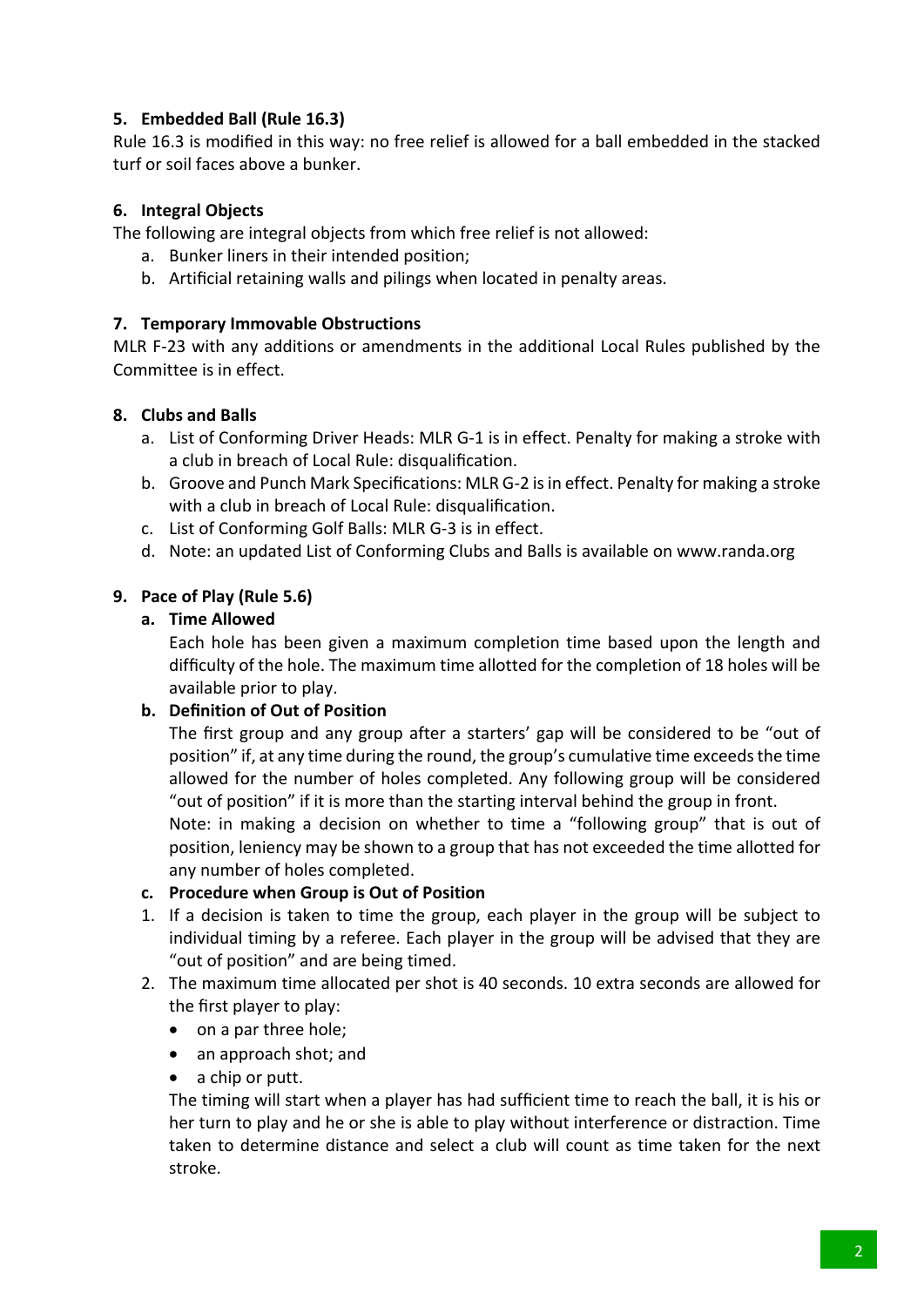## **d. On the putting green**

- 1. Timing will start when the player has had a reasonable amount of time to lift, clean and replace the ball, repair damage that interferes with the line of play and move loose impediments on the line of play. Time spent looking at the line of play from beyond the hole/or behind the ball will count as part of the time taken for the next stroke.
- 2. Timing ceases when a group is back in position and players will be advised accordingly.

Note: in some circumstances an individual player or two players within a group of three may be timed instead of the entire group.

## **e. Penalty for Breach of Local rule**

## One bad time.

Player will be warned by the referee and told that, if he or she has a further bad time, he or she will be penalised.

|                 | Stroke Play                           | Match Play         |
|-----------------|---------------------------------------|--------------------|
| Two bad times   | One stroke penalty                    | One stroke penalty |
| Three bad times | <b>Additional Two Penalty Strokes</b> | Loss of Hole       |
| Four bad times  | Disqualification                      | Disqualification   |

## **f. Procedure when Again Out of Position during Same Round**

- 1. If a group is "out of position" more than once during a round, the above procedure will apply on each occasion. Bad times and the application of penalties in the same round will be carried forward until the round is completed. A player will not be penalised if he has a second bad time before being advised of his earlier bad time.
- 2. Random Timing Without Warning When Group Not Out of Position.

In some circumstances, a group or an individual player may be timed without warning, including when a group is not out of position. In such cases of random timing: the timing provisions and penalties set out in clause (1) above apply, except that a player will only be given a bad time if he exceeds 60 seconds to play a shot, with an extra 10 seconds given (i.e. 70 seconds in total) for the "first to play" shots referenced in (2) above.

## **10. Suspension of Play (Rule 5.7)**

The following signals will be used to suspend and resume play:

- a. Immediate stop for imminent danger one prolonged note of a siren;
- b. Stop for a non-dangerous situation three consecutive notes of a siren;
- c. Resumption of play two consecutive notes of a siren.

Note: when play is stopped for imminent danger, all practice areas will be immediately closed.

## **11. Practice (Rule 5.2)**

All recognised practice areas within the bounds of the course may be used by players for practice on any day of the competition.

## **12. Transportation**

During a round, a player or caddie must not ride on any form of motorised transportation except as authorised or later approved by the Committee. A player who will play, or has opted, under penalty of stroke and distance is always authorised to ride on motorised transportation.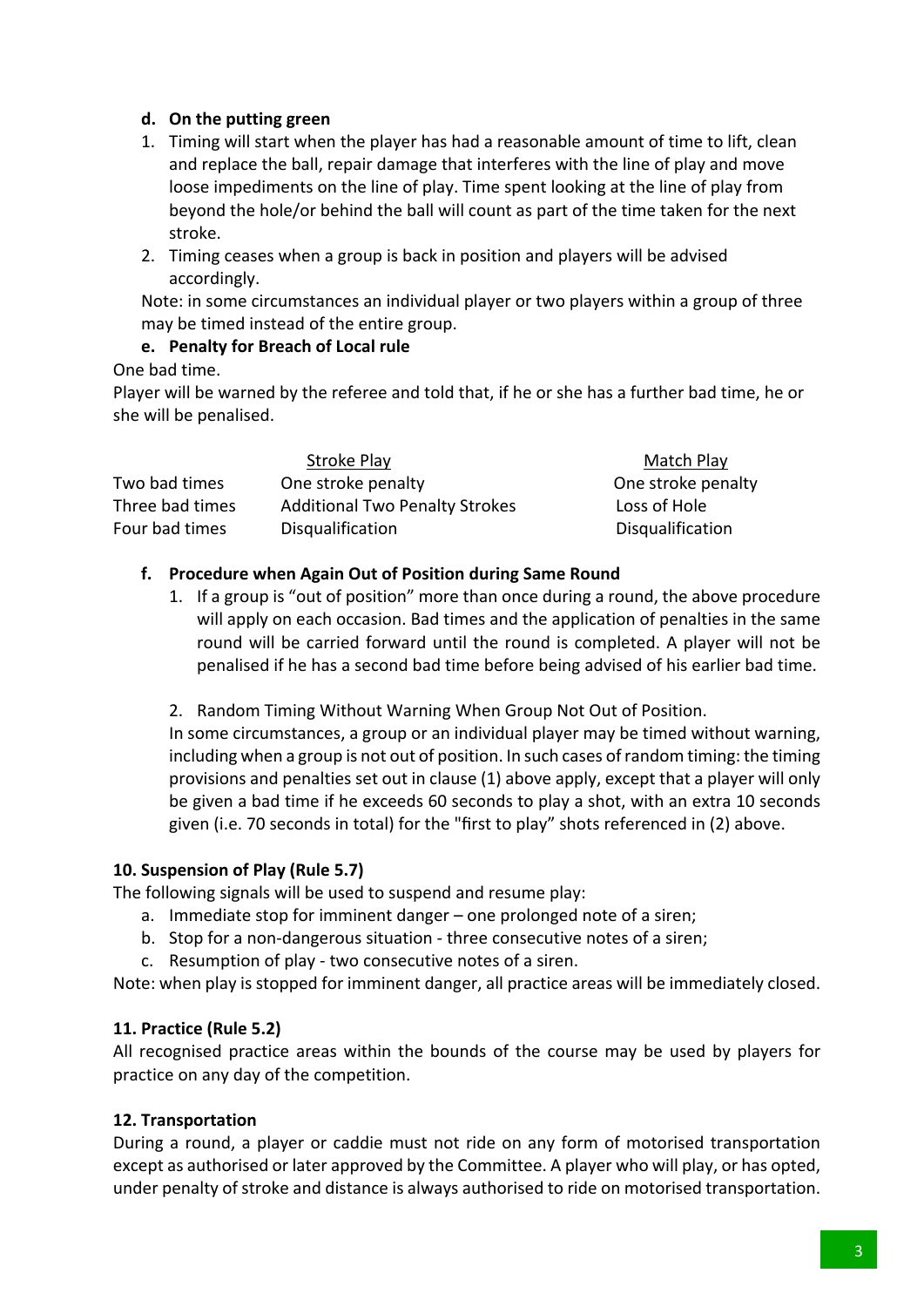The player gets the general penalty for each hole during which there is a breach. A breach between two holes applies to the next hole.

## **13. Team Captains and Advice in Team Competitions (Rule 24)**

a. Team Captain (Rule 24.3)

Each team may name a Team captain who must be an amateur golfer in accordance with the Rules of Amateur Status as approved by R&A Rules Limited.

Penalty for Breach of Local Rule; Disqualification of Team.

b. Advice (Rule 24.4)

Two advice givers may be named by each team from whom players in the team may ask and receive advice. The first must be the Team Captain (see 11.a) and the second may or may not be a professional golfer. The advice given must be identified to the Committee prior to the start of the Championships. The advice giver must not walk on the putting green when the ball of the team player is on the putting green.

Penalty for Breach of Local Rule: general penalty.

## **14. Eligibility**

Players must meet the eligibility provisions of the event established in the Terms of Competition.

## **15. Anti-doping**

Players are required to comply with and be bound by the *Anti-Doping Policy* as established by the International Golf Federation. Any competitors who are taking medication and in doubt as to their clinical status should seek advice from the CGF Office no later than 30 days before the start of the championship.

#### **16. Returning of Score Cards**

A player 's scorecard is officially returned to the Committee when the player has left the recording office area.

#### **17. Deciding Ties**

The method for deciding ties is provided in the relevant Terms of Competition.

#### **18. Results of Match or Championships - Competition Closed**

a. Match Play

The result of a match is officially announced when it has been recorded in the Championships Office.

b. Stroke Play

When the Championship trophy is presented to the winner, the results of the competition are officially announced, and the competition is closed.

#### **19. Behaviour**

Player, captains and advice givers, should conduct themselves in a disciplined manner, demonstrating courtesy and sportsmanship at all times. Behaviour of the very highest order is expected by all player, captains or advice givers towards everyone involved in the Championship. Any player, captain or advice giver breaching the CGF Conduct Guidelines may be subject to disciplinary action by the Championship Committee.

*Table of Contents*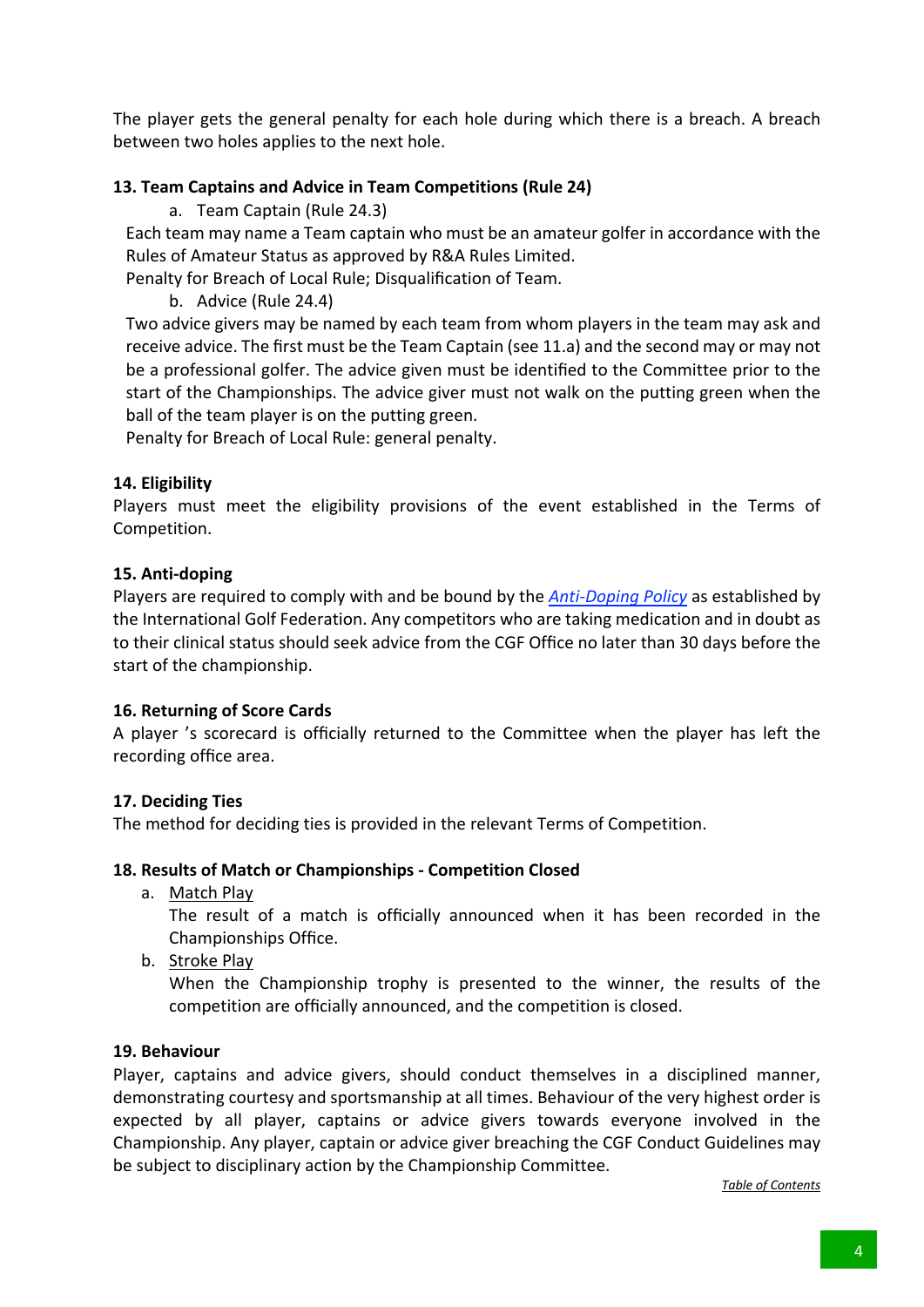

### **Home Club Transfer Request Form**

For the facilitation of the Transfer of a Player's Handicap Record from his current club (Home Club) to another club (Destination Club), the Cyprus Golf Federations requires the completion and submission of a "Home Club Transfer Request Form". This document must be fully completed and signed by the Player and by the Destination Club and send to the federation either by fax or by email. No transfer request will be accepted by the Federation if it is not fully completed and signed by both parties.

|                          | Please complete using block capitals |
|--------------------------|--------------------------------------|
| Date of Request          |                                      |
| Player Name              |                                      |
| <b>Federation Number</b> |                                      |
| <b>Current Home Club</b> |                                      |
| <b>Destination Club</b>  |                                      |

*\* For a Junior player this form must be signed by a parent and identified as such next to his/her signature.* 

\_\_\_\_\_\_\_\_\_\_\_\_\_\_\_\_\_\_\_\_\_\_\_\_\_\_\_\_\_\_\_\_\_\_\_\_\_\_\_\_\_\_\_\_\_\_\_\_\_\_\_\_\_\_\_\_\_\_\_\_\_\_\_\_\_\_\_\_\_\_\_\_\_\_\_\_

\_\_\_\_\_\_\_\_\_\_\_\_\_\_\_\_\_\_\_\_\_\_\_\_\_\_\_\_\_\_\_\_\_\_\_\_\_ \_\_\_\_\_\_\_\_\_\_\_\_\_\_\_\_\_\_\_\_\_\_\_\_\_\_\_\_\_\_\_\_\_\_\_\_\_

**Signatures** 

Player (Parent if the request is for a Junior)

On behalf of Destination Club Committee Member Name *(in block capitals)*

*By submitting this Home Club Transfer Request form the Destination Club acknowledges and accepts that a €10.00 (ten Euro) Administration Fee will be invoiced to them, and that should the Player's Federation Status is currently "Inactive", the transfer process will renew the Federation License of the player by default.*

22 449876

cgf@cgf.org.cy

Olympic House, Office 208, Amphipoleos 21, 2025 Nicosia, Cyprus Tel: +357 22 449874 Fax: +357 22 449876 Web: http://www.cgf.org.cy Email: cgf@cgf.org.cy

\_\_\_\_\_\_\_\_\_\_\_\_\_\_\_\_\_\_\_\_\_\_\_\_\_\_\_\_\_\_\_\_\_\_\_\_\_\_\_\_\_\_\_\_\_\_\_\_\_\_\_\_\_\_\_\_\_\_\_\_\_\_\_\_\_\_\_\_\_\_\_\_\_\_\_\_

*[Download Form] Table of Contents*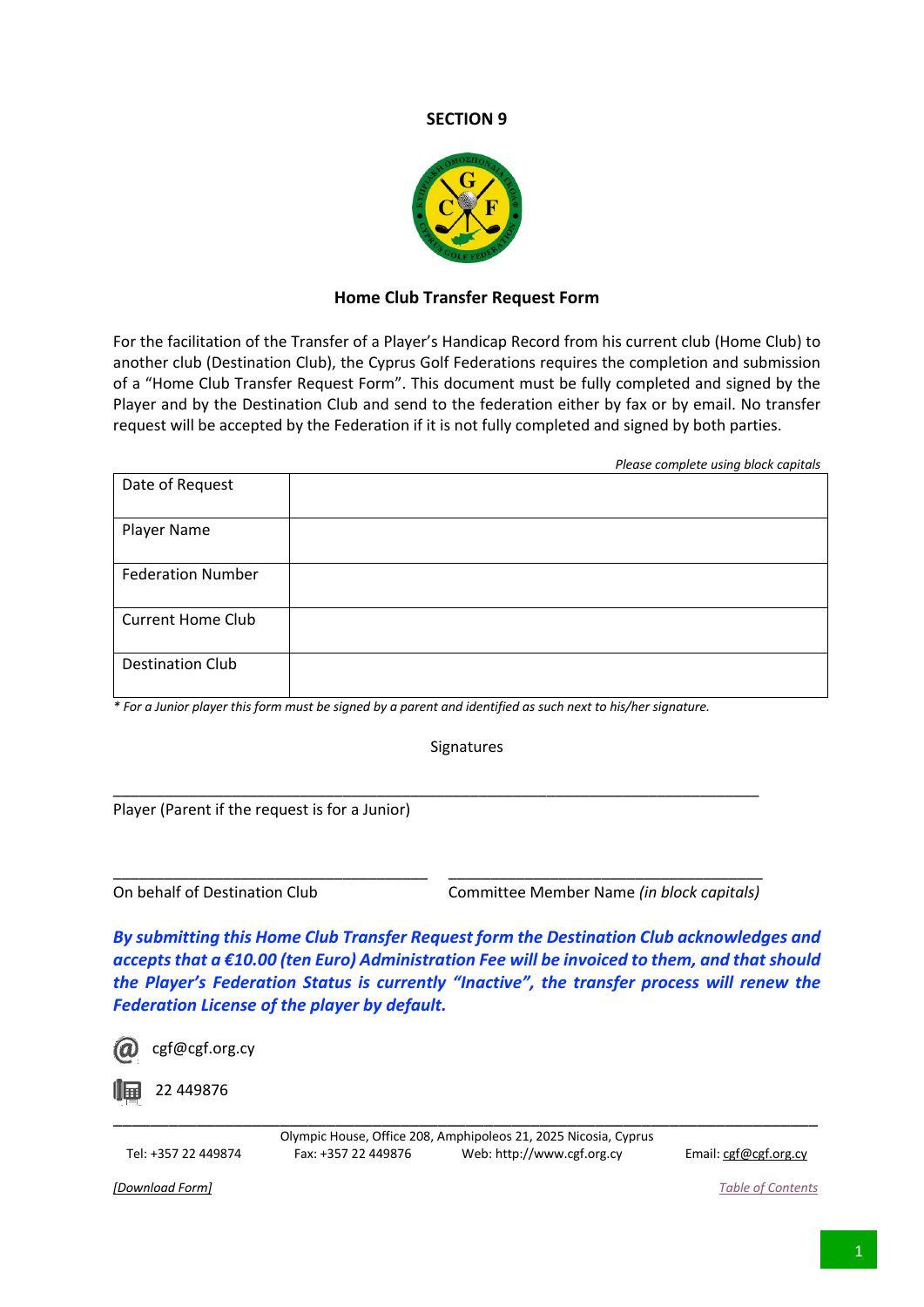## **COURSE RATING & CHARGES**

## **1. The Course Rating System (CRS)**

- a. The CRS Is a component part of the WHS.
- b. The CGF HR&CRC is the sole licensed authority for Course Rating in the jurisdiction of Cyprus.
- c. In order to be able to operate under the WHS a golf course must be course rated under the WHS CRS.
- d. CGF maintains a course rating team which is required to attend calibration seminars as dictated by WHA to ensure standards are maintained. (see paragraph 8 below).
- e. The CGF charges fees for services under the CRS.

## **2. New Course Rating Charges**

The CR fee for new courses joining the CGF is covered under Section 3 paragraph 7.

## **3. Check rating**

Once a rating has been certified by the CGF the following validity periods apply:

- a. New courses must be check rated, 5 years from the initial rating date.
- b. Established courses must be check rated every 10 years.

A fixed charge applies for either process:  $600$ 

## **4. Modification of Courses**

Where a course has been modified, and a course rating team visit is necessary the following charges will apply:

| a. For the first Tee set       | €200 |
|--------------------------------|------|
| b. For each additional Tee set | €100 |

Where a course has been modified but NO physical measurement or visit has to be made by a course rating team, and the new course rating is based upon amending data stored in the course rating system:

c. For each Tee set  $\epsilon$ 100

## **5. Composite courses**

Where a course requests a composite course be produced from the CRS database the charge will be:

a. For each Tee set  $\epsilon$ 100

## **6. Subsistence and Sundry Expenses**

The host course is expected to provide suitable hospitality for the rating team during attendance at the course on course rating business. Any out of pocket expenses incurred by the course rating team will be met from CGF general purpose funds and this includes but may not be limited to reasonable costs for fuel, hotel expenses and refreshments.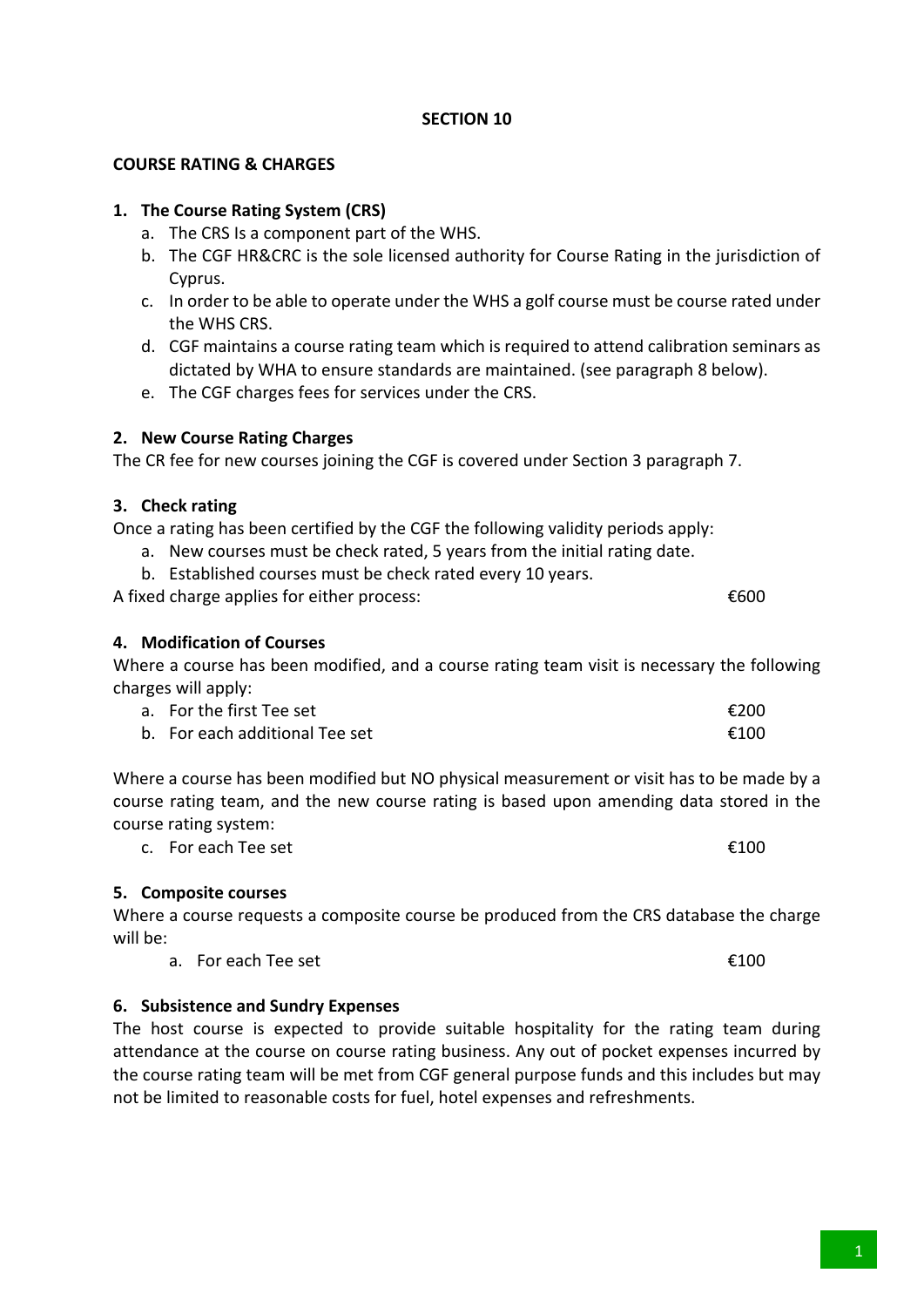## **7. Proving Rounds**

The course rating team will be required to conduct proving round's for rating purposes, courtesy of the course should be extended to team members involved within the rating process.

## **8. Provision of Rating Team**

It is the CGF's responsibility as the National Authority to provide or source qualified raters. In the event that CGF's HR&CRC is unable to provide a suitably qualified rating team, CGF will approach the EGA for assistance. The requesting course will then be responsible for covering all expenses incurred by that team to include but not be limited to travel, accommodation, F&B costs, out of pocket expenses and any individual rater payments or charges.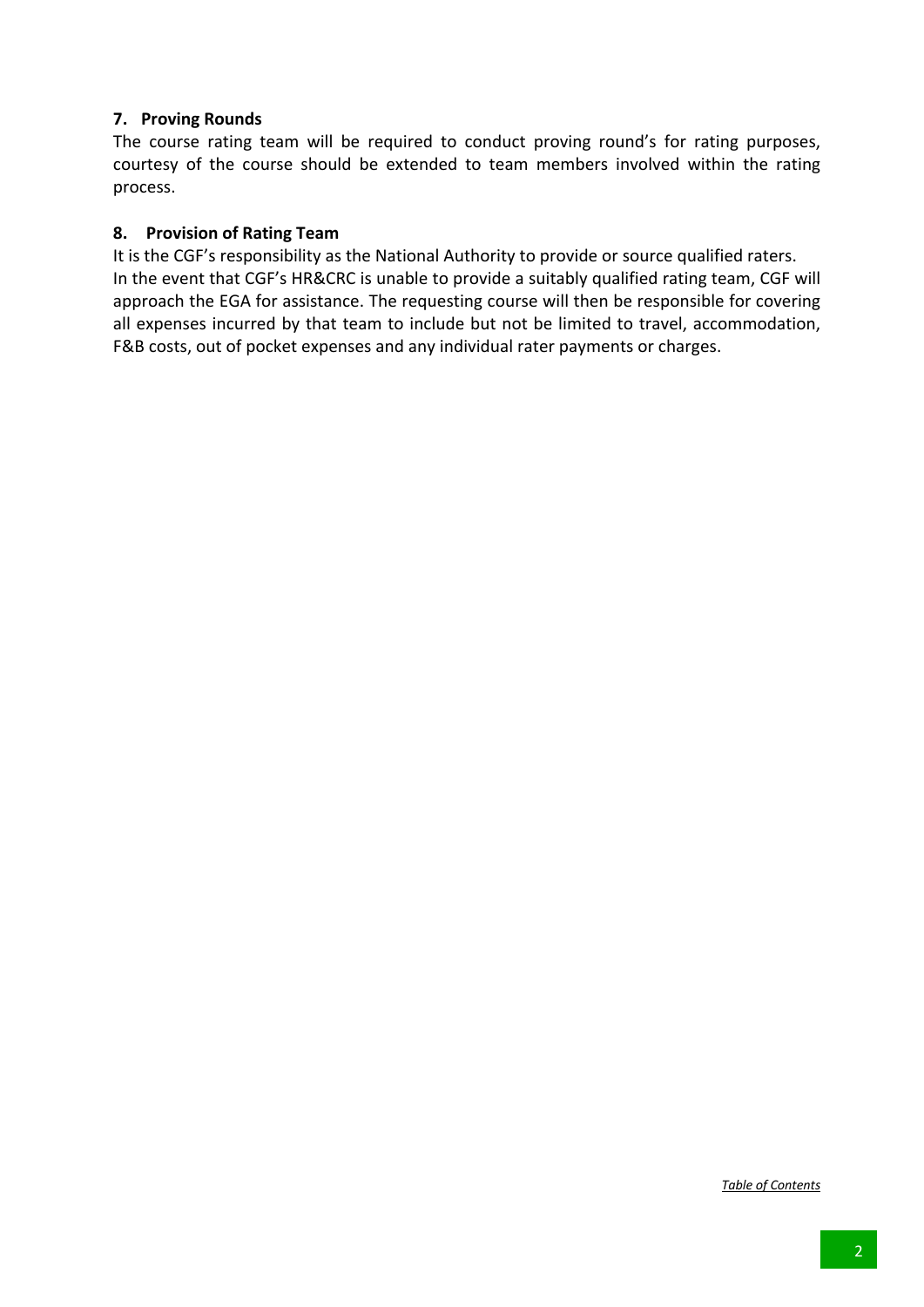## **PERMANENT DISTANCE MARKERS**

The policy of the CGF when dealing with the positioning of permanent distance markers is in accordance with the following references:

## **1. WHS Rules of Handicapping, Appendix G, Paragraph b.**

Course Measurement - Each hole must be measured to the nearest metre, for each set of tees from a permanent distance marker, in accordance with the procedures outlined in the Course Rating system.

## **2. WHS Course Rating System Section 6 - Permanent Distance Markers**

- a. Permanent distance marker is a term to define a fixed point used to measure the distance of a hole, from Tee Ground or Tee Pad to the centre of a Green.
- b. Fairways distance markers should reflect the measurement from the centre of fairway to the centre of the putting green.

## **3. Purpose of the Markers**

- a. A permanent distance marker provides the course rating team with a fixed measurement point from which to take course measurements.
- b. A permanent distance marker gives the Grounds superintendent and Competitions committee a fixed reference point from which they can adjust the overall hole length and remain within the criteria for handicap qualifying conditions.
- c. To remain within the published Course Rating length for tournament and handicap qualifying purposes the overall course length must not deviate by more than 100 metres.
- d. A permanent distance marker provides a player with a fixed visual reference point from which they can calculate any daily variance to score card yardage or notice board information.

## **4. Positioning**

- a. The permanent distance marker must be clearly visible.
- b. The permanent distance marker should be placed adjacent to the middle of the teeing pad.
- c. The WHS Course Rating System Section 6 Para 3, recommends that permanent distance markers should at no time be less than two metres from the front of the teeing pad or less than four metres from the back of a teeing pad.
- d. This allows the player to tee up within the accepted two club depth of the teeing area and incorporates a safety margin behind for an uninterrupted swing path.

## **5. Design**

- a. There is no standard design or style for markers, an acceptable permanent distance marker can be as simple as an inexpensive coloured paver, brick, disk, plate or marker post.
- b. CGF uses the colour sequence Black, White, Yellow, Blue, Red and Orange. Black being the longest Tee set. All Tees are multi gender.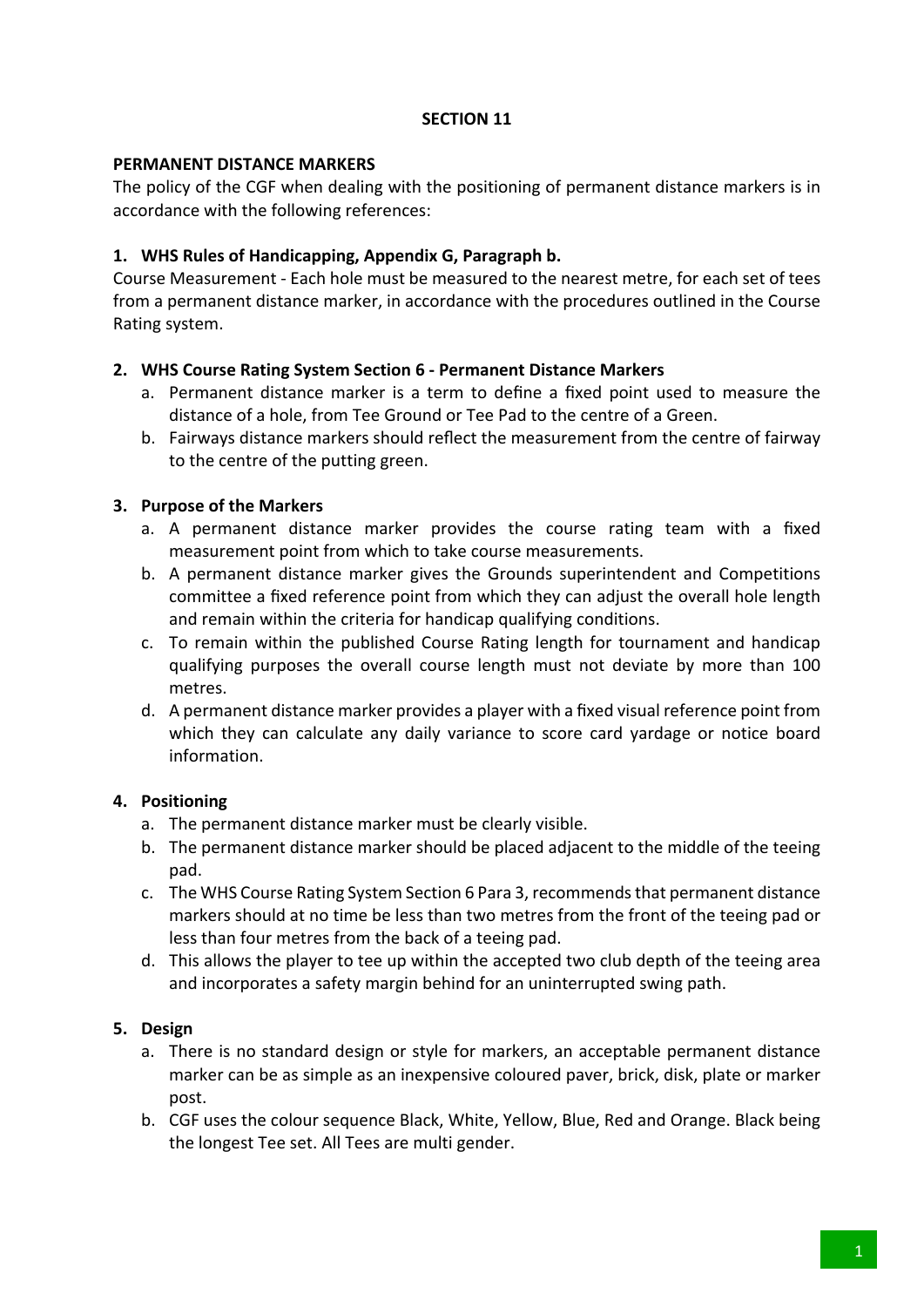## **6. Information**

- a. There is no standard for information that the marker itself must exhibit. Information such as hole number, tee designation, par and stroke Index can be displayed on an adjacent information board.
- b. Cyprus uses the Metric system and course measurements must be in Metres.

## **7. HR&CRC Procedures**

- a. The HR&CRC will calculate the tee to centre of green measurements based upon the WHS CRS. Permanent distance markers must be positioned at the middle of the tee pad and the centre of the green is used as the target measurement point.
- b. When calculating the position for the permanent distance marker on tee pads used for multiple tee positions, HR&CRC divides the tee pad into appropriate sized packets and calculates the midpoint of each packet to use as the permanent distance marker position.
- c. On courses where artificially surfaced tee areas are in use, measurements are taken from the centre of the teeing mat.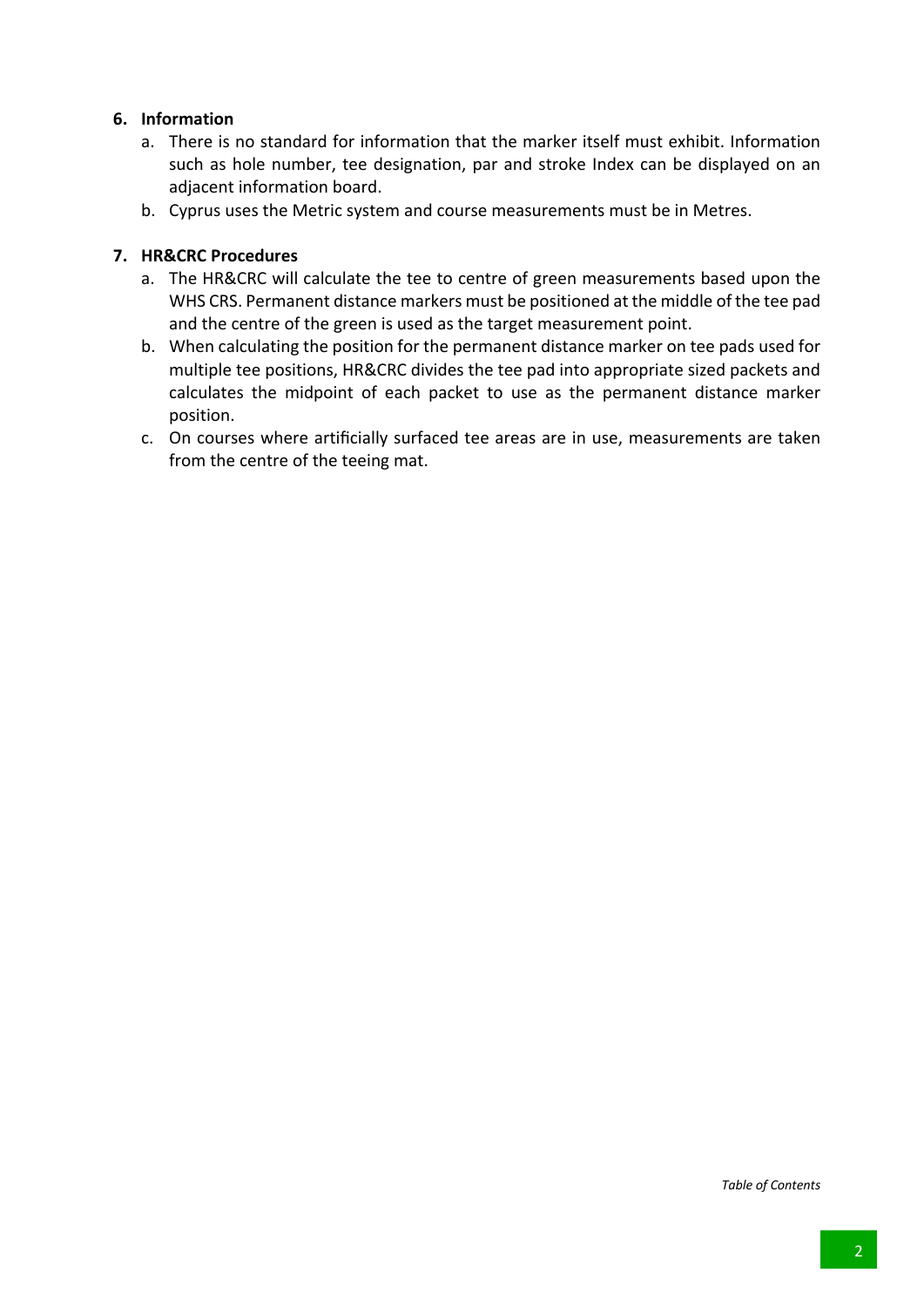## **ARTIFICIAL GRASS SURFACES AND MATS**

## **General**

- 1. The nature of golf in Cyprus is such that courses may utilise materials such as artificial grass as the surface of the Teeing Area, the Putting Green and additionally in the form of a circular mat when playing from fairway preferred lies.
- 2. The following recommendations apply to these situations and the definition itself of teeing area is an important consideration, the Definition of the Teeing Area is:
	- a. The area the player must play from in starting the hole he or she is playing.
	- b. The teeing area is a rectangle that is two club lengths deep where:
		- i. The front edge is defined by the line between the forward-most points of two tee markers set by the Committee, and
		- ii. The side edges are defined by the lines back from the outside points of the tee markers.
	- c. The teeing area is one of five defined areas of the course and all other teeing locations on the course (whether on the same hole or any other holes) are part of the general area.

## **Non- Standard Teeing Areas**

- 3. Courses may need to use non-standard teeing areas, for example artificial grass mats placed on the ground or on elevated tee boxes such as those made from concrete blocks or similar structure. These areas when used to start a hole may not conform to the definition of a teeing area under the Rules of Golf.
- 4. A Local Rule needs to be created to ensure clubs and players do NOT infringe the Rules of Golf and a recommended wording of that rule is:

Rule 6.1b is modified in this way: when an artificial grass tee mat has been provided the mat is the teeing area. A player must start any such hole by playing a ball from anywhere on the mat under Rule 6.2b and must also take his or her stance on that mat.

Penalty for Breach of local rules

Match Play - Loss of Hole: Stroke Play - Rule 6.1b applies.

Local rules MUST include the following:

- *a. That the front edge of the mat is also the front edge of the teeing area.*
- *b. That the sides and rear of the mat are additionally the limits of the teeing area.*
- *c. That the mats are not immovable obstructions but to be integral parts of the course.*

*Penalty for Breach of local rules Match Play - Loss of Hole: Stroke Play - Rule 6.1b applies."*

## **Putting Green**

- 5. Artificial grass surfaced putting greens are acceptable for handicap qualifying events under the Rules of Golf and the WHS Course Rating System.
	- a. A Local Rule must be in effect to define that artificial surface putting greens are NOT immovable obstructions but to be an Integral part of the course.
	- b. The green would be a wrong green when playing from another hole and would not be an abnormal course condition.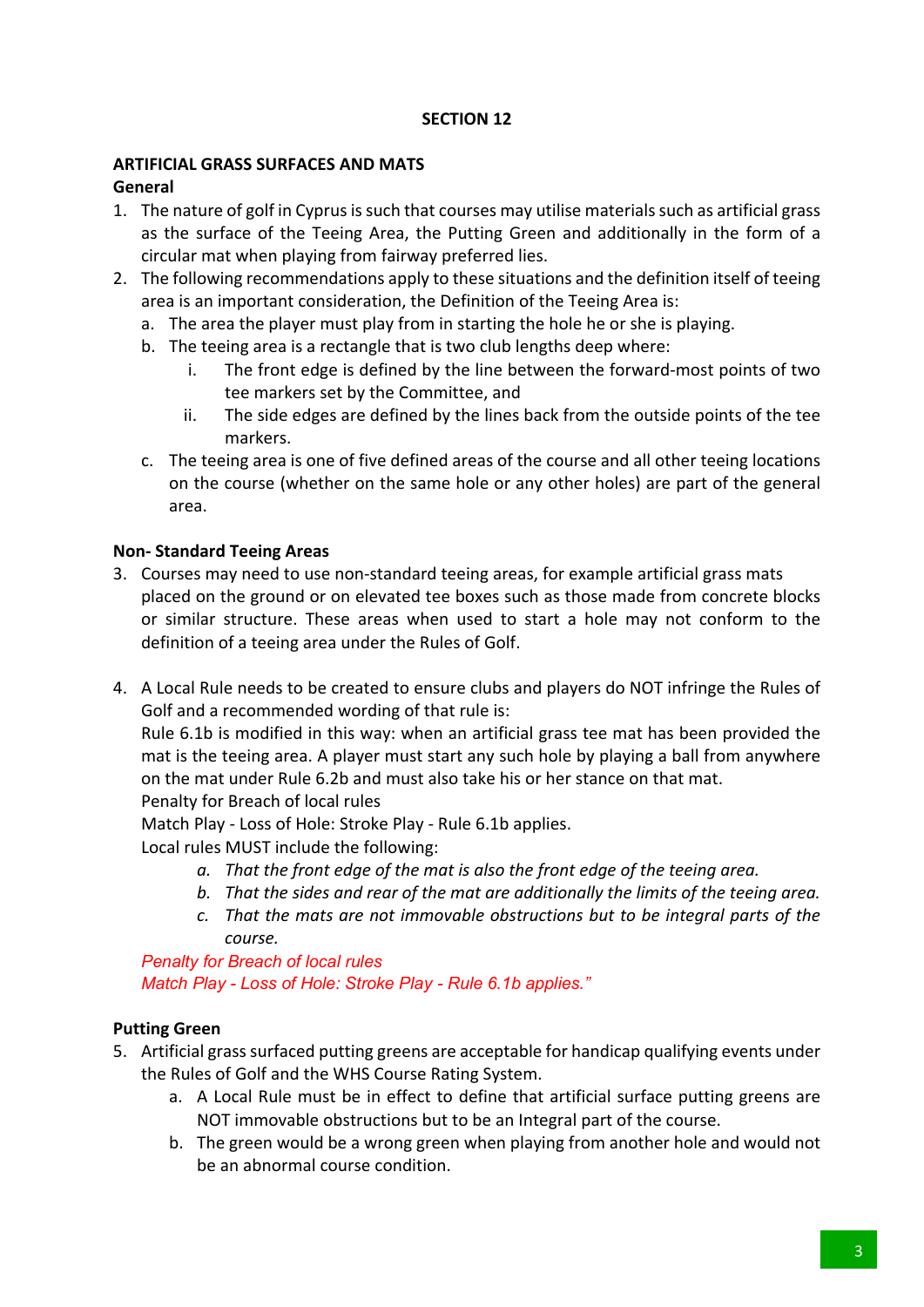c. Where the edge of an artificial putting green butts up to the natural surface of the course, the club may want to permit free relief if so a Local rule is required.

## **Preferred Lies and the use of artificial turf mats**

- 6. Artificial turf mats for use on fairways are acceptable under the Rules of Golf and their use is accepted as being for any winter lies period, however on Cyprus there is no such winter lies period as preferred lies exist through the year.
	- a. Use of mats is optional and permitted on all fairways.
	- b. The club may restrict use of the mats on fairways by suitably designating areas where their use is prohibited.
	- c. Courses can decide if mats are restricted to only the fairway in play.
	- d. It is strongly recommended that they permit use on all fairways.
	- e. CGF only permits the use of preferred lies in the fairway it does NOT permit their use outside of the fairway.
	- f. A local rule permitting use of artificial mats on fairways is required.

## **Smart Mats**

- 7. Smart mats sometimes known by the tradename of Rocket Launcher are an approved device acceptable for use in qualifying rounds.
- 8. They can only be used where a preferred lie is permitted.
- 9. They cannot be used from the teeing area under any circumstances.
- 10. It is recommended that they be included under Local Rules for preferred lies and use of fairway mats.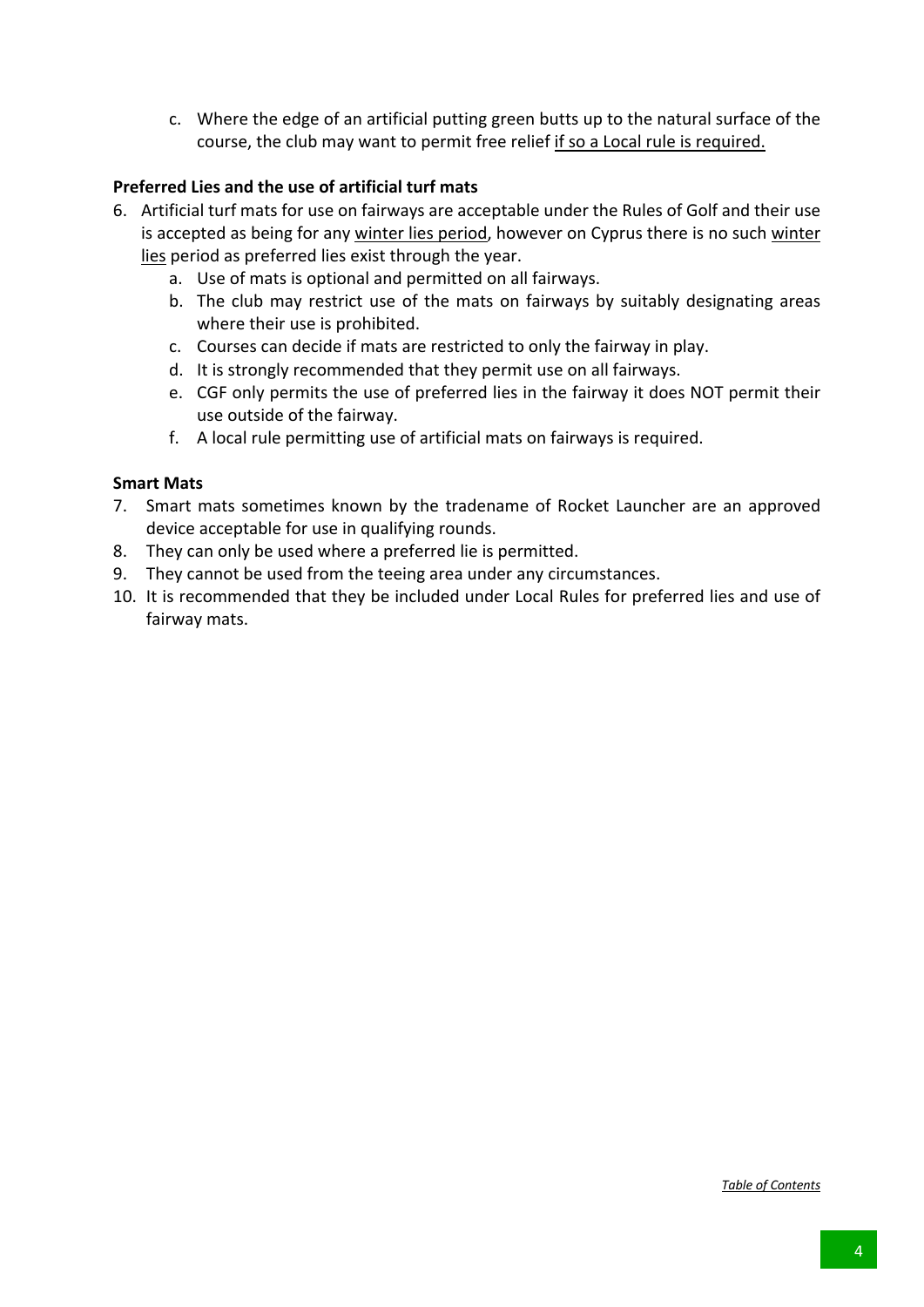

## **Clarifications of the 2019 Rules of Golf**



Updated 1 April 2022

Clarifications will normally be updated on a quarterly basis each January, April, July, and October and the next quarterly update will be in July 2022. The next revision to Rules of Golf will be January 2023.

\_\_\_\_\_\_\_\_\_\_\_\_\_\_\_\_\_\_\_\_\_\_\_\_\_\_\_\_\_\_\_\_\_\_\_\_\_\_\_\_\_\_\_\_\_\_\_\_\_\_\_\_\_\_\_\_\_\_\_\_\_\_\_\_\_\_\_\_\_\_\_\_\_\_\_

## **New Clarifications**

#### **Rules**

Rule 4.1a(3):

1. Removing a Non-Permissible External Attachment

## **RULES**

#### **Rule 1:**

Rule 1.3c(4):

1. Playing From a Wrong Place Is Related to Causing the Ball to Move:

If a player moves his or her ball in play in breach of Rule 9.4 and plays it from its new location rather than replacing it, the player gets only the general penalty under Rule 14.7 for playing from a wrong place. The act of moving the ball in breach of Rule 9.4 is related to playing from a wrong place in breach of Rule 14.7. (Added 12/2018)

#### **RULE 3:**

#### Rule 3.3b(4):

1. Interpretation 3.3b(4)/1 – National Association May Establish Meaning of "Handicap" Player Must Show on Scorecard

Until further notice, a National Association (Authorized Association as defined in the Rules of Handicapping) may adopt a policy that establishes the handicap that players must show on their scorecard in a net-score stroke play competition. This handicap does not have to be the handicap described in Interpretation 3.3b(4)/1, which is the Course Handicap (as defined in the Rules of Handicapping). The options for the National Association are the Handicap Index, the Course Handicap or the Playing Handicap. If no policy is adopted by the National Association, the Course Handicap is the handicap the player must show on the scorecard, in accordance with Interpretation 3.3b(4)/1. (Added 4/2021)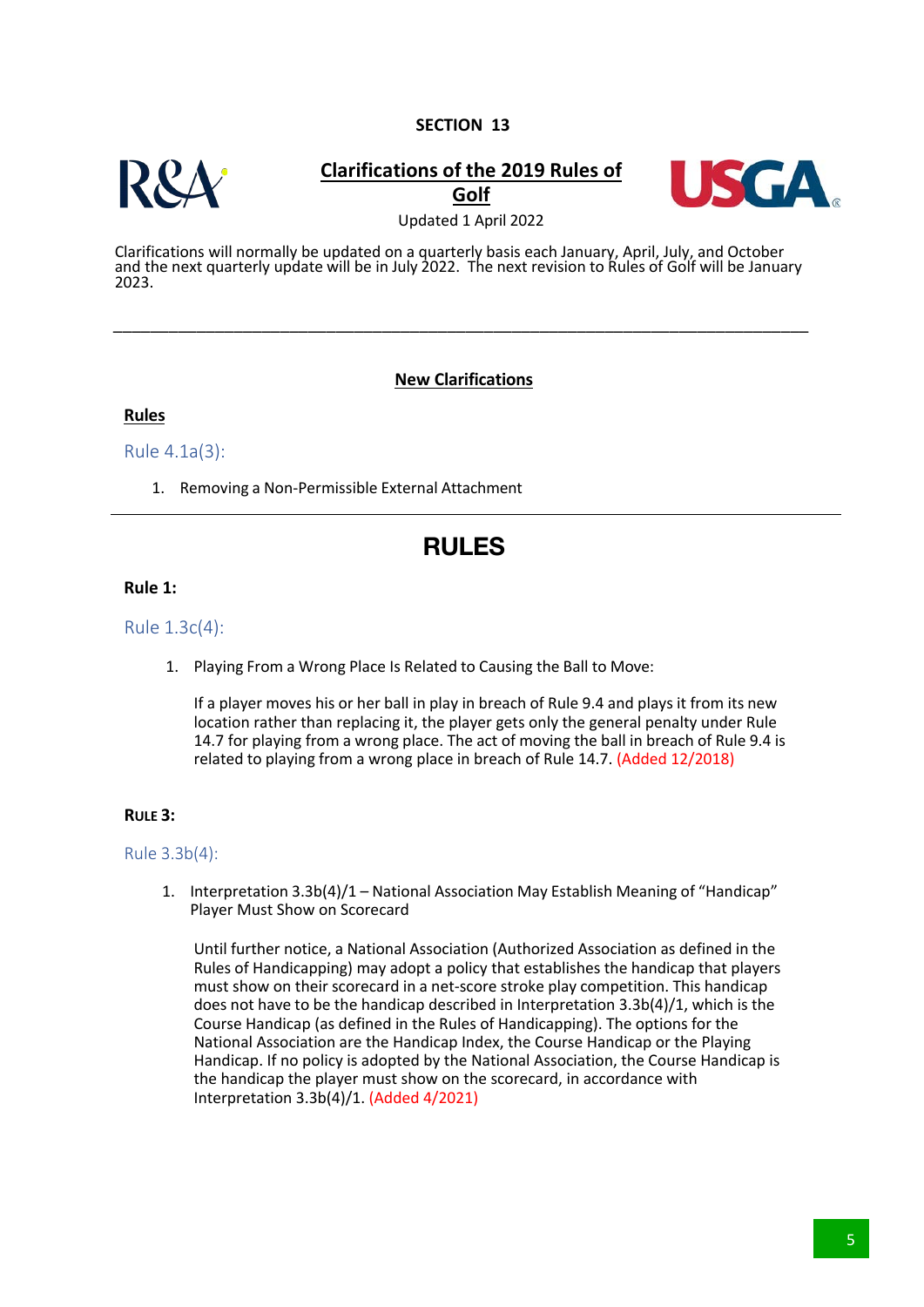2. Interpretation 3.3b(4)/2 – Player May be Exempt From Penalty When Committee Provides a Scorecard With an Incorrect Handicap

Until further notice, a National Association (Authorized Association as defined in the Rules of Handicapping) may adopt a policy that alters the provisions in Interpretation 3.3b(4)/2. With

such a policy in place, it means that if a Committee provides a player with a scorecard containing the incorrect handicap and the error is not corrected before the player returns the scorecard, this will be treated as an administrative mistake by the Committee. This means that the player is not penalized if the incorrect handicap on the returned scorecard is the handicap provided by the Committee. There is no time limit for correcting the mistake. (Added 4/2021)

## **RULE 4:**

#### Rule 4.1a(3):

1. Removing a Non-Permissible External Attachment:

During a round, if a player discovers a non-permissible external attachment on their club (such as a sticker on the clubface), it may be removed without penalty and the club may be used to make a stroke so long as the club now conforms.

If the player does not remove the non-permissible external attachment and makes a stroke with the non-conforming club, the player is disqualified. (Added 4/2022)

#### Rule 4.1b(3)

See the Committee Procedures section at end of this document for MLR G-9 Replacement of Broken or Significantly Damaged Clubs

#### Rule 4.1c:

1. Club Taken Out of Play Must Not Be Used During That Round:

If an extra club was taken out of play before a round and carried during the round, or a club was taken out of play during the round, it must not be used for the remainder of that round. This includes a situation where a player is allowed to replace a club, and is an additional restriction in Rule 4.1b(4). (Added 12/2018)

#### Rule 4.3a:

1. Interpretation 4.3a/1 – Limitations on Using Green-Reading

#### Materials Purpose of Interpretation:

Rule 4.3 limits the use of equipment and devices that might help a player in his or her play, based on the principle that golf is a challenging game in which success should depend on the judgment, skills and abilities of the player. This interpretation of Rule 4.3 limits the size and scale of detailed putting green maps and any similar electronic or digital materials that a player may use during a round to help with reading his or her line of play on the putting green so that a player's ability to read a green remains an essential part of the skill of putting.

#### Putting Green Maps

The player is allowed to use a putting green map or other putting green information,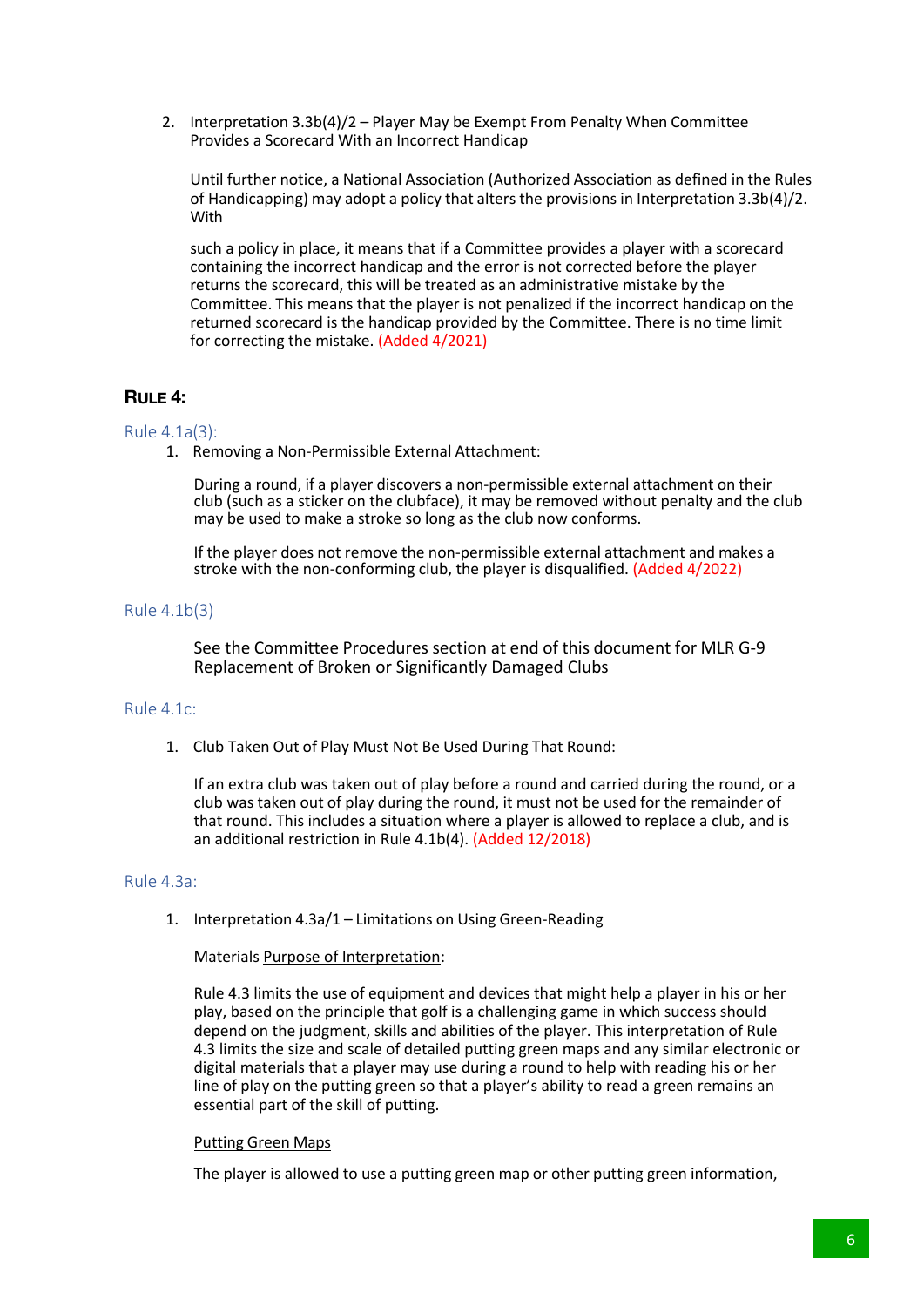#### except that:

- Any image of a putting green must be limited to a scale of 3/8 inch to 5 yards (1:480) or smaller (the "scale limit");
- Any book or other paper containing a map or image of a putting green must not be larger than 4 ¼ inches x 7 inches (the "size limit"), although a "hole location sheet" that displays 9 or more holes on a single sheet of paper may be larger, provided that any image of a single putting green meets the scale limit;
- No magnification of putting green information is allowed other than a player's normal wearing of prescription glasses or lenses;
- Hand drawn or written information about a putting green is only allowed if contained in a book or paper meeting the size limit and written by the player and/or his or her caddie.

#### Electronic or Digital Putting Green Maps

In electronic or digital form, any image of a putting green must meet the above scale and size limits. Even when an electronic or digital putting green map meets the above limits, the player is still in breach of Rule 4.3 if the player uses any device in a manner not consistent with the purpose of these limits, such as by:

- Increasing the size of the green's representation beyond the scale or size limits;
- Producing a recommended line of play based on the location (or estimated location) of the player's ball (see Rule 4.3a(1)). (Interpretation Introduced in November 2018 and added to clarifications on 7/2019)

Frequently Asked Questions: To view a document detailing frequently asked questions in relation to Green Reading Materials, click here (last updated June 2019).

2. When Use of Alignment Device Results in Breach

If a player places an "alignment device" (see Definition in Equipment Rules to see when a ball- marker meets this Definition) to show the line of play and then orients his or her ball based on the direction of that alignment device, the player is in breach of Rule 4.3a.

For example, a player's ball comes to rest on the putting green and the player marks the spot of his or her ball with an "alignment device." When doing so, the alignment device is placed to show the line of play. If the player then lifts and replaces his or her ball (which includes rotating it) so that a marking on the ball is lined up with the alignment device, the player is in breach of Rule 4.3a. (Added 1/2020)

#### **RULE 5:**

#### RULE 5.2:

1. First Breach Happens When First Stroke Made:

The penalty for the first breach of Rule 5.2 applies when a player commits a single act (such as making a stroke). The disqualification penalty for the second breach applies when that player commits any subsequent act that is not allowed (such as rolling a ball or making another stroke). These are not treated as related acts under Rule 1.3c(4). (Added 12/2018)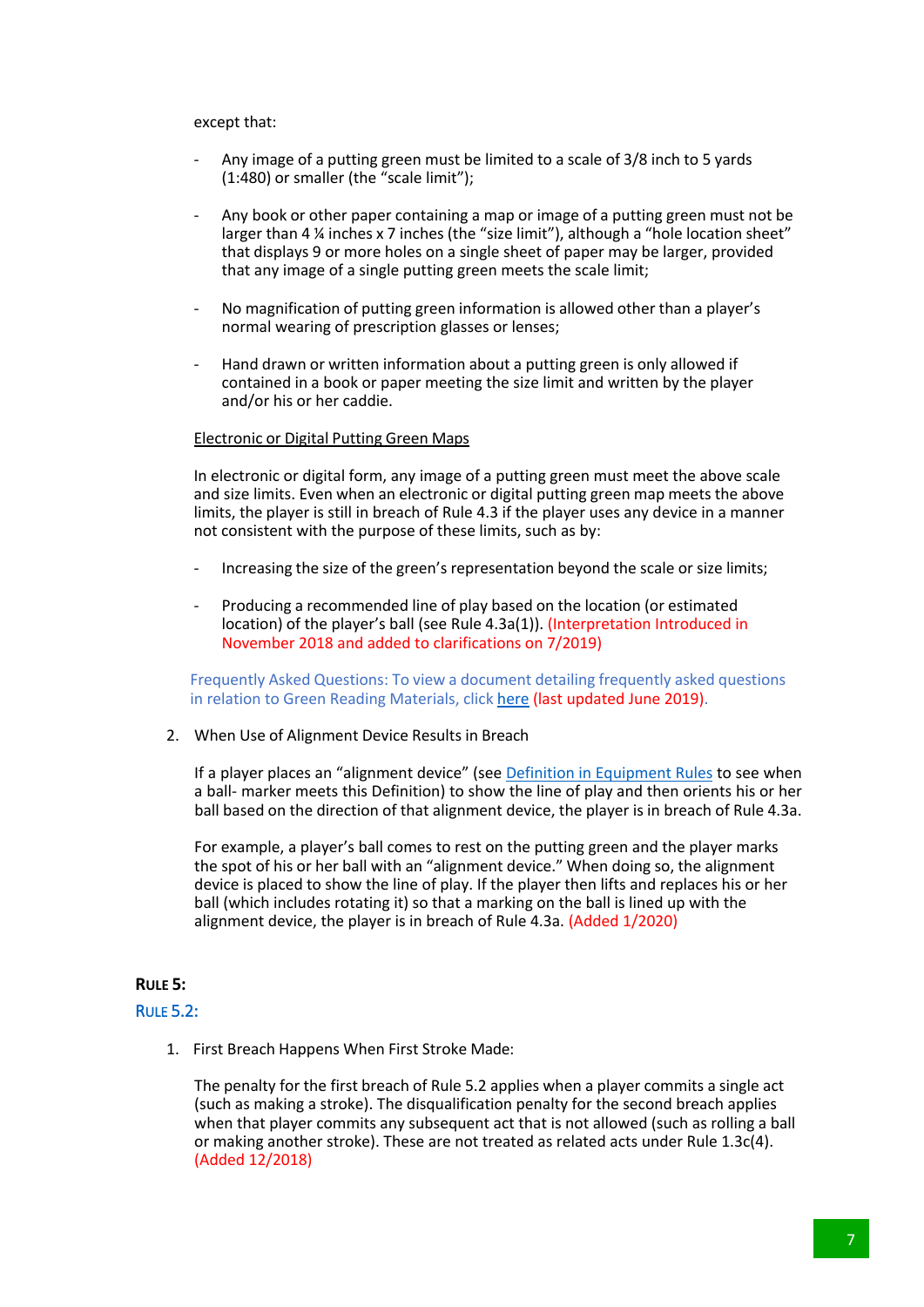#### **RULE 10:**

#### Rule 10.2b(4):

1. Meaning of "Begins Taking a Stance for the Stroke":

Rule 10.2b(4) does not allow a player to have his or her caddie deliberately stand on or close to an extension of the line of play behind the ball for any reason when the player begins taking a stance for the stroke. Reference to "the stroke" means the stroke that is actually made.

The player begins to take the stance for the stroke that is actually made when he or she has at least one foot in position for that stance.

If a player backs away from the stance, he or she has not taken a stance for the stroke that is actually made, and the second bullet point in Rule 10.2b(4) does not apply.

Therefore, if a player takes a stance when the caddie is deliberately standing on or close to an extension of the line of play behind the ball, there is no penalty under Rule 10.2b(4) if the player backs away from the stance and does not begin to take a stance for the stroke that is actually made until after the caddie has moved out of that location. This applies anywhere on the course.

Backing away means that the player's feet or body are no longer in a position where helpful guidance on aiming at the intended target line could be given. (Added 2/2019)

2. Examples of Caddie Not Deliberately Standing Behind Ball When Player Begins Taking Stance for Stroke

Rule 10.2b(4) does not allow a player to have his or her caddie deliberately stand on or close to an extension of the line of play behind the ball for any reason when the player begins taking a stance for the stroke.

The use of the term "deliberately" requires the caddie to be aware that (1) the player is beginning to take a stance for the stroke to be played, and (2) he or she is standing on or close to an extension of the line of play behind the ball.

If the caddie is unaware of either of these two things, the caddie's action is not deliberate and Rule 10.2b(4) does not apply.

Examples of when a caddie's action is not considered to be deliberate include when:

- The caddie is raking a bunker or taking some similar action to care for the course and is not aware that he or she is doing so on or close to an extension of the line of play behind the ball.
- The player makes a stroke and the ball comes to rest near the hole and the player walks up and taps the ball into the hole while the caddie is unaware he or she is standing on or close to an extension of the line of play behind the ball.
- The caddie is standing on an extension of the line of play behind the ball but. when the player moves in to begin taking a stance, the caddie is facing away from the player or looking in a different direction and is unaware the player has begun to take his or her stance.
- The caddie is engaged in a task (such as obtaining a yardage) and is unaware that the player has begun to take the stance.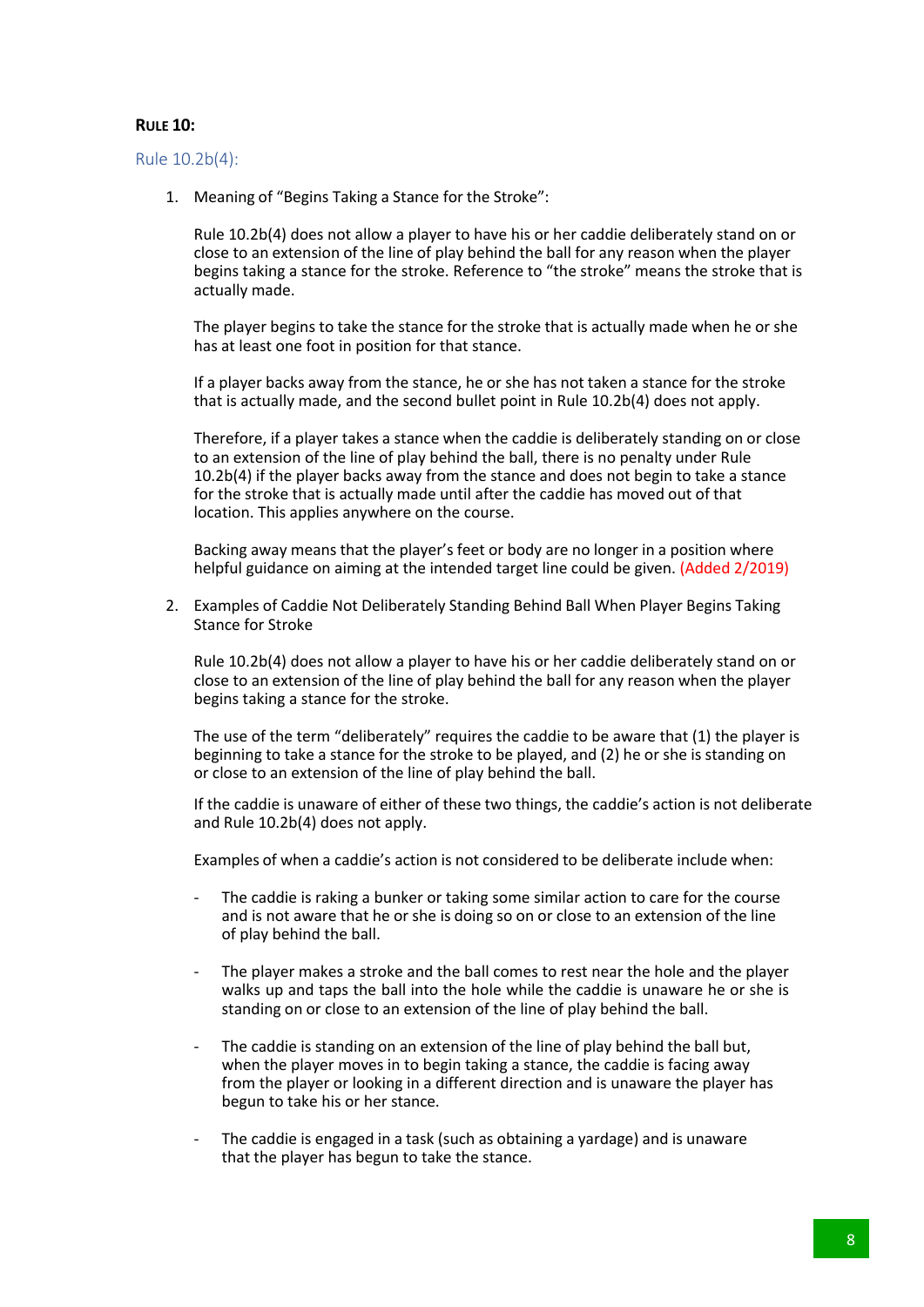But, in the examples given above, when the caddie becomes aware that the player has already begun to take a stance for the stroke to be played and he or she is standing on or close to an extension of the line of play behind the ball, the caddie needs to make every effort to move out of the way.

Common acts that caddies take unrelated to the player setting up to the ball, such as checking to see if a player's club will hit a tree, whether the player has interference from a cart path or holding an umbrella over a player's head before the stroke, are not treated as deliberate actions under Rule 10.2b(4). After helping the player with such an act, there is no penalty so long as the caddie moves away before the stroke is made.

If either the player or caddie is attempting to circumvent the primary purpose of Rule 10.2b(4), which is to ensure that aiming at the intended target is a challenge that the player must overcome alone, the caddie's actions are treated as being deliberate. (Added 2/2019)

3. Alignment Help Before Player Has Begun Taking Stance for Stroke:

Interpretation 10.2b(4)/1 explains that the primary purpose of Rule 10.2b(4) is to ensure that aiming at the intended target is a challenge that the player must overcome alone.

In a situation where a player has not yet begun to take his or her stance for the stroke but:

- the player's feet or body are close to a position where useful guidance on aiming could be given and
- the caddie is deliberately standing on or close to an extension of the line of play behind the ball,

the player is treated as having begun to take a stance for the stroke (even though his or her feet are not in that position) only if the caddie gives the player help with alignment.

If alignment help is given but the player backs away before making the stroke and the caddie moves out from behind the line of play, there is no breach of the Rule. This applies anywhere on the course.

Alignment help includes when the caddie gives help by standing behind the player and moving away without saying anything but, by doing so, is giving a signal to the player that he or she is correctly aimed at the intended target. (Added 2/2019)

#### Rule 10.3b(2):

1. Caddie May Lift Ball When Player Will Take Relief:

So long as it is reasonable to conclude that the player is taking relief under a Rule, his or her caddie is treated as being given authorization to lift the ball and may do so without penalty. (Added 12/2018)

#### **RULE 11:**

#### Rule 11.1b:

1. How To Apply Exception 2 to Rule 11.1b:

Exception 2 to Rule 11.1b is to be applied using the "known or virtually certain"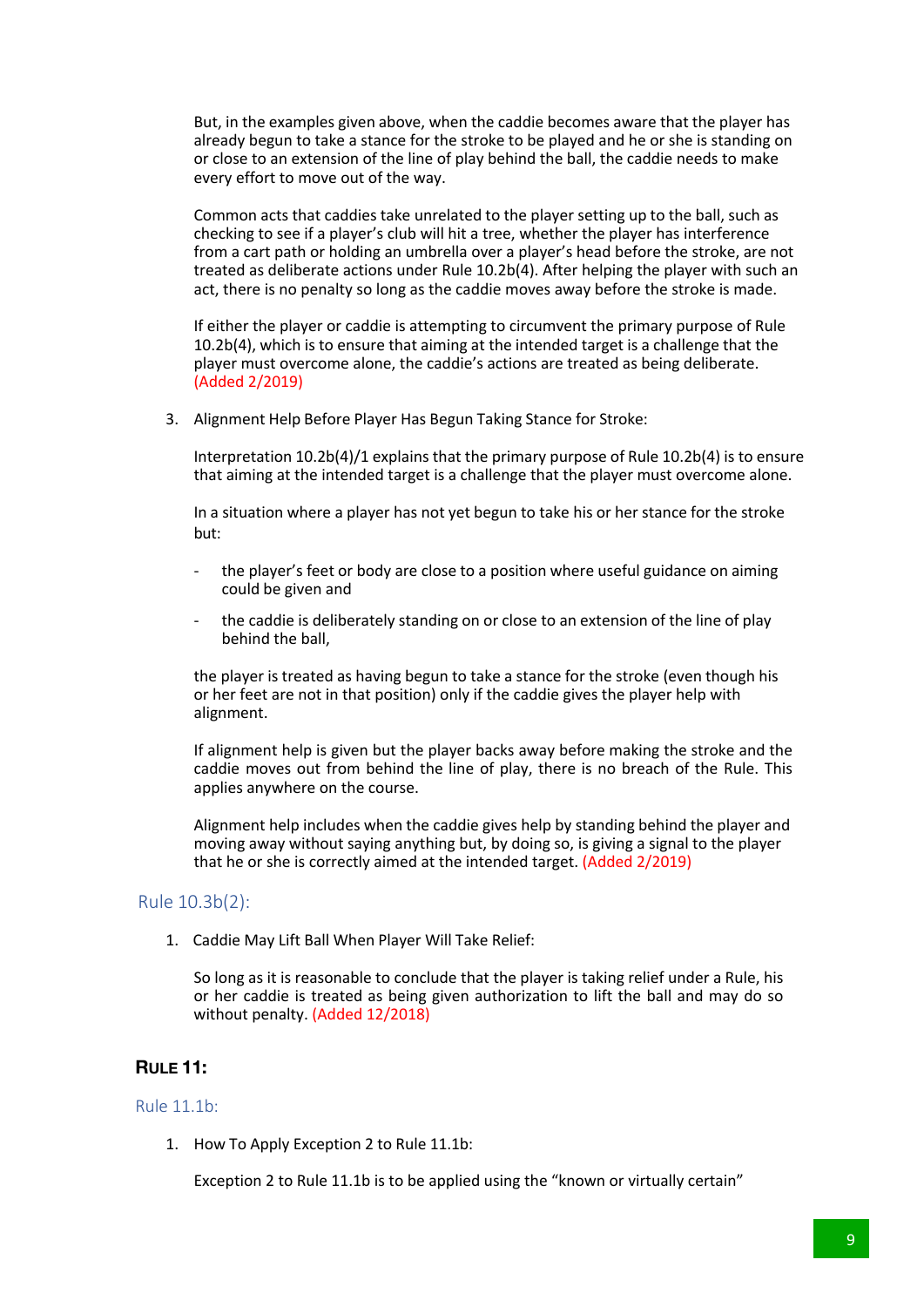standard. Therefore, if there is knowledge or conclusive evidence that the ball played from the putting green accidentally hit a person, animal or movable obstruction on the putting green, the stroke does not count. (Added 12/2018)

2. Living Insects Are Animals:

Exception 2 to Rule 11.1b applies to living insects since they are animals. (Added 12/2018)

#### **RULE 13:**

#### Rule 13.1c(2):

1. Status of Damage From Hail:

Damage on the putting green caused by hail may be repaired. (Added 12/2018)

#### **RULE 14:**

#### Rule 14.3b(2):

1. Tee Is Player's Equipment:

A tee that is being used by the player, or is being carried by the player or his or her caddie, is the player's equipment (such as a tee marking the reference point). (Added 12/2018)

#### Rule 14.3d:

1. Penalty for Deliberately Deflecting or Stopping Dropped Ball Always Applies:

If a player drops a ball in the right way and deliberately deflects that ball before it comes to rest in breach of Rule 14.3d, the player must drop a ball again. When doing so, the player is not considered to be correcting a mistake under Rule 14.5b(3) and gets the general penalty under Rule 14.3d. (Added 12/2018)

#### Rule 14.5c:

1. Player Not Penalized When Improvement Has No Effect on Relief Area Ball Played From:

If a player improves the relief area but drops the ball in a wrong way, the player would get no penalty under Rule 8.1a if he or she dropped in the right way in a different relief area so long as the improvement did not also improve the relief area that the player played from. (Added 12/2018)

#### **RULE 15:**

#### Rule 15.3:

1. Backstopping:

"Backstopping" is the common term used to describe the following situation in stroke play: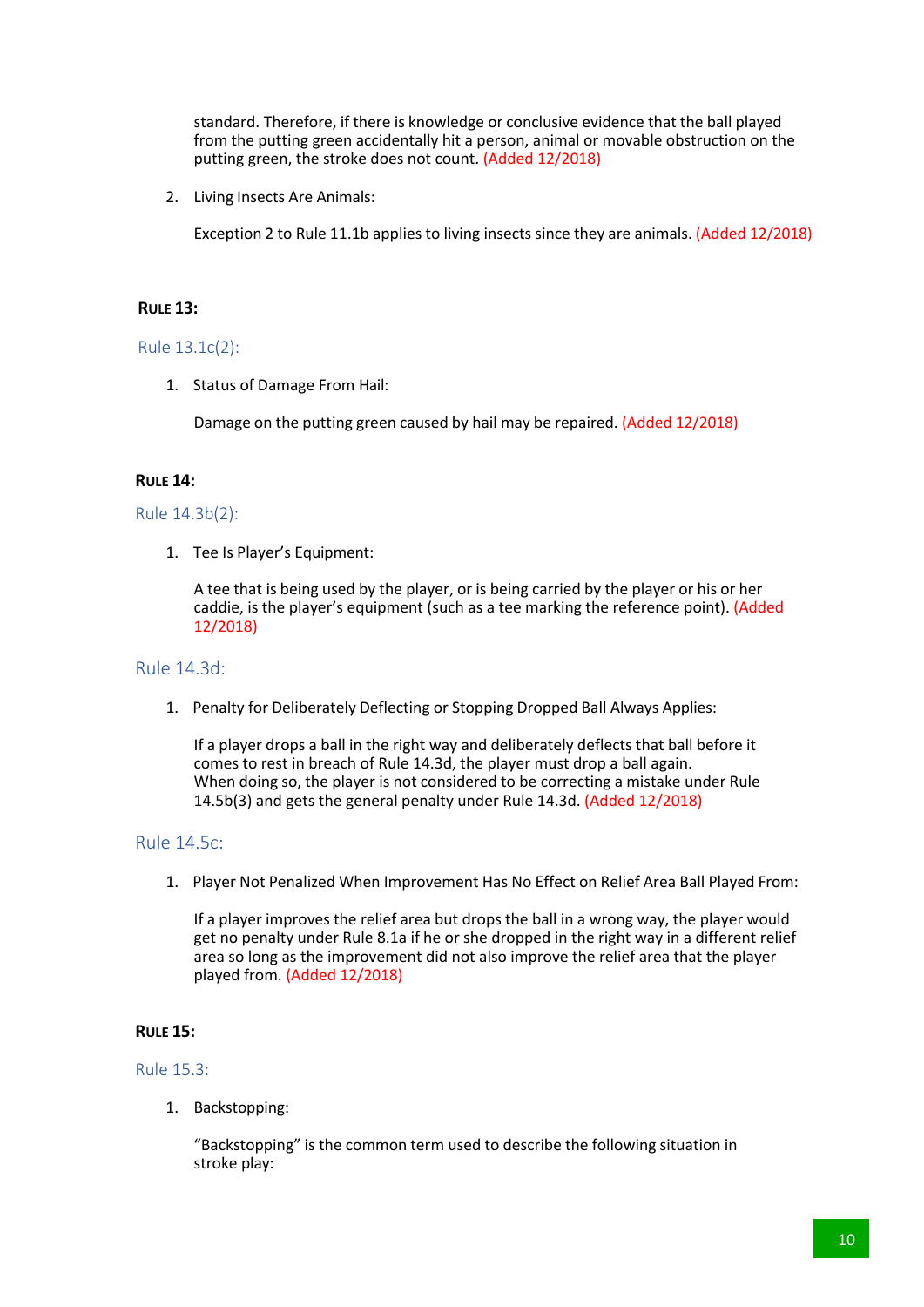A player, without agreement with any other player, leaves his or her ball in place on the putting green close to the hole in a position where another player, who is about to play from off the putting green, could benefit if his or her ball struck the ball at rest.

As there has been no agreement to leave the ball in place to help any player, there is no breach of the Rules – see Rule 15.3a.

However, The R&A and USGA take the view that "backstopping" fails to take into account all of the other players in the competition and has the potential to give the player with the "backstop" an advantage over those other players.

Consequently, The R&A and USGA offer players the following guidance and explanation of best practice:

- In stroke play, the competition involves all players and, because each player in the competition cannot be present to protect his or her own interests, protecting the field is an important responsibility that all players in the competition share.
- Therefore, in stroke play, if there is a reasonable possibility that a player's ball close to the hole could help another player who is about to play from off the green, both players should ensure that the player whose ball is close to the hole marks and lifts that ball before the other player plays.
- If all players follow this best practice, it ensures the protection of the interests of everyone in the competition. (Added 1/2020)

#### **RULE 16:**

#### Rule 16.1a(3):

1. Meaning of "Clearly Unreasonable to Play Ball" When Deciding If Relief Is Allowed:

The purpose of Rule 16.1a(3) is to prevent a player from obtaining free relief when it is clearly unreasonable for him or her to make a stroke because of interference by something from which free relief is not available. But it does not apply, for example, if a player's ball is embedded in the general area and he or she is standing on an immovable obstruction. In this case, the player may take relief from either condition unless relief is unreasonable because of something other than either condition. (Added 12/2018)

#### Rule 16.1c(2):

1. Reference Point and Relief Area for Back-On-the-Line Relief Must Be Outside Bunker:

When taking back-on-the-line relief from an abnormal course condition under Rule 16.1c(2), both the reference point and relief area must be outside the bunker in which the original ball came to rest. (Added 1/2021)

#### Rule 16.3b:

1. Player Not Always Allowed to Take Embedded Ball Relief:

If a player's ball is embedded in the general area but neither the reference point nor any part of the course within one club-length of the reference point is in the general area,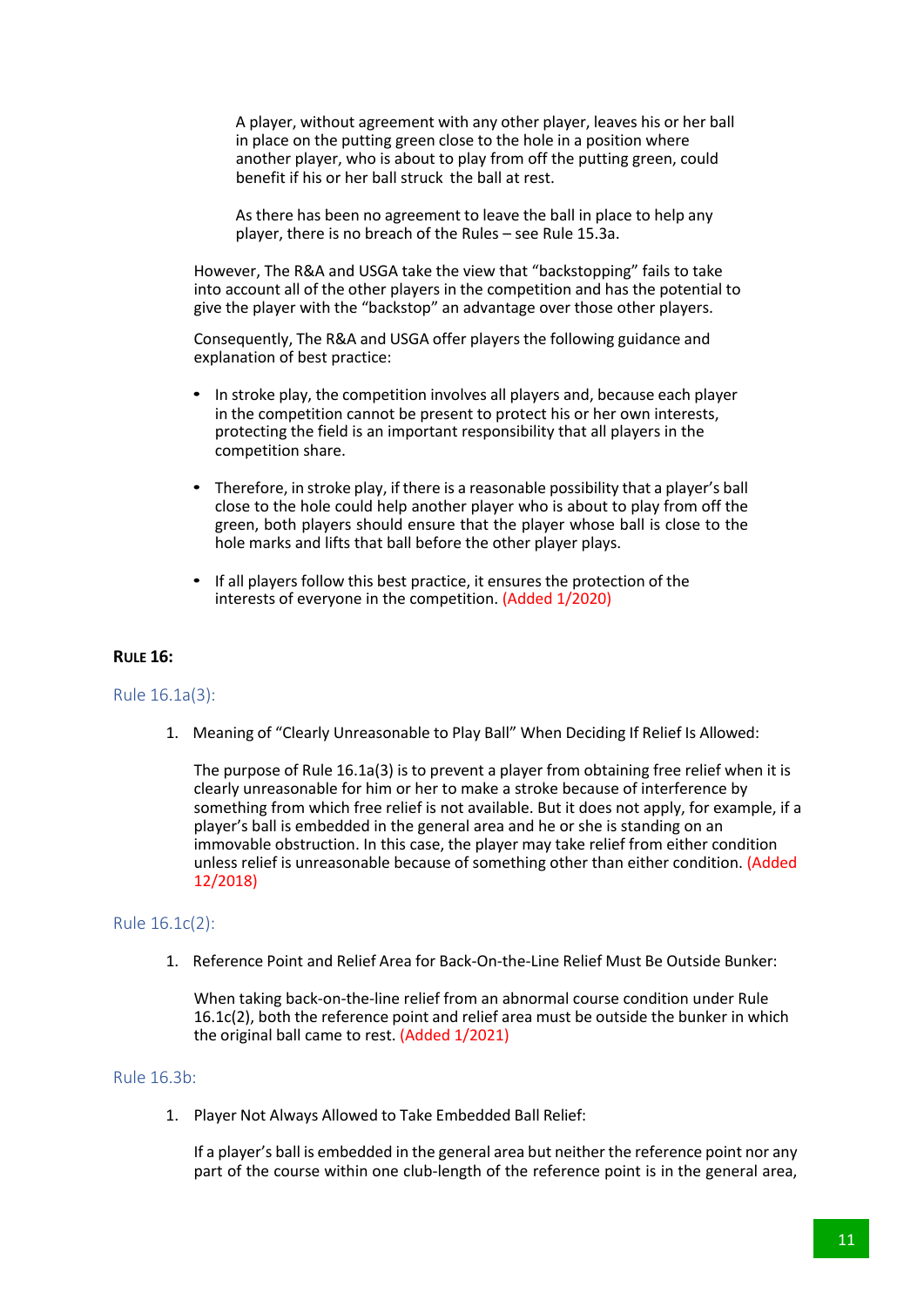the player is not allowed to take free relief under Rule 16.3b.

For example, free relief is not allowed if:

- a ball is embedded at the very base of the lip, wall or face above a bunker,
- the spot right behind the ball is in the bunker and
- within one club-length of and not nearer the hole from that reference point, there is no part of the relief area that is in the general area. (Added 12/2018)

#### **RULE 17:**

#### Rule 17.1d(2):

1. Reference Point for Back-On-the-Line Relief Must Be Outside Penalty Area:

When taking back-on-the-line relief from a penalty area, the reference point (and the relief area) must be outside that penalty area. (Added 04/2019)

2. See the Committee Procedures section at end of this document for MLR E-12 Ball Played from Outside Relief Area When Taking Back-On-the-Line Relief

#### **RULE 24:**

Rule 24.4b:

1. Advice Giver Must Not Deliberately Stand Behind Player:

If an advice giver deliberately stands behind a player from when he or she starts to take a stance, if the player asks or authorizes the advice giver to do this, he or she gets the general penalty under Rule  $10.2b(4)$  – see Rule  $1.3c(1)$ , first bullet point.

If the player did not ask or authorize the advice giver to stand in that location but knows that this is not allowed and does not take reasonable steps to object or stop it from happening, the player gets the general penalty under Rule 10.2b(4) – see Rule 1.3c(1), second bullet point. (Added 12/2018)

## **DEFINITIONS**

#### **Club-Length:**

1. Meaning of "Club-Length" When Playing with Partner:

In partner forms of play, either partner's longest club, except a putter, may be used for defining the teeing area or determining the size of a relief area. (Added 12/2018)

#### **FLAGSTICK:**

1. Flagstick Specifications:

The specification of flagstick in the Equipment Rules was amended on 1 January 2020, principally to include the following: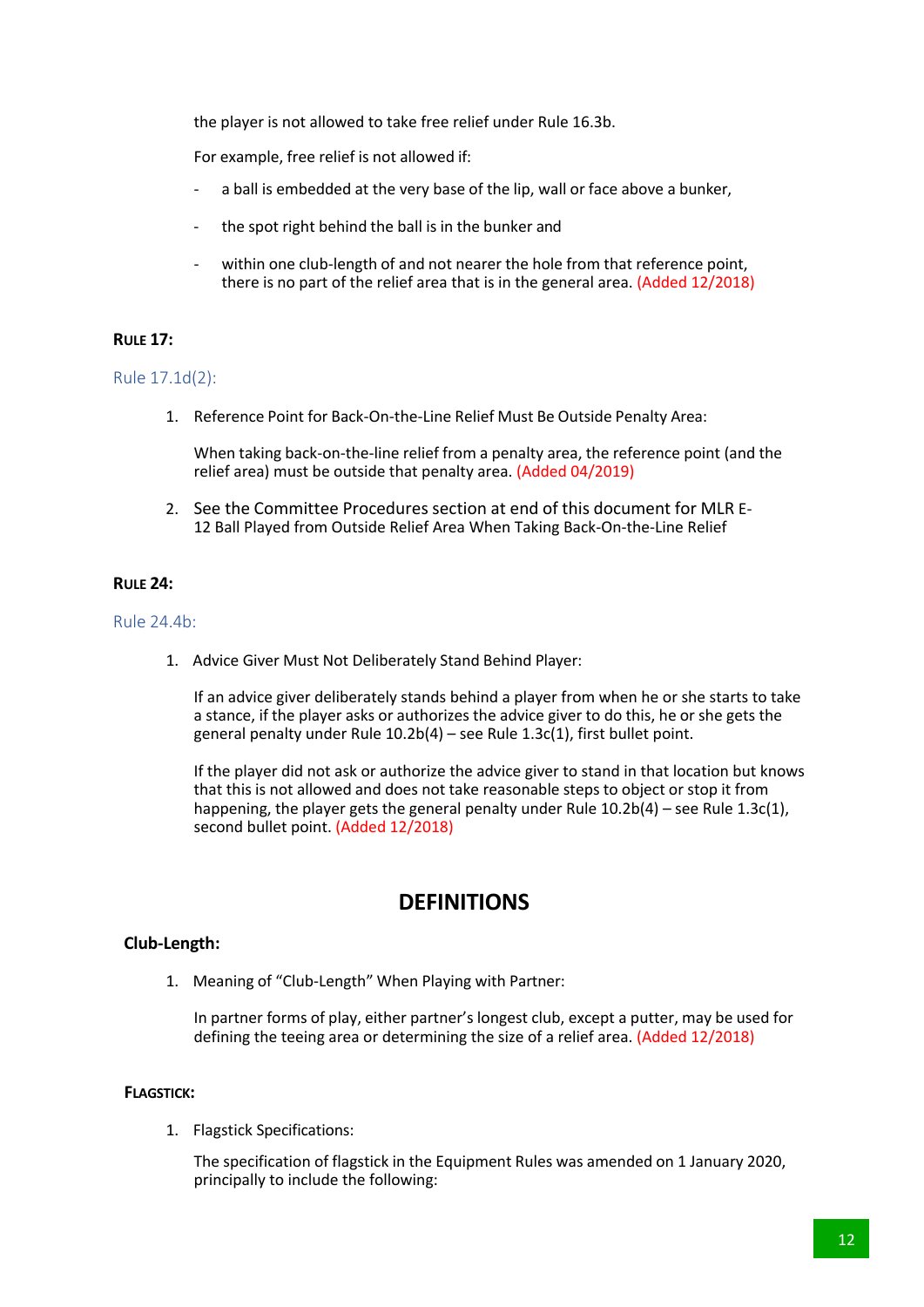"Attachments may be permitted more than 3 inches (76.2 mm) below the putting green surface but must be constrained to this area."

For full details of the flagstick specification, see the Equipment Rules. (Added 1/2020)

#### **RELIEF AREA:**

1. Determining Whether Ball in Relief Area:

When determining whether a ball has come to rest within a relief area (i.e. either one or two club-lengths from the reference point depending on the Rule being applied), the ball is in the relief area if any part of the ball is within the one or two club-length measurement. However, a ball is not in a relief area if any part of the ball is nearer the hole than the reference point or when any part of the ball has interference from the condition from which free relief is taken. (Added 12/2018)

## **COMMITTEE PROCEDURES**

#### **Model Local Rule B-2:**

1. Point on Opposite Edge Must Not Cross Another Area of the Course:

With the Model Local Rule in use, if the straight line from the edge where the ball last crossed into the penalty area to the other edge that is an equal distance from the hole crosses outside the penalty area, the player is not allowed to use that opposite point. (Added 12/2018)

#### **MODEL LOCAL RULE D-7:**

1. Local Rule D-7 Limiting When Stroke Made From Putting Green Must Be Replayed Under Exception 2 to Rule 11.1b

#### Model Local Rule D-7

"Exception 2 to Rule 11.1b applies, except that when a ball played from the *putting green* accidentally hits:

- the player,
- the club used by the player to make the *stroke* or
- an *animal* defined as a *loose impediment* (that is, worms, insects and similar *animals* that can be removed easily)

the *stroke* counts and the ball must be played as it lies.

**Penalty for Playing Ball from a** *Wrong Place* **in Breach of Local Rule:** *General Penalty* **Under Rule 14.7a.**" (Added 1/2021)

#### **MODEL LOCAL RULE E-12:**

1. Local Rule E-12 Ball Played From Outside Relief Area When Taking Back-On-the-Line Relief

Model Local Rule E-12 Ball Played From Outside Relief Area When Taking Back-Onthe-Line Relief

*Purpose.* A Committee may choose to introduce a Local Rule to provide for no penalty in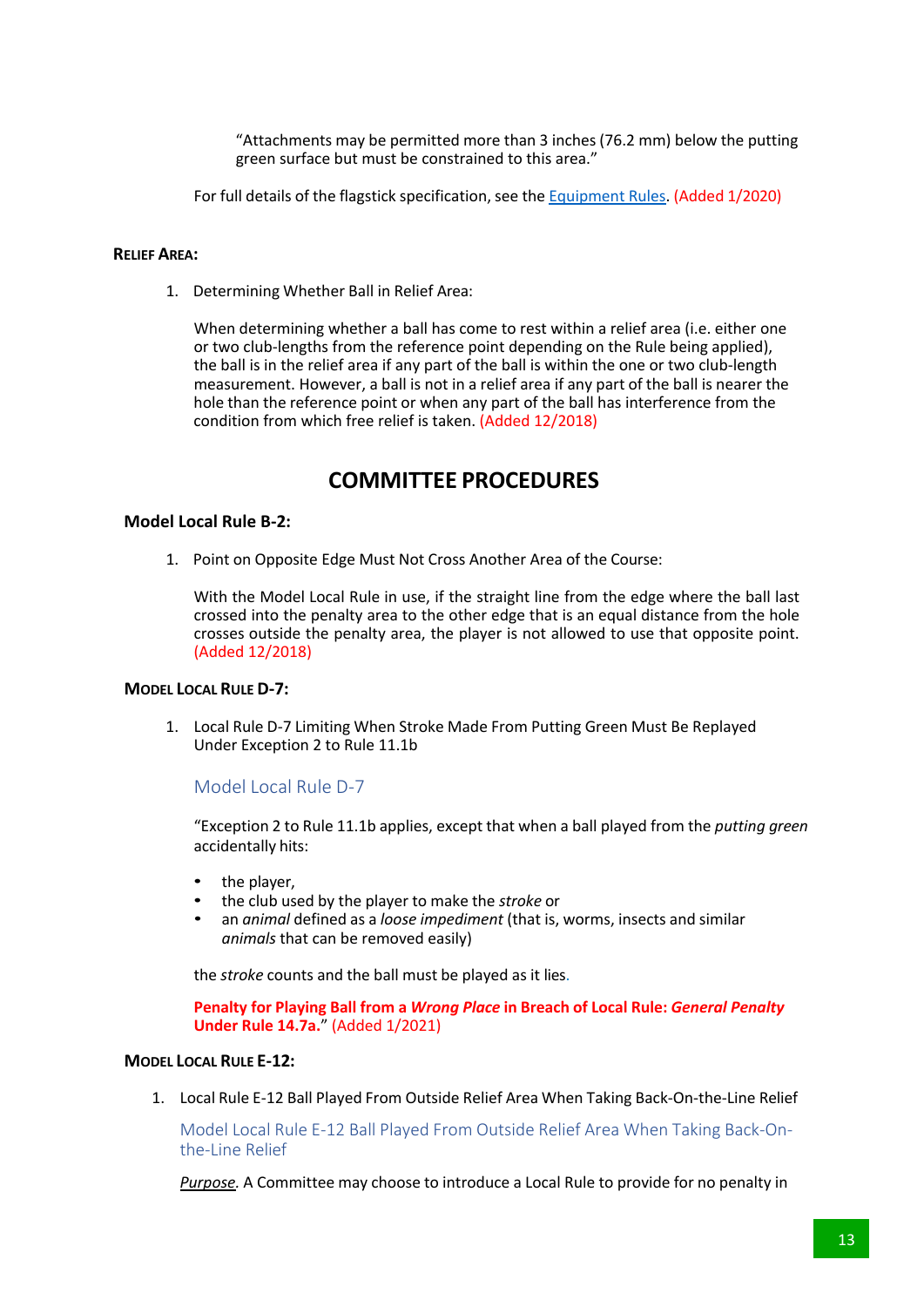specific circumstances when a ball is played from outside the relief area after taking backon-the-line relief.

Under this Local Rule, a player will not be penalized for playing from a wrong place so long as the ball is dropped in the relief area and comes to rest within one club-length of where it first touched the ground.

For example, a ball rolls slightly forward of the reference point after having been dropped in the right way and in the relief area, but is still within one club-length of where it first touched the ground when dropped. In such cases, the player can either proceed under Rule 14.3c(2) or the player can play the ball from where it came to rest.

This Local Rule is for use only in relation to the Back-On-the-Line relief procedure.

#### MLR E-12

"When taking Back-On-the-Line relief, there is no additional penalty if a player plays a ball that was *dropped* in the *relief area* required by the relevant Rule (Rule 16.1c(2), 17.1d(2), 19.2b or 19.3b) but came to rest outside the *relief area*, so long as the ball, when played, is within one *club-length* of where it first touched the ground when *dropped*.

This exemption from penalty applies even if the ball is played from nearer the hole than the *reference point* (but not if played from nearer the *hole* than the spot of the original ball or the estimated point where the ball last crossed the edge of the *penalty area*).

This Local Rule does not change the procedure for taking Back-On-the-Line relief under a relevant Rule. This means that the *reference point* and *relief area* are not changed by this Local Rule and that Rule 14.3c(2) can be applied by a player who drops a ball in the right way and it comes to rest outside the *relief area,* whether this occurs on the first or second drop." (Added 4/2019)

#### **MODEL LOCAL RULE F-5:**

1. Immovable Obstruction Is Not Required to Be in General Area:

In relation to the location of the immovable obstruction, the term "within two clublengths of the putting green" includes an immovable obstruction that is on the putting green. (Added 12/2018)

#### **MODEL LOCAL RULE G-9:**

1. Local Rule G-9 for Replacement of Club that is Broken or Significantly Damaged

Model Local Rule G-9

"Rule 4.1b(3) is modified in this way:

If a player's club is "broken or significantly damaged" during the round by the player or caddie, except in cases of abuse, the player may replace the club with any club under Rule 4.1b(4).

When replacing a club, the player must immediately take the broken or significantly damaged club out of play, using the procedure in Rule 4.1c(1).

For the purposes of this Local Rule:

- A club is "broken or significantly damaged" when:
	- $\triangleright$  the shaft breaks into pieces, splinters or is bent (but not when the shaft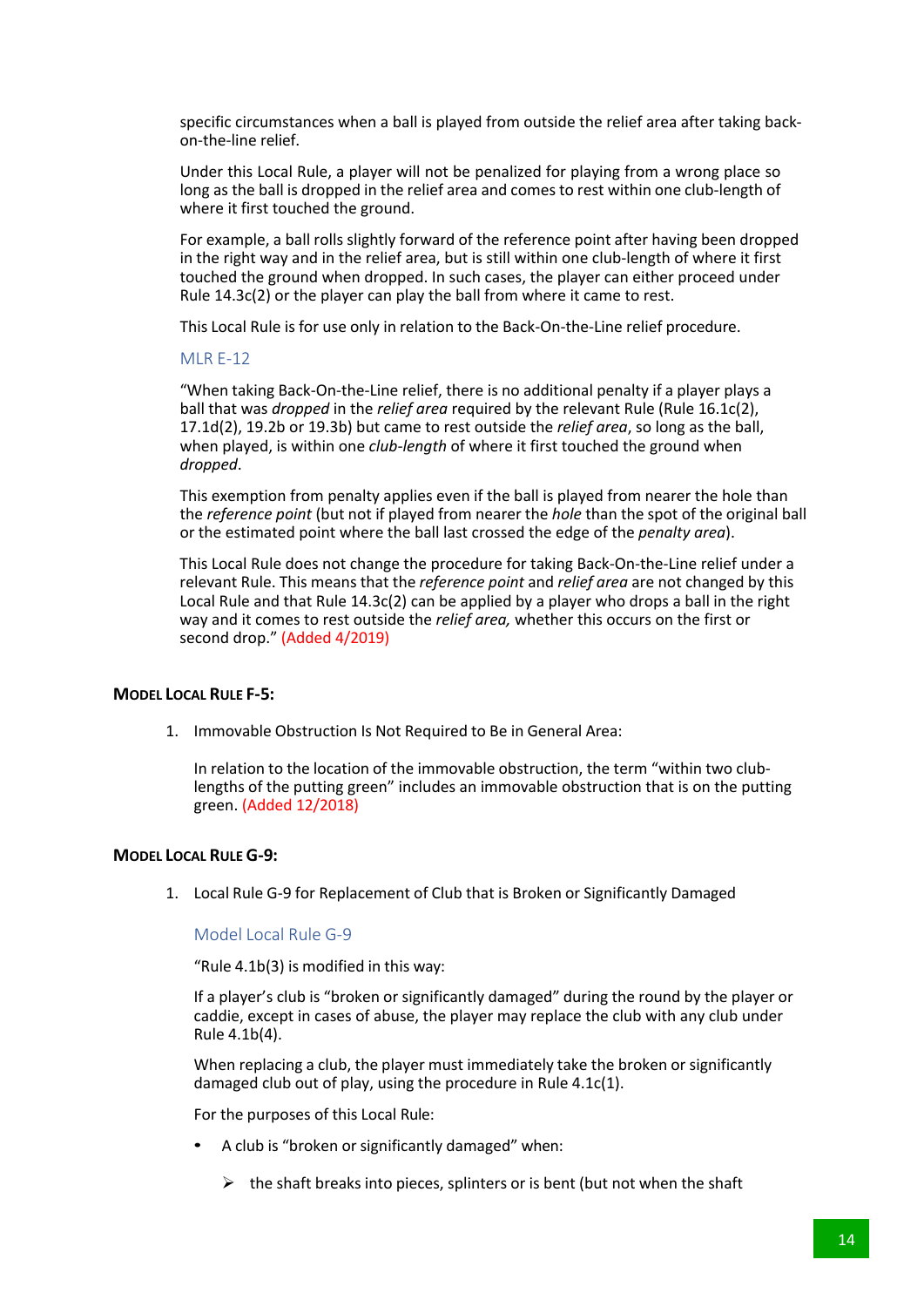is only dented)

- $\triangleright$  the club face impact area is visibly deformed (but not when the club face is only scratched)
- $\triangleright$  the clubhead is visibly and significantly deformed
- $\triangleright$  the clubhead is detached or loose from the shaft, or
- $\triangleright$  the grip is loose.

**Exception:** A club face or clubhead is not "broken or significantly damaged" solely because it is cracked.

**Penalty for Breach of Local Rule – See Rule 4.1b.**" (Added 4/2019)

#### **MODEL LOCAL RULE G-10:**

1. Prohibiting Use of Clubs Longer than 46 Inches.

*Purpose.* To limit the maximum allowable club length, a Committee may choose to adopt a Local Rule which restricts the maximum length for clubs, other than putters, to 46 inches.

A measurement tolerance of 0.20 inches is allowed above 46 inches.

For an explanation of the measurement of a club, see Figure 3 under Part 2.1c of the Equipment Rules.

This Local Rule is recommended for use only in competitions limited to highly skilled players (that is, professional competitions and elite amateur competitions).

For the avoidance of doubt, when this Model Local Rule is in effect, the application of the physical need exception allowing a player to use clubs longer than 46 inches is not available.

#### Model Local Rule G-10

"In making a stroke, the player must not use a club, except for a putter, which exceeds 46 inches in length.

Penalty for Making a Stroke with a Club in Breach of this Local Rule: Disqualification.

There is no penalty under this Local Rule for carrying but not making a stroke with a club which does not conform to these length specifications." (Added 12/2021)

#### **Model Local RuleG-11:**

1. Restricting Use of Green-Reading Materials

*Purpose.* Rule 4.3, and specifically Interpretation 4.3a/1, puts limitations on the size and scale of detailed green-reading materials. But to ensure that players and caddies use only their eye and feel to help them read the line of play on the putting green, the Committee may further restrict the use of green-reading materials by requiring that players are limited throughout their round to using only the yardage book that has been approved for use in the competition.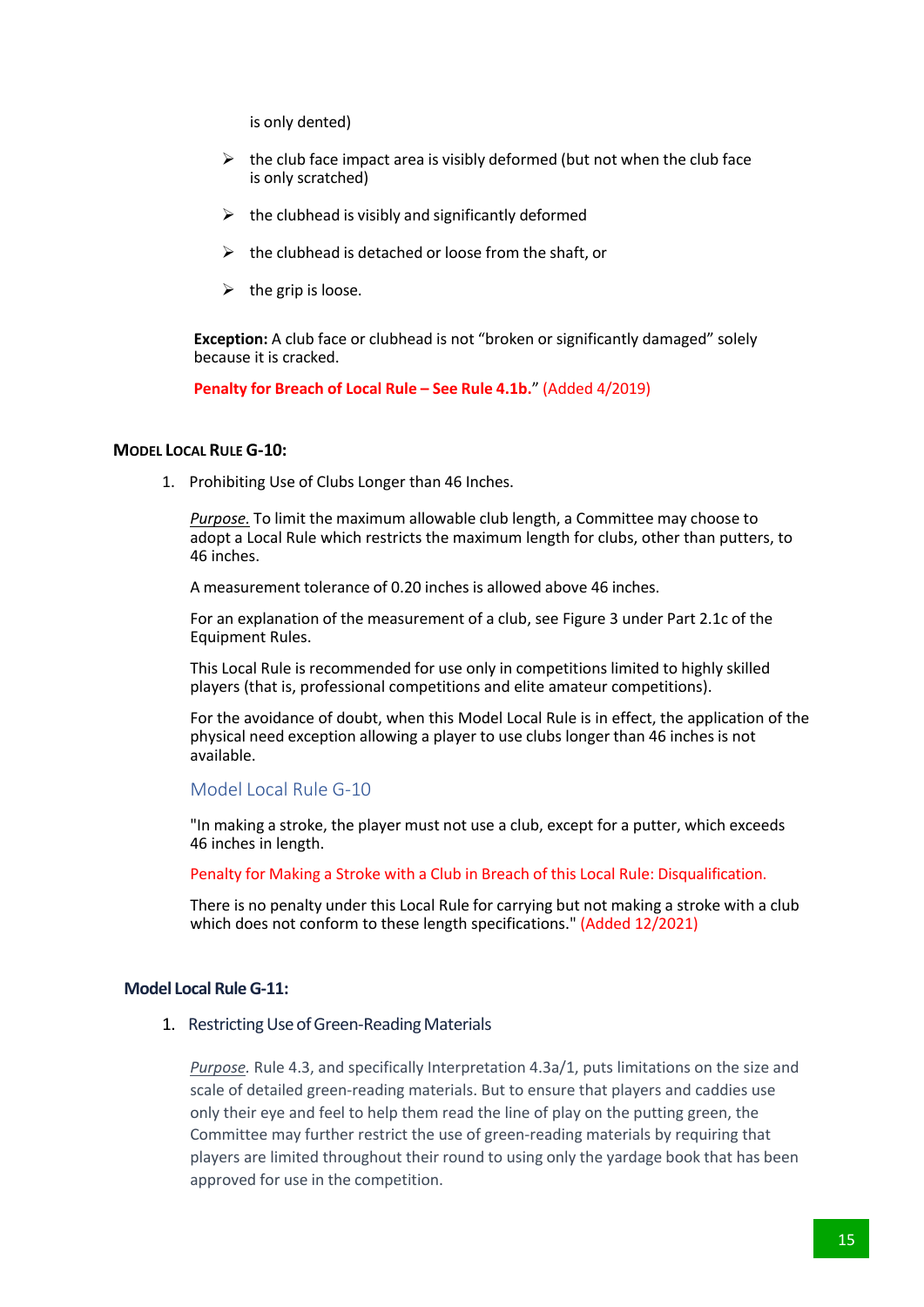This Local Rule is intended only for the highest levels of competitive golf and, even then, only to competitions where it is realistic for the Committee to undertake an approval process for yardage books.

When introducing this Local Rule, the Committee is responsible for approving the yardage book that players may use, and the approved yardage book should contain diagrams of putting greens with minimal detail only (such as significant slopes, tiers or false edges that indicate sections of greens).

Players and caddies may add handwritten notes to the approved yardage book to help them read the line of play on a putting green, so long as those notes are allowed under this Local Rule.

#### Model Local Rule G-11

"Rule 4.3a is modified in this way:

During a *round*, the player may use only the yardage book(s) approved by the *Committee*. This restriction also applies to any other maps of the course, including hole-location sheets.

Additional restrictions apply to handwritten notes and any other materials used by the player that could help read the *line of play* on the *putting green*:

- Handwritten notes may be added to an approved yardage book or approved hole- location sheet before or during the *round* by the player or the player's *caddie* only and are limited to information gathered by the player or *caddie*  only.
- Handwritten notes may contain information gained only through personal experiences of the player or the player's *caddie* from the course or by watching a televised broadcast, but are limited to information gained:
	- $\triangleright$  While observing a ball that was rolled or played (whether by the player, *caddie* or someone else) or
	- Ø Through the player's or *caddie's* feel or general observations of the *putting green.*

These additional restrictions on handwritten notes or other materials do not apply to such information when they could not help the player read the *line of play* on the *putting green* (such as handwritten or printed information containing swing thoughts or listing carry distances for the player's clubs).

During a *round*, if a player uses:

- A yardage book, other maps of the course or a hole-location sheet that has not been approved by the *Committee*,
- An approved yardage book or approved hole-location sheet that contains a handwritten note or information gained in a manner that is not allowed, or
- Any other materials that could help with reading the *line of play* on the *putting green*

(whether a specific *putting green* or greens in general),

the player is in **breach of this Local Rule and the penalty statement under Rule 4.3**

**applies**. "Use" means to look at: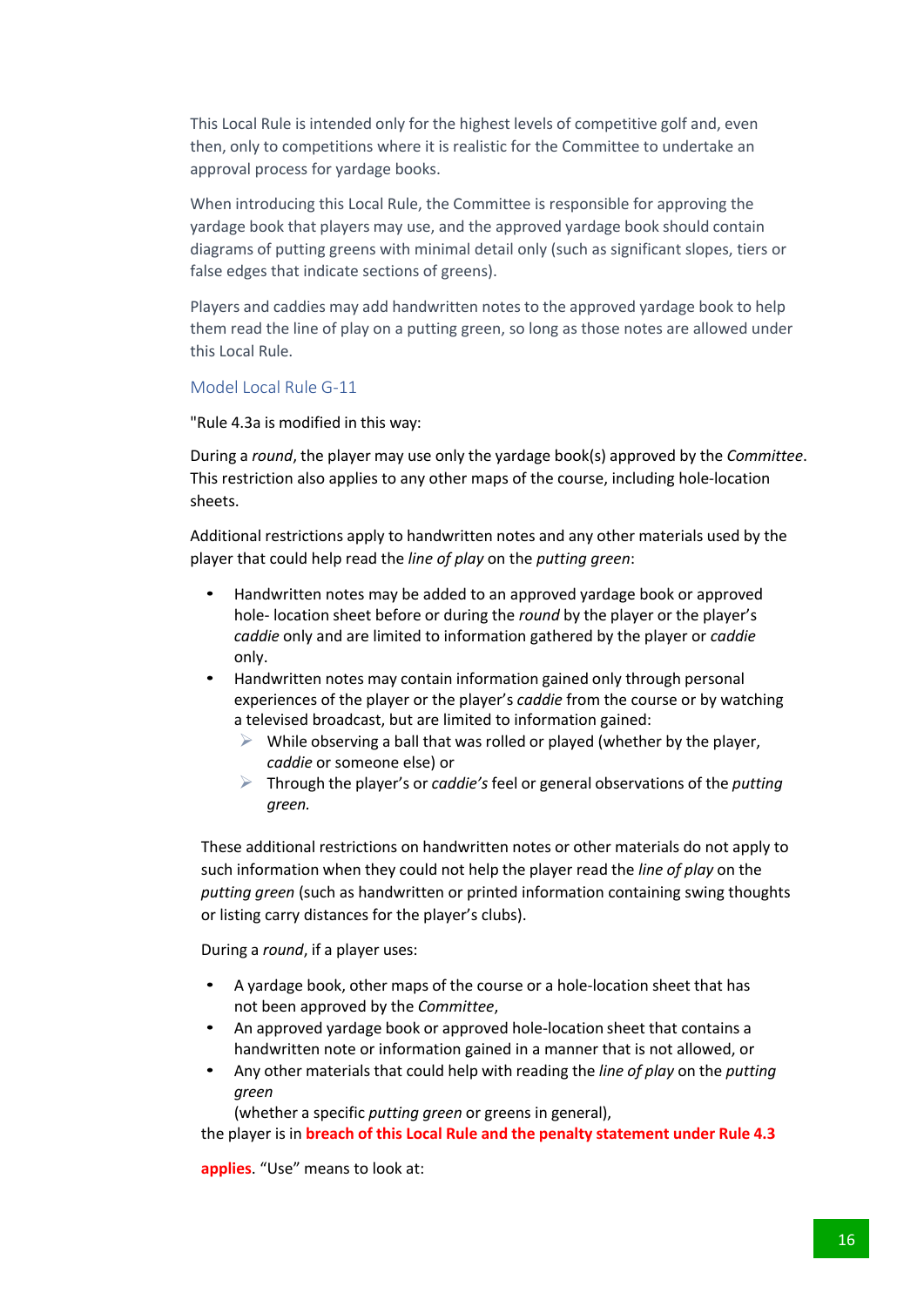- Any page of a yardage book or other maps of the course or a hole-location sheet that has not been approved by the *Committee*, or
- Any of the following when doing so could help the player or caddie read the *line of play*

on the *putting green*:

- $\triangleright$  a page in an approved yardage book or an approved hole-location sheet that contains a handwritten note or information gained in a manner that is not allowed, or
- $\triangleright$  any other materials." (Added 12/2021)

Additional Guidance: To view a document detailing the language of this Model Local Rule and additional guidance, click here. (last updated 1 December 2021).

#### **MODIFIED RULES FOR PLAYERS WITH DISABILITIES**

### **Modified Rule 2:**

1. Expanded Definition of "Replace"

Physical limitations may make it difficult or impossible for players who are amputees to replace a ball by hand as required by the definition of replace.

To address this, the Definition of "replace" for players who are amputees is expanded to allow the player to replace the ball either by hand or by using another piece of equipment (such as rolling the ball with a club). (Added 1/2021)

#### **MODIFIED RULE 3:**

1. Expanded Definition of "Replace"

Physical limitations may make it difficult or impossible for players who use an assistive mobility device to replace a ball by hand as required by the definition of replace.

To address this, and in addition to being allowed to have another person replace the ball, the Definition of "replace" for players who use an assistive mobility device is expanded to allow the player to replace the ball either by hand or by using another piece of equipment (such as rolling the ball with a club). (Added 1/2021)

2. New Modified Rule 3.12 - Modification of Penalty Under Rule 19.3b (Unplayable Relief in Bunker) for Player Using Wheeled Mobility Device

Physical limitations increase the instances where it is difficult or impossible for players who use a wheeled mobility device to play the ball as it lies in a bunker. To address this, Modified Rule 3.12 is added to the Modified Rules.

"3.12 Modification of Penalty Under Rule 19.3b (Unplayable Relief in Bunker) for Player Using Wheeled Mobility Device

Rule 19.3b is modified in this way:

When a player with a wheeled mobility device takes relief for an unplayable ball in a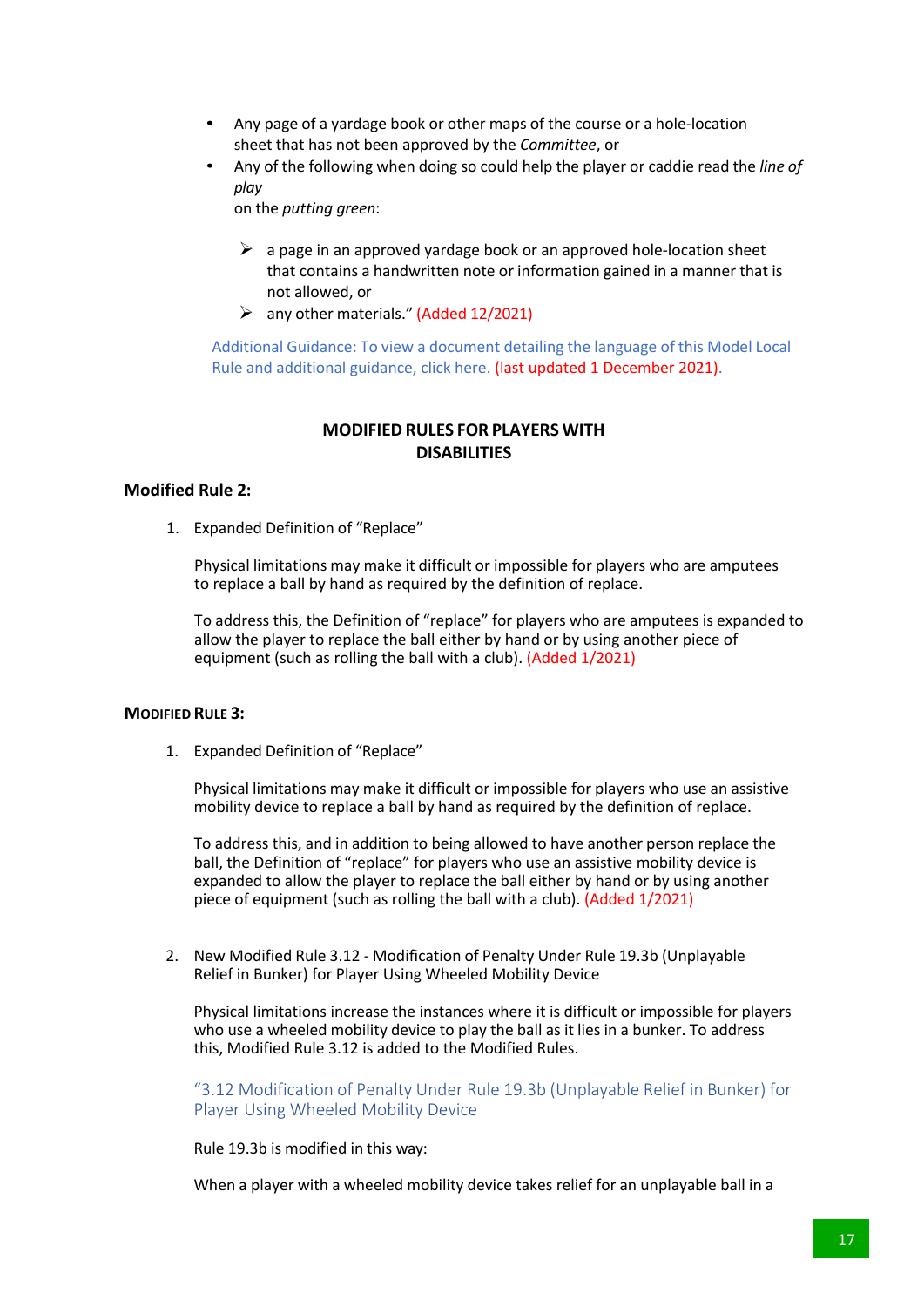*bunker*, the player may take back-on-the-line relief outside that *bunker* for one penalty stroke.

**Penalty for Playing Ball from a** *Wrong Place* **in Breach of Local Rule:** *General Penalty* **Under Rule 14.7a.**" (Added 1/2021)

3. Modified Relief Local Rule for Players Using Wheeled Mobility Devices

*Purpose*. The function of some wheeled mobility devices creates a situation where the player's stance (based on where the device is first positioned) cannot be promptly and consistently taken in relation to where the ball comes to rest.

This Local Rule can be adopted by the Committee to assist a player who uses a wheeled mobility device so that he or she does not have to reposition the device multiple times to achieve the desired set-up position.

This Local Rule may be applied anywhere on the course, including the putting green, the general area, penalty areas and bunkers.

It is not the purpose of this Local Rule to impact on the decision that a player using a wheeled mobility device needs to take in relation to safety (such as positioning the device on steeply sloped ground). In such situations, other relief Rules (such as unplayable relief under Rule 19 or penalty area relief under Rule 17) may be applied.

#### Model Local Rule

"Before making a *stroke*, a player using a wheeled mobility device may take free relief by placing the original ball or another ball in and playing it from this *relief area*:

- Reference Point: Spot of the original ball.
- Size of Relief Area Measured from Reference Point: 6 inches from the *reference point*, which may be nearer the hole, **but** with these limits:
- Limits on Location of Relief Area:
	- » Must be in the same *area of the course* and
	- » Must not be in an area of grass cut to fairway height or less unless the original ball came to rest in a part of the *general area* cut to fairway height or less (this means, for example, that a ball in the rough may not be placed in the fairway).

When taking relief under this Local Rule, the player is allowed to place a ball more than once (such as when the first attempt to place a ball is slightly too far back in his or her *stance*).

**Exception – No Relief When Clearly Unreasonable to Play Ball.** Relief is not available under this Local Rule when playing the ball as it lies would be clearly unreasonable (such as when the

ball has come to rest in a bush and it is in such a position where the player would be unable to make a *stroke*).

**Penalty for Playing Ball from a** *Wrong Place* **in Breach of Local Rule:** *General Penalty* **Under Rule 14.7a.**" (Added 1/2021)

*Table of Contents*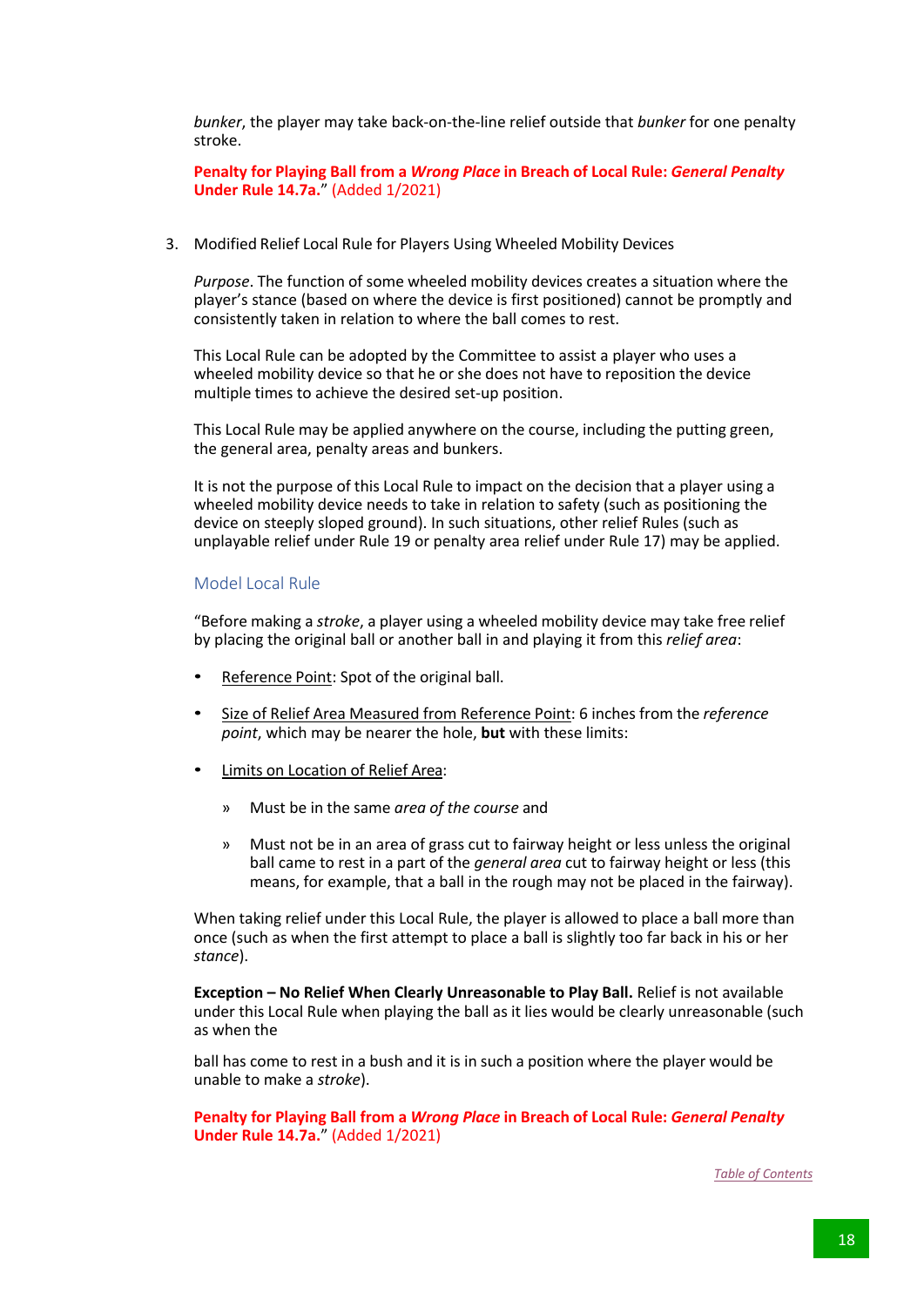## **WORLD HANDICAP SYSTEM**



#### Clarifications of the 2020 Rules of Handicapping

As of 1 April 2021

Additional clarifications will be included in this document as required, and date referenced.

#### **General**

#### Application of Discretionary Items in Different Jurisdictions (Added 1 April 2021)

The Rules of Handicapping contain a number of areas where the Authorized Association hasdiscretion to choose between two or more options, to accommodate the way that golf is played and administered within that jurisdiction. These 'discretionary items' are mandatory within the jurisdiction to which they apply, but when travelling to a different jurisdiction,

where different options may have been selected, it is the player's responsibility to find out which option applies to their round.

The following table sets out the position for each discretionary item that is available to Authorized Associations:

| Rule $#$         | Discretionary Item                                                                                                              | When Round is Played 'Away'                                 |
|------------------|---------------------------------------------------------------------------------------------------------------------------------|-------------------------------------------------------------|
| 1.4 <sub>b</sub> | Designating a Home Club                                                                                                         | N/A                                                         |
| 2.1a             | Acceptability of Scores - Played in an<br>Authorized Format of Play                                                             | As per Rule 2.1a(ii), Diagram<br>2.1a                       |
| 2.1a(iii)        | Pre-registration of Intent to Submit a Score<br>in General Play                                                                 | As per 'Home' and in a<br>manner<br>determined by Home Club |
| 2.2a             | Minimum Number of Holes Played for Score<br>to be Acceptable For an 18-hole Score -<br>when <u>lower</u> than home jurisdiction | As per 'Away' – to be consistent<br>with Rule 2.1 a(ii)     |
| 2.2a             | Minimum Number of Holes Played for Score<br>to be Acceptable For an 18-hole Score -<br>when higher than home jurisdiction       | As per 'Home' - to be consistent<br>with Rule 2.1 a(ii)     |
| 2.2b             | Minimum Number of Holes Played for Score<br>to be Acceptable For a 9-hole Score - when<br>lower than home jurisdiction          | As per 'Away' – to be consistent<br>with Rule 2.1 a(ii)     |
| 2.2b             | Minimum Number of Holes Played for Score<br>to be Acceptable For a 9-hole Score - when<br>higher than home jurisdiction         | As per 'Home' - to be consistent<br>withRule 2.1a(ii)       |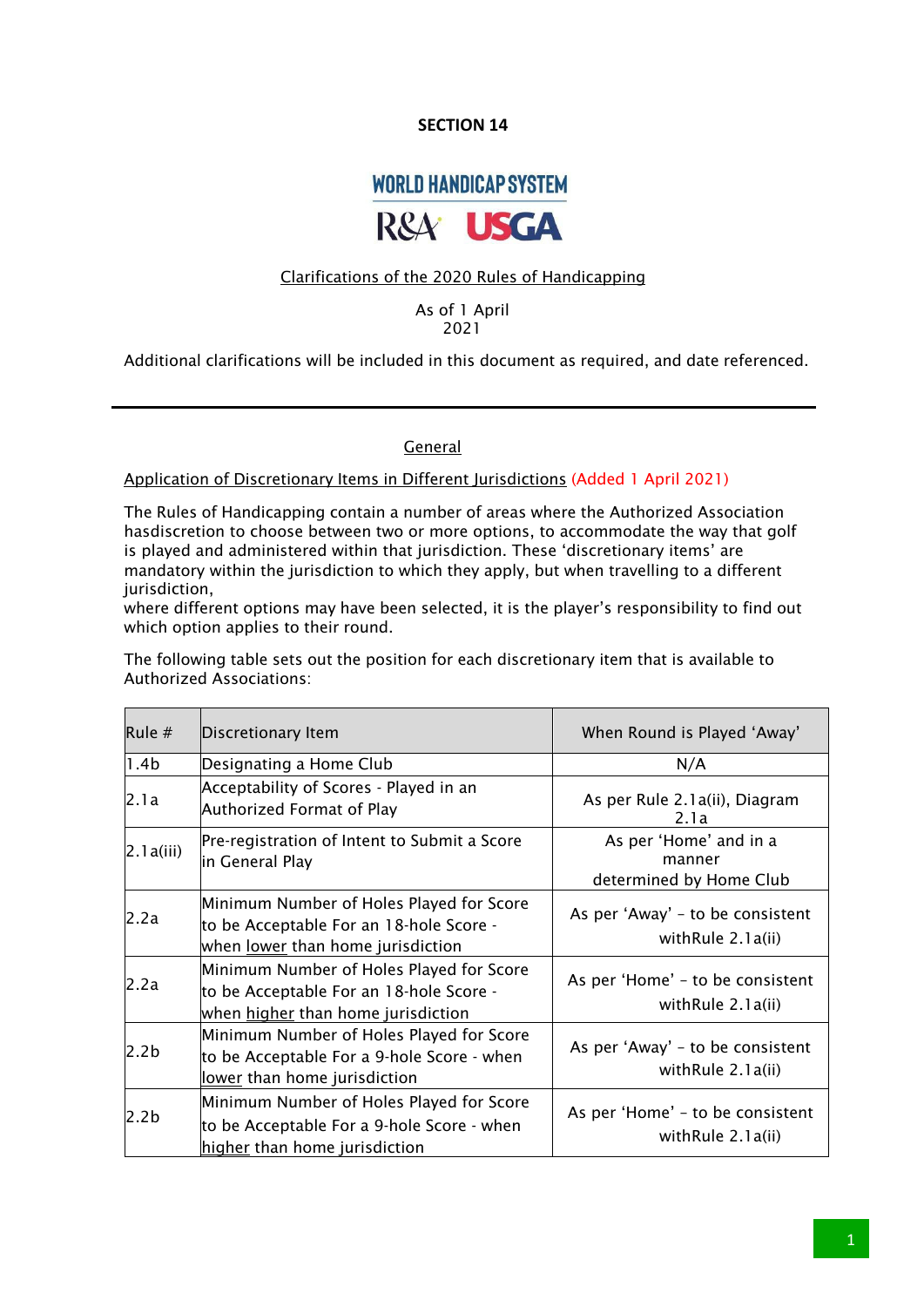| 3.3              | When a Hole is Started but Player Does Not<br>Hole Out                                                   | As per 'Away' - to be consistent<br>withRule 2.1a(ii) |
|------------------|----------------------------------------------------------------------------------------------------------|-------------------------------------------------------|
| 4.1b             | Information Required for Scoring Record:<br>For Scores Prior to Establishing a Handicap<br>Index         | As per 'Home'                                         |
| 4.4              | <b>Certification of Score</b>                                                                            | As per 'Home'                                         |
| 5.1a             | Calculation of a Score Differential: For an<br>18-hole Score                                             | As per 'Home'                                         |
| 5.1 <sub>b</sub> | Calculation of a Score Differential: For a 9-<br>hole Score                                              | As per 'Home'                                         |
| 5.2a             | Handicap Committee: Assignment of<br>Handicap Index Below Threshold Must be<br>Approved                  | N/A                                                   |
| 6.1              | <b>Course Handicap Calculation</b>                                                                       | See Note*                                             |
| 7.1a             | Handicap Committee: Handicap Index<br>Adjustments from Handicap Review Must<br>be Sanctioned or Ratified | N/A                                                   |
|                  | Handicap Committee: Upward Adjustments<br>of Handicap Index Exceeding Number of                          |                                                       |
| 7.1a             | Strokes Must be Sanctioned or Ratified                                                                   | N/A                                                   |

### \*NOTE:

When playing in a different jurisdiction, the formula used to calculate a players' Course Handicap will depend on the format of play and the other participating players. For example:

In general play, either the 'Home' or 'Away' formula can be applied, depending on who is participating, such that:

- If 4 players from the same jurisdiction have travelled to a different jurisdiction to playa round together, they should calculate their Course Handicaps in the same way as they do at 'Home'.
- If a single player has travelled to a different jurisdiction to play a round with 3 playersfrom the 'Away' jurisdiction, the single player should calculate their Course Handicapin the same way as the 'Away' players.

In competition play, the player should always use the 'Away' formula and Committees areencouraged to include this requirement within their Terms of the Competition.

#### Definitions

Low Handicap Index (Added 1 April 2021)

"The lowest Handicap Index achieved by the player during the 365-day period (one year) preceding the day on which the most recent score on their scoring record was played (see Rule 5.7)".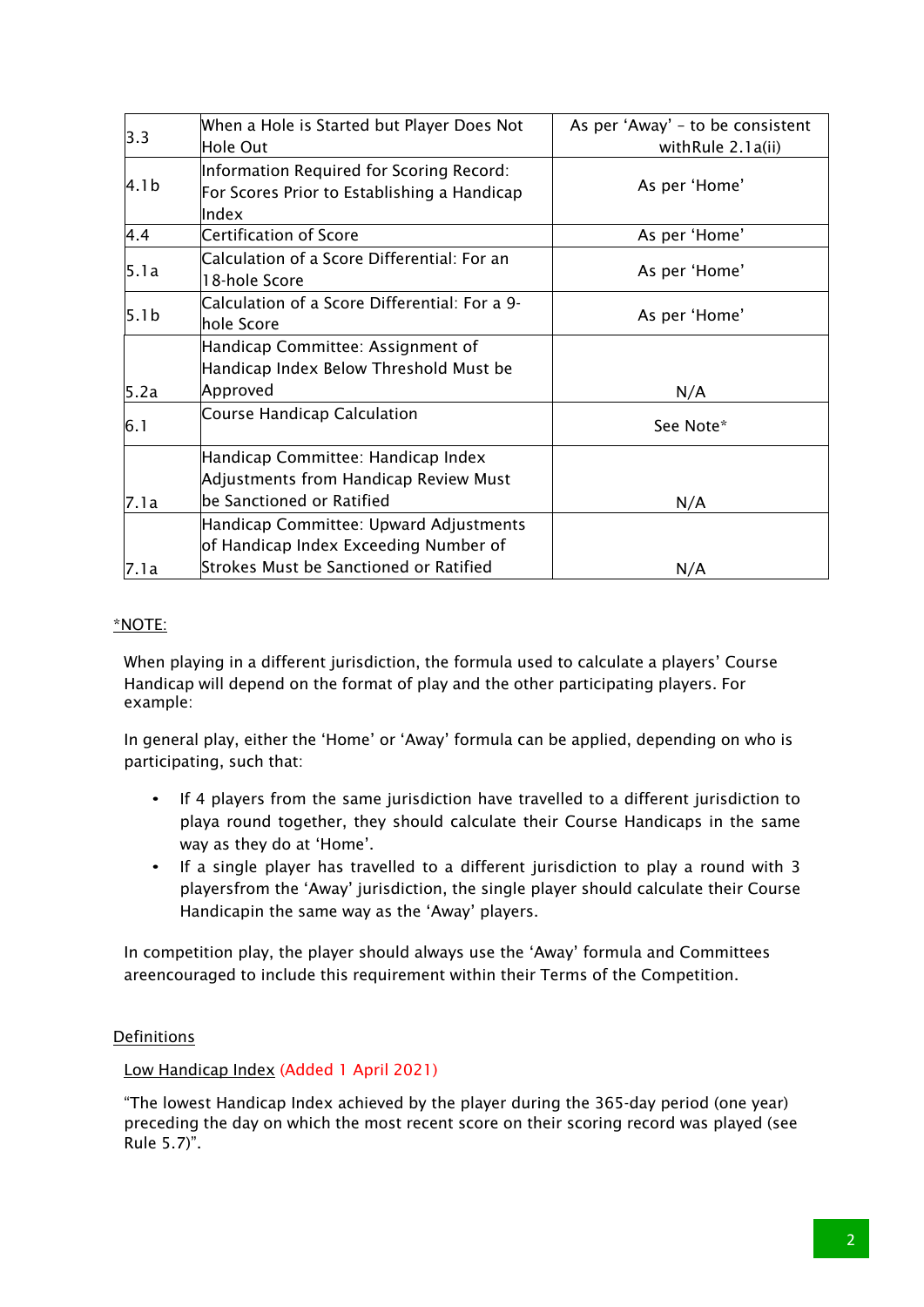Lowest Handicap Index **achieved** should be interpreted to mean the lowest Handicap Index calculated during the 365-day period and should not include a Handicap Index calculated earlier, that was carried into the 365-day period.

#### Interpretations

2.1 /1 Score is Acceptable for Handicap Purposes Even If Holes Have Not Been Played in theOrder Set by the Committee (Added 1 April 2021)

Insertion of additional language, highlighted in red:

Rule 5.1 of the Rules of Golf requires holes in a round to be played in the order set by either the Committee in charge of the competition or the Committee in charge of the golf course. However, provided the player has not been disqualified, a score is acceptable for handicap purposes even if the holes in a round have not been played in the order set by the Committee.

For example:

- When the golf course is busy and starting at an alternative hole will allow a quicker pace of play.
- § When playing holes in a different order will allow more players to complete their rounds, particularly during periods when daylight is limited.

If the player has been disqualified, see Rule 2.1b.

*Table of Contents*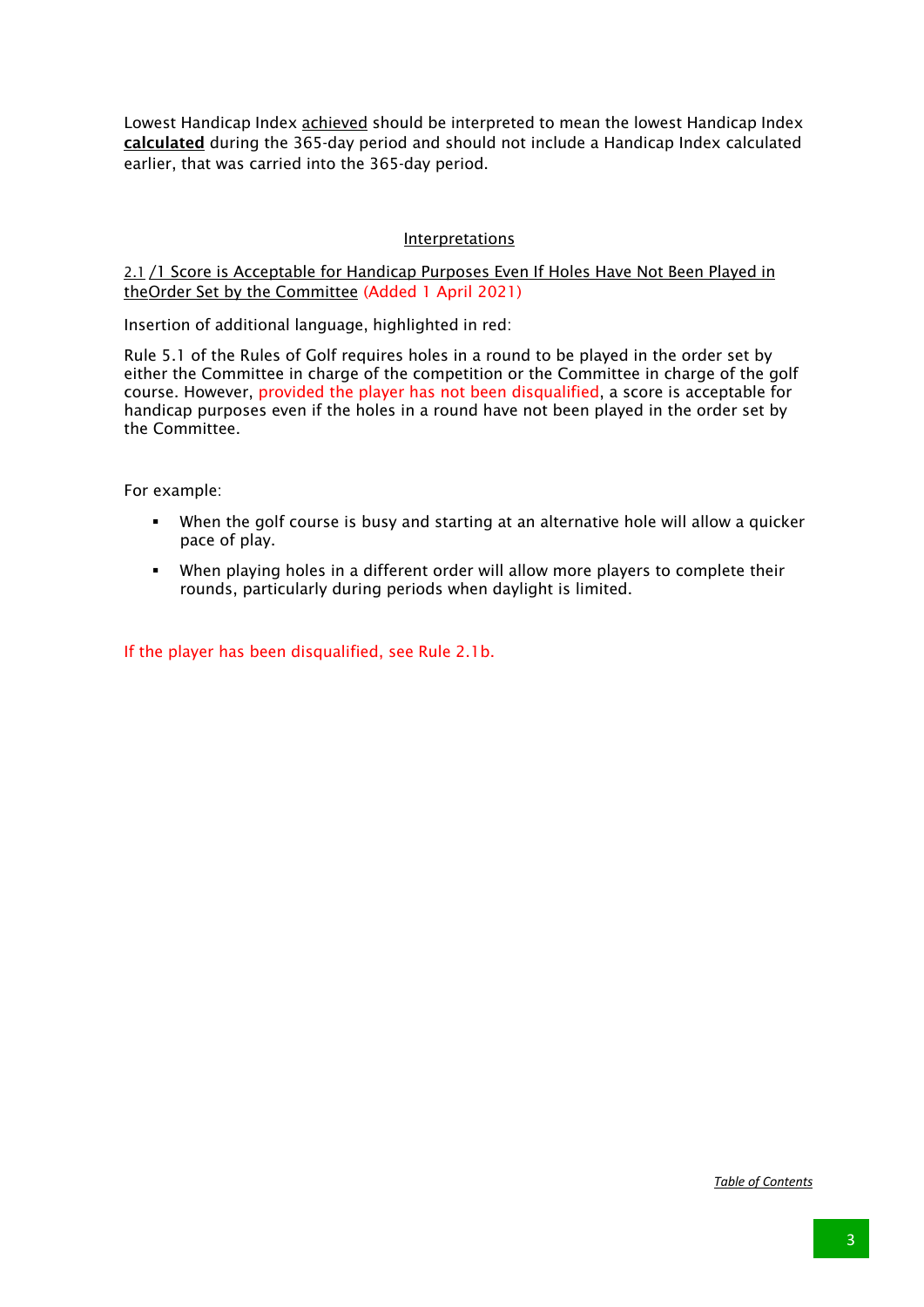#### **FREQUENTLY ASKED QUESTIONS (FAQ)**

References:

a.The Rules of Golf Player's Edition is free and has been made available to all CGF federated players through their golf clubs, and the best place to keep it is in your golf bag. b.The Rules of Handicapping are available to view on the CGF website.

The following are examples of questions and answers, which have been dealt with by CGF of late, they may not be specific to your own situation however they are included as a ready reference as they will crop up again. They have been written in such a way as to prompt you to refer to the relevant references.

#### **Q.1. Is there a winter lies or season for preferred lies in Cyprus?**

No. There is no CGF period of "winter or preferred lies", the active season in Cyprus is yearround.

**WHS Rule 2.1**

## **Q.2. The weather forecast is not good and the course is already in poor condition, can we declare a tournament as reductions only before play?**

No. The Playing Conditions Calculation (PCC) determines whether playing conditions on the day need to compensate for expected scoring patterns. **WHS Rule 5.6** 

If course conditions are expected to be exceptionally poor, the submission of scores for handicap purposes should be suspended. **WHS Rules 7.2b**

#### **Q.3. Is a round non-qualifying because we have preferred lies?**

The WHS considers that even though preferred lies are in operation that the event still stands for handicap purposes.

**Q.4. Can I get free relief from aeration holes of vertical cuts on the fairway or putting green?** Yes provided the course has published a Model Local rule to deal with the situation. **Rules of Golf MLR E-4.**

**Q.5. Can I get relief from irrigation pipes, their fixtures and fittings inside a penalty area?** No. They are integral objects from which free relief is not available. **Rules of Golf Rule 2.3.** 

**Q.6. My course has not adopted the MLR Alternative to stroke and Distance for a Lost Ball or ball Out of Bounds under penalty of 2 strokes. Can I choose to use that rule?** Unless the course includes MLR E-5 in its Local rules then you cannot use it in handicap qualifying rounds.

**Rules of Golf MLR E-5.**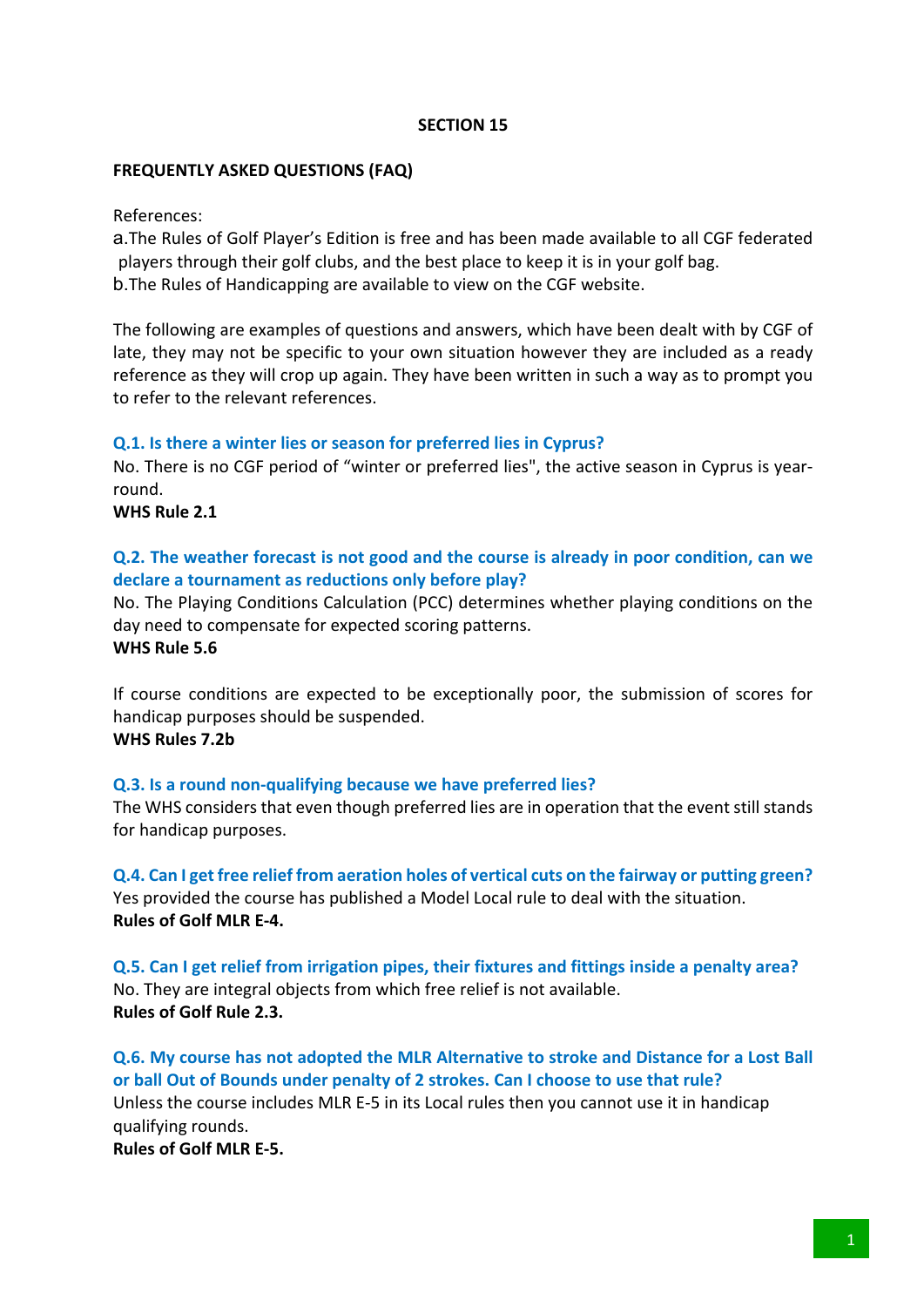## **Q.7. What is General play?**

When an organised competition is not being contested and golfers are playing:

- A casual round; or
- Competitively, but not in an event organised by a Committee.

## **WHS Definitions Page 11**

Playing from Bunkers raises more questions than any other topic especially when they are rain affected, and so a precis of the relevant rules follows:

## **Q.8. Can a Committee make all bunkers, ground under repair and still run a Tournament as a Qualifying event?**

No. They can only do so on a case by case basis and a Local Rule must be published. Provided the MLR has been published then free relief outside the Bunker is permitted for those affected Bunkers.

#### **Rules of Golf, MLR F-16.**

Note:

Whilst there is no Rules of Golf recommendation as too how many bunkers may be declared as GUR, the CGF recommends no more than 20%, and the tournament will remain as a qualifier. However if the recommended number of bunkers declared as GUR exceeds 20% then the tournament will lose its qualifying status.

A consolidated/simplified overview of the relief options for bunker play follows:

## **Rule 12.3 Specific Rules for relief for Ball in Bunker**

This Rule points you to three other specific Rules as below:

**Rule 16.1c Relief for Ball in Bunker –** Abnormal Course Condition (for example temporary water in the Bunker)

Check out diagram 16.1c on Page 96 of your Player's Edition of the Rules of Golf.

There are two relief options open to you:

- 1. Free relief in the bunker.
- 2. One stroke penalty, relief outside the bunker.

#### **Rule 16.2 Dangerous Animal Condition**

Relief may be permitted from a Bunker where a Dangerous animal such as a poisonous snake is lying.

#### **Rule 19.3 Relief Options for Unplayable Ball in Bunker Ball**

Check out diagram 19.3 on Page 119 of your Player's Edition of the Rules of Golf. There are four relief options open to you:

- 1. One stroke penalty, stroke and distance relief.
- 2. One stroke penalty, back on line relief in the bunker.
- 3. One stroke penalty, lateral relief in the bunker.
- 4. Two stroke penalty, back on line relief outside the bunker.

You might want to remind yourself of the Rules Definition of a bunker at Page 137 of your Player's Edition of the Rules of Golf.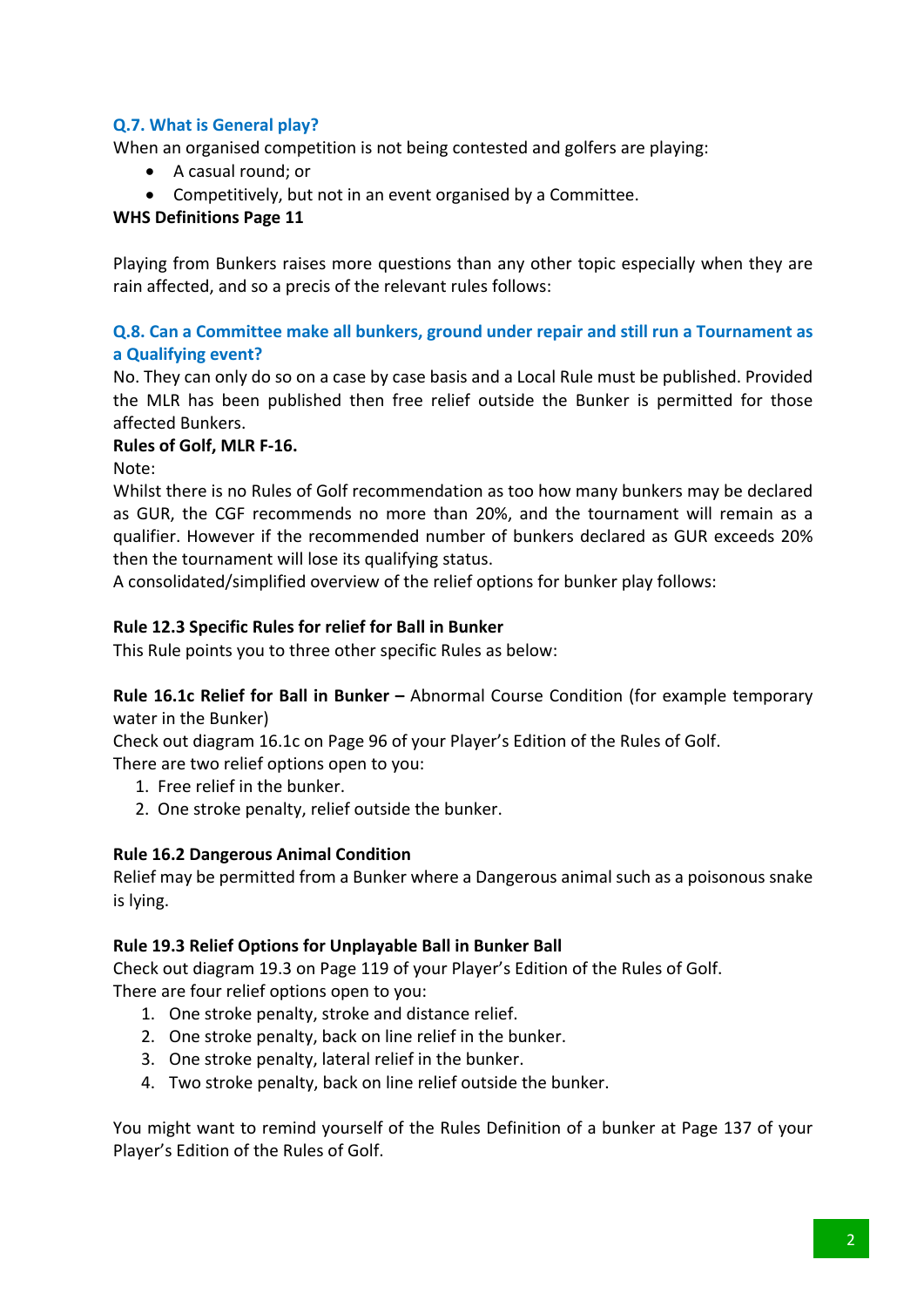## **Q.9. How do we deal with players competing from multiple tees with different Pars for Men and Women?**

#### **WHS Rules of Handicapping Rule 6.2b***.*

## **Q.10. We are running a Ladies Invitational Greensomes event with Men as the playing partner, which stroke index do we have to use?**

The default Tournament setup for a mixed gender Greensomes format is to use the Men's stroke Index.

## **Q.11. What prize value can we publicise for a Hole in One at an upcoming event? Rules of Amateur Status Rule 3-2b**

## **Q.12. Cash prizes - Can our group run an event and issue cash prizes without affecting our amateur status?**

#### **Rules of Amateur Status Appendix A - Policy on Gambling.**

The following is an extract from the Policy on Gambling and the R&A Guidelines on Gambling.

#### **Sweepstakes**

A sweepstake is one of the most common forms of gambling or wagering in golf in which each player has an option of placing a sum of money on himself. The same sum of money is placed by each player and the total sum collected is normally disbursed among the leading players who have opted to enter the sweepstake.

Sweepstakes are approved provided entry is optional and the amount of money involved is not excessive.

Hole-in-one sweepstakes, where the money collected accumulates from one competition to the next until a participant achieves a hole-in-one, are permitted.

#### **Acceptable Forms of Gambling**

There is no objection to informal gambling or wagering among individual golfers or teams of golfers when it is incidental to the game.

It is not practicable to define informal gambling or wagering precisely, but features that would be consistent with such gambling or wagering include:

- the players in general know each other;
- participation in the gambling or wagering is optional and is limited to the players;
- the sole source of all money won by the players is advanced by the players; and
- the amount of money involved is not generally considered to be excessive.

Therefore, informal gambling or wagering is acceptable provided the primary purpose is the playing of the game for enjoyment, not for financial gain.

However, be aware of:

#### **Unacceptable Forms of Gambling**

Organised events designed or promoted to create cash prizes are not permitted. Golfers participating in such events without first irrevocably waiving their right to prize money are deemed to be playing for prize money, in breach of Rule 3-1.

Other forms of gambling or wagering where there is a requirement for players to participate (e.g., compulsory sweepstakes) or that have the potential to involve considerable sums of